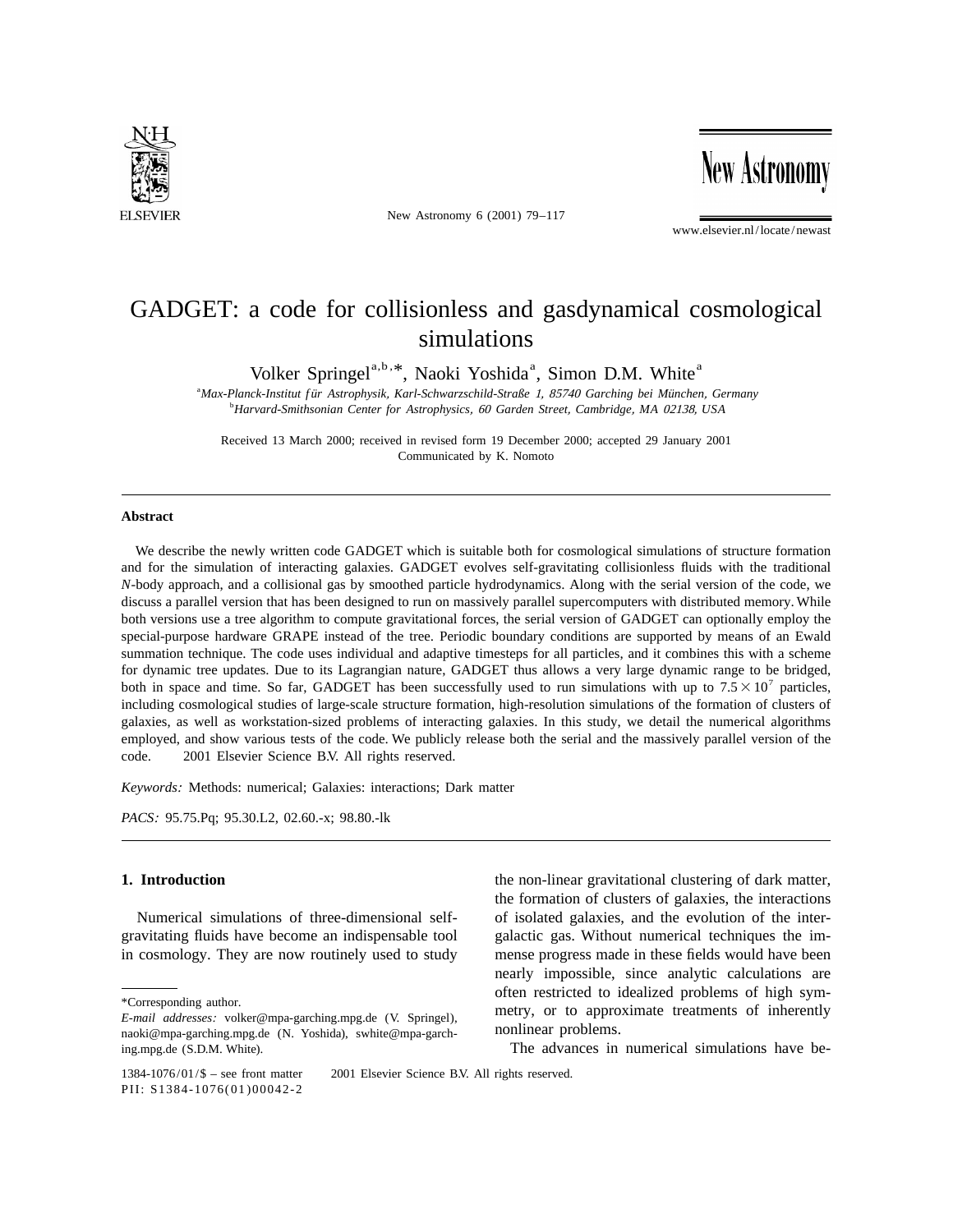performance and by the implementation of ever more in density needs to be covered. Here tree codes can sophisticated numerical algorithms. The development outperform mesh based algorithms. In addition, tree of powerful simulation codes still remains a primary codes are basically free from any geometrical restrictask if one wants to take full advantage of new tions, and they can be easily combined with integracomputer technologies. tion schemes that advance particles on individual

Early simulations (Aarseth et al., 1979; Holmberg, timesteps. 1941; Peebles, 1970; Press and Schechter, 1974; Recently, PM and tree solvers have been com-White, 1976, 1978; among others) largely employed bined into hybrid Tree-PM codes (Bagla, 1999; Bode the direct summation method for the gravitational et al., 2000; Xu, 1995). In this approach, the speed *N*-body problem, which remains useful in collisional and accuracy of the PM method for the long-range stellar dynamical systems, but it is inefficient for part of the gravitational force are combined with a large *N* due to the rapid increase of its computational tree-computation of the short-range force. This may cost with *N*. A large number of groups have there-<br>fore developed *N*-body codes for collisionless dy-<br>part in  $P^3M$  codes with a tree algorithm. The Treenamics that compute the large-scale gravitational PM technique is clearly a promising new method, field by means of Fourier techniques. These are the especially if large cosmological volumes with strong PM,  $P<sup>3</sup>M$ , and  $AP<sup>3</sup>M$  codes (Bertschinger and Gelb, clustering on small scales are studied. 1991; Couchman, 1991; Eastwood and Hockney, Yet another approach to the *N*-body problem is 1974; Efstathiou et al., 1985; Hockney and Eas- provided by special-purpose hardware like the twood, 1981; Hohl, 1978; MacFarland et al., 1998). GRAPE board (Ebisuzaki et al., 1993; Fukushige et Modern versions of these codes supplement the force al., 1991, 1996; Ito et al., 1991; Kawai et al., 2000; computation on scales below the mesh size with a Makino, 1990; Makino and Funato, 1993; Makino et direct summation, and/or they place mesh refine-<br>al., 1997; Okumura et al., 1993). It consists of ments on highly clustered regions. Poisson's equa- custom chips that compute gravitational forces by the tion can also be solved on a hierarchically refined direct summation technique. By means of their mesh by means of finite-difference relaxation meth- enormous computational speed they can considerably ods, an approach taken in the ART code by Kravtsov extend the range where direct summation remains et al. (1997). competitive with pure software solutions. A recent

tree algorithms, pioneered by Appel (1981, 1985). Hut and Makino (1999). The newest generation of Tree algorithms arrange particles in a hierarchy of GRAPE technology, the GRAPE-6, will achieve a groups, and compute the gravitational field at a given peak performance of up to 100 TFlops (Makino, point by summing over multipole expansions of 2000), allowing direct simulations of dense stellar these groups. In this way the computational cost of a systems with particle numbers approaching  $10<sup>6</sup>$ . complete force evaluation can be reduced to a Using sophisticated algorithms, GRAPE may also be  $O(N \log N)$  scaling. The grouping itself can be combined with P<sup>3</sup>M (Brieu et al., 1995) or tree achieved in various ways, for example with Eulerian algorithms (Athanassoula et al., 1998; Fukushige et subdivisions of space (Barnes and Hut, 1986), or al., 1991; Makino, 1991a) to maintain its high with nearest-neighbour pairings (Jernigan and Porter, computational speed even for much larger particle 1989; Press, 1986). A technique related to ordinary numbers. tree algorithms is the fast multipole-method (e.g., In recent years, collisionless dynamics has also Greengard and Rokhlin, 1987), where multipole been coupled to gas dynamics, allowing a more expansions are carried out for the gravitational field direct link to observable quantities. Traditionally, in a region of space. hydrodynamical simulations have usually employed

for close-to-homogeneous particle distributions, tree quantities of the fluid. While a particular strength of codes can adapt flexibly to any clustering state these codes is their ability to accurately resolve without significant losses in speed. This Lagrangian shocks, the mesh also imposes restrictions on the

come possible both by the rapid growth of computer nature is a great advantage if a large dynamic range

An alternative to these schemes are the so-called overview of the family of GRAPE-boards is given by

While mesh-based codes are generally much faster some kind of mesh to represent the dynamical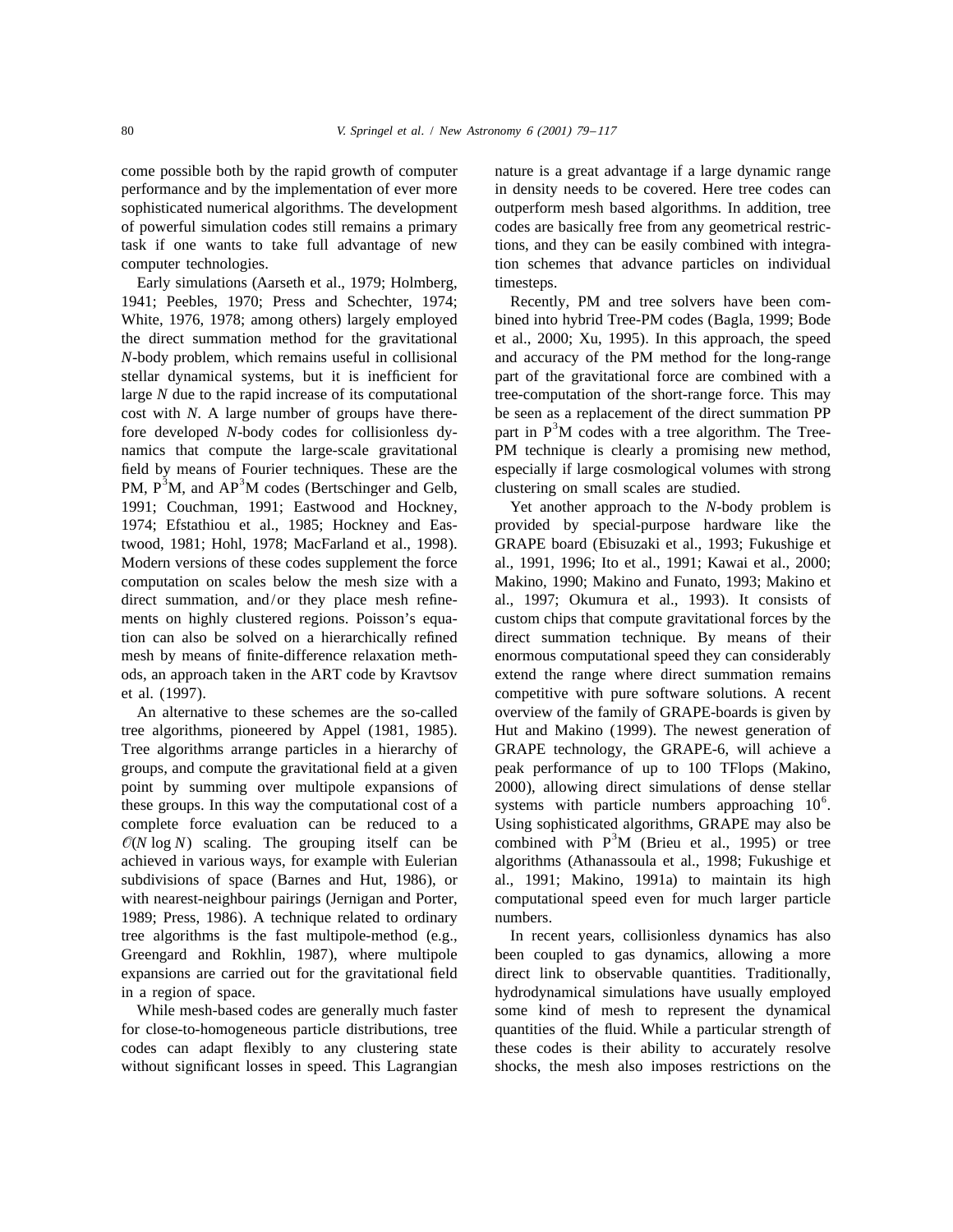geometry of the problem, and onto the dynamic use of a time integration scheme with individual and range of spatial scales that can be simulated. New adaptive particle timesteps, and on the elimination of adaptive mesh refinement codes (Klein et al., 1998; sources of overhead both in the serial and parallel Norman and Bryan, 1998) have been developed to code under conditions of large dynamic range in provide a solution to this problem. timestep. Such conditions occur in dissipative gas-

to describe the gas by smoothed particle hydro- in high-resolution simulations of cold dark matter. dynamics (SPH), as invented by Lucy (1977) and The code allows the usage of different timestep Gingold and Monaghan (1977). The particle-based criteria and cell-opening criteria, and it can be SPH is extremely flexible in its ability to adapt to comfortably applied to a wide range of applications, any given geometry. Moreover, its Lagrangian nature including cosmological simulations (with or without allows a locally changing resolution that 'automat- periodic boundaries), simulations of isolated or interically' follows the local mass density. This conveni- acting galaxies, and studies of the intergalactic ent feature helps to save computing time by focusing medium. the computational effort on those regions that have We thus think that GADGET is a very flexible the largest gas concentrations. Furthermore, SPH ties code that avoids obvious intrinsic restrictions for the naturally into the *N*-body approach for self-gravity, dynamic range of the problems that can be addressed and can be easily implemented in three dimensions. with it. In this methods-paper, we describe the

develop SPH codes for applications in cosmology. release in its parallel and serial versions on the Among them are TREESPH (Hernquist and Katz, internet, hoping that it will be useful for people 1989; Katz et al., 1996), GRAPESPH (Steinmetz, working on cosmological simulations, and that it will 1996), HYDRA (Couchman et al., 1995; Pearce and stimulate code development efforts and further code-Couchman, 1997), and codes by Carraro et al. sharing in the community. (1998), Dave et al. (1997), Evrard (1988), Hultman This paper is structured as follows. In Section 2, ´ and Källander (1997), Navarro and White (1993). we give a brief summary of the implemented See Kang et al. (1994) and Frenk et al. (1999) for a physics. In Section 3, we discuss the computation of comparison of many of these cosmological hydro- the gravitational force both with a tree algorithm, dynamic codes. and with GRAPE. We then describe our specific

GADGET (**GA**laxies with **D**ark matter and **G**as our time integration scheme in Section 5. The int**E**rac**T**), which can be used both for studies of parallelization of the code is described in Section 6, isolated self-gravitating systems including gas, or for and tests of the code are presented in Section 7. cosmological *N*-body/SPH simulations. We have Finally, we summarize in Section 8. developed two versions of this code, a serial workstation version, and a version for massively parallel supercomputers with distributed memory. The workstation code uses either a tree algorithm for the **2. Implemented physics** self-gravity, or the special-purpose hardware GRAPE, if available. The parallel version works with a tree only. Note that in principle several 2.1. *Collisionless dynamics and gravity* GRAPE boards, each connected to a separate host computer, can be combined to work as a large Dark matter and stars are modeled as self-gravitatparallel machine, but this possibility is not im- ing collisionless fluids, i.e., they fulfill the collisionplemented in the parallel code yet. While the serial less Boltzmann equation (CBE) code largely follows known algorithmic techniques, we employ a novel parallelization strategy in the parallel version. <sup>1</sup>

A particular emphasis of our work has been on the http://www.mpa-garching.mpg.de/gadget.

In cosmological applications, it is often sufficient dynamical simulations of galaxy formation, but also

These advantages have led a number of authors to algorithmic choices made in GADGET which we

In this paper we describe our simulation code implementation of SPH in Section 4, and we discuss

 ${}^{1}$ GADGET's web-site is: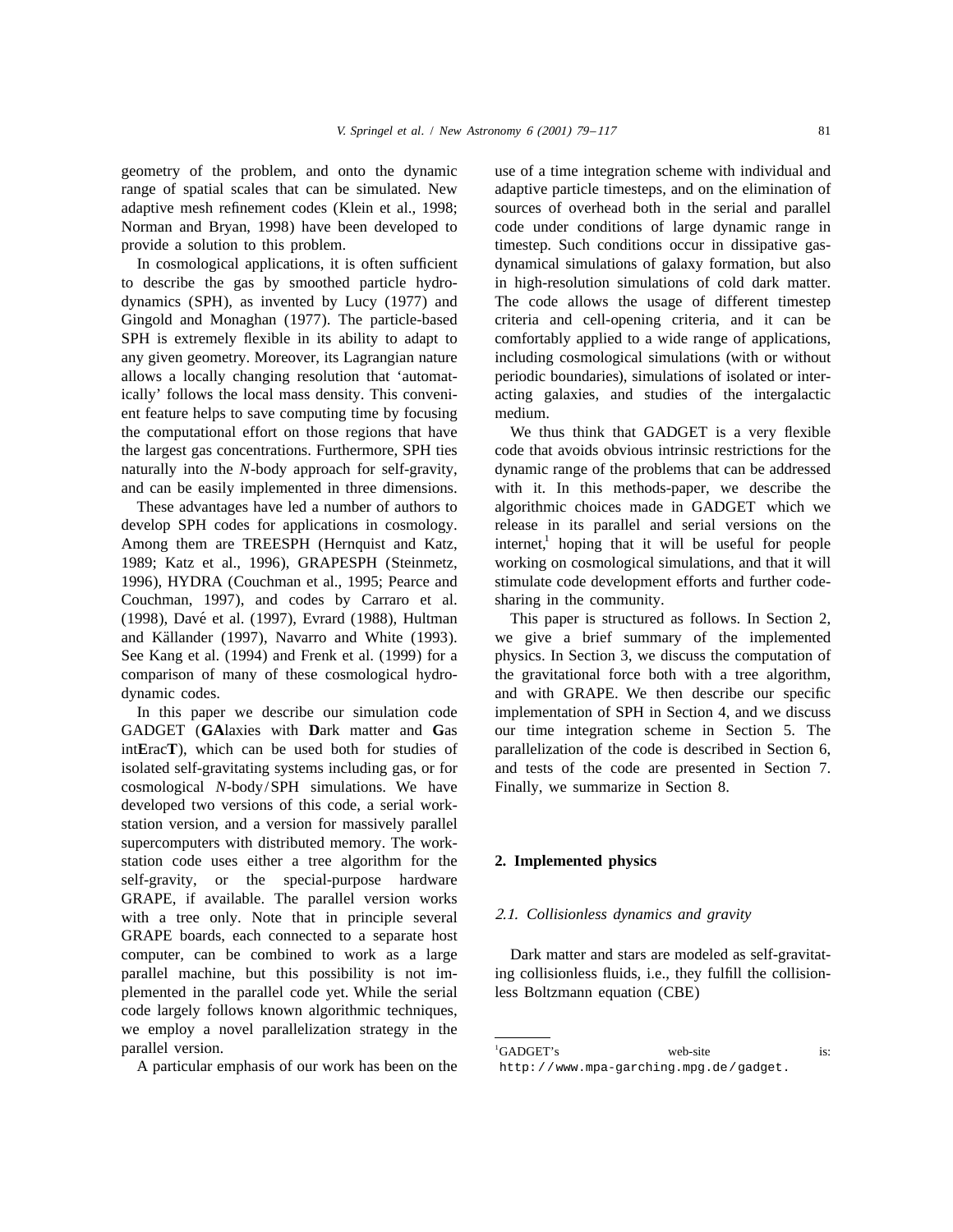$$
\frac{df}{dt} = \frac{\partial f}{\partial t} + \mathbf{v} \frac{\partial f}{\partial \mathbf{x}} - \frac{\partial \Phi}{\partial \mathbf{r}} \frac{\partial f}{\partial \mathbf{v}} = 0,
$$
\n(1)

where the self-consistent potential  $\Phi$  is the solution of Poisson's equation

$$
\nabla^2 \Phi(\mathbf{r}, t) = 4 \pi G \int f(\mathbf{r}, \mathbf{v}, t) d\mathbf{v},
$$
 Here we used Lagrangian time derivatives, i.e.,  
and  $f(\mathbf{r}, v, t)$  is the mass density in single-particle  
(6)

phase-space. It is very difficult to solve this coupled and we allowed for a piece of 'extra' physics in form system of equations directly with finite difference of the *cooling function*  $\Lambda(u, \rho)$ , describing external methods. Instead, we will follow the common *N*-<br>body approach, where the phase fluid is represented For a simple ideal gas, the equation of state is body approach, where the phase fluid is represented by *N* particles which are integrated along the charac-<br>teristic curves of the CBE. In essence, this is a<br>Monte Carlo approach whose accuracy depends where  $\gamma$  is the adiabatic exponent. We usually take Monte Carlo approach whose accuracy depends where  $\gamma$  is the adiabatic exponent. We usually take<br>crucially on a sufficiently high number of particles.  $\gamma = 5/3$ , appropriate for a mono-atomic ideal gas.

The *N*-body problem is thus the task of following Newton's equations of motion for a large number of particles under their own self-gravity. Note that we will introduce a softening into the gravitational **3. Gravitational forces** potential at small separations. This is necessary to suppress large-angle scattering in two-body colli- 3.1. *Tree algorithm* sions and effectively introduces a lower spatial resolution cut-off. For a given softening length, it is An alternative to Fourier techniques, or to direct important to choose the particle number large enough summation, are the so-called tree methods. In these such that relaxation effects due to two-body encoun-<br>schemes, the particles are arranged in a hierarchy of ters are suppressed sufficiently, otherwise the *N*-body groups. When the force on a particular particle is system provides no faithful model for a collisionless computed, the force exerted by distant groups is system. Note that the optimum choice of softening approximated by their lowest multipole moments. In length as a function of particle density is an issue this way, the computational cost for a complete force that is still actively discussed in the literature (e.g., evaluation can be reduced to order  $\mathcal{O}(N \log N)$ ) Athanassoula et al., 2000; Romeo, 1998; Splinter et (Appel, 1985). The forces become more accurate if al., 1998). the multipole expansion is carried out to higher

gas is then governed by the continuity equation

$$
\frac{\mathrm{d}\rho}{\mathrm{d}t} + \rho \nabla \cdot \mathbf{v} = 0,\tag{3}
$$

$$
\frac{\mathrm{d}v}{\mathrm{d}t} = -\frac{\nabla P}{\rho} - \nabla \Phi. \tag{4}
$$

Further, the thermal energy  $u$  per unit mass evolves according to the first law of thermodynamics, viz.

$$
\frac{du}{dt} = -\frac{P}{\rho}\nabla \cdot \mathbf{v} - \frac{\Lambda(u,\,\rho)}{\rho}.\tag{5}
$$

$$
\frac{\mathrm{d}}{\mathrm{d}t} = \frac{\partial}{\partial t} + \mathbf{v} \cdot \nabla,
$$
\n(6)

$$
P = (\gamma - 1)\rho u,\tag{7}
$$

crucially on a sufficiently high number of particles.  $\gamma = 5/3$ , appropriate for a mono-atomic ideal gas.<br>The N-body problem is thus the task of following The adiabatic sound speed c of this gas is  $c^2 = \gamma P/\rho$ .

computed, the force exerted by distant groups is order, but eventually the increasing cost of evaluat-2.2. *Gasdynamics* ing higher moments makes it more efficient to terminate the multipole expansion and rather use a A simple description of the intergalactic medium<br>
GM), or the interstellar medium (ISM), may be desired force accuracy (McMillan and Aarseth,  $(HGM)$ , or the interstellar medium (ISM), may be desired force accuracy (McMillan and Aarseth, obtained by modeling it as an ideal inviscid gas The 1993). We will follow the common compromise to obtained by modeling it as an ideal, inviscid gas. The 1993). We will follow the common compromise to gas is then governed by the continuity equation terminate the expansion after quadrupole moments have been included.

We employ the Barnes and Hut (1986 henceforth BH) tree construction in this work. In this scheme, the computational domain is hierarchically par-<br>titioned into a sequence of cubes, where each cube contains eight siblings, each with half the side-length of the parent cube. These cubes form the nodes of an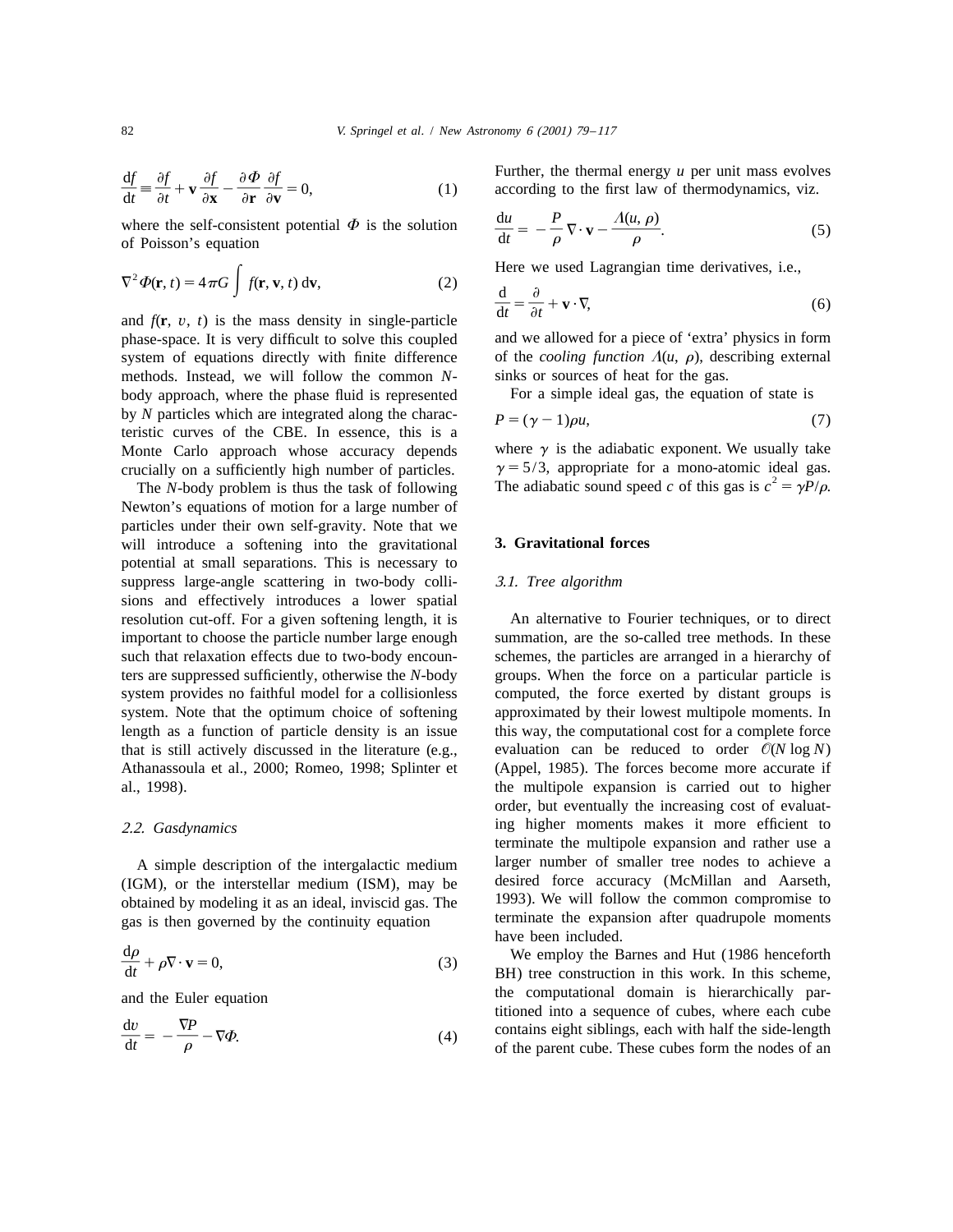each node (cube) contains either exactly one particle, of the *softened* gravitational field. One can work or is progenitor to further nodes, in which case the around this situation by opening nodes always for node carries the monopole and quadrupole moments  $r < h$ , but this can slow down the code significantly of all the particles that lie inside its cube. A if regions of very high particle density occur. schematic illustration of the BH tree is shown in Fig. Another solution is to use the proper multipole

tree, and summing up appropriate force contributions potential at **r** due to a (distant) bunch of particles from tree nodes. In the standard BH tree walk, the with masses  $m_i$  and coordinates  $\mathbf{x}_i$ . We use a splinemultipole expansion of a node of size *l* is used only softened force law, hence the exact potential of the if particle group is

$$
r > \frac{l}{\theta}, \qquad (8) \qquad \Phi(\mathbf{r}) = -G \sum_{k} m_k g(|\mathbf{x}_k - \mathbf{r}|), \qquad (9)
$$

the center-of-mass of the cell and  $\theta$  is a prescribed law. For Newtonian gravity we have  $g(r) = 1/r$ , accuracy parameter. If a node fulfills the criterion while the spline softened gravity with softening (8), the tree walk along this branch can be termi- length *h* gives rise to nated, otherwise it is 'opened', and the walk is<br>continued with all its siblings. For smaller values of<br>the opening angle, the forces will in general become more accurate, but also more costly to compute. One The function  $W_2(u)$  is given in Appendix A. It arises can try to modify the opening criterion (8) to obtain by replacing the force due to a point mass m with the higher efficiency, i.e., higher accuracy at a given force exerted by the mass distribution  $\rho(\mathbf{r}) = mW(\mathbf{r};$ length of the interaction list, something that we will *h*), where we take *W*(*r*; *h*) to be the normalized discuss in more detail in Section 3.3. spline kernel used in the SPH formalism. The spline

dissipative simulations), it can happen that nodes converge relatively slowly to Newton's law. fulfill Eq. (8), and simultaneously one has  $r < h$ , Let **s** be the center-of-mass, and *M* the total mass where *h* is the gravitational softening length. In this of the particles. Further we define  $y = r - s$ . The

oct-tree structure. The tree is constructed such that situation, one formally needs the multipole moments 1. expansion for the softened potential, which we here A force computation then proceeds by walking the discuss for definiteness. We want to approximate the

$$
\Phi(\mathbf{r}) = -G \sum_{k} m_k g(|\mathbf{x}_k - \mathbf{r}|),\tag{9}
$$

where *r* is the distance of the point of reference to where the function  $g(r)$  describes the softened force

$$
g(r) = -\frac{1}{h} W_2\left(\frac{r}{h}\right). \tag{10}
$$

by replacing the force due to a point mass  $m$  with the A technical difficulty arises when the gravity is softening has the advantage that the force becomes softened. In regions of high particle density (e.g., exactly Newtonian for  $r > h$ , while some other centers of dark haloes, or cold dense gas knots in possible force laws, like the Plummer softening,



Fig. 1. Schematic illustration of the Barnes and Hut oct-tree in two dimensions. The particles are first enclosed in a square (root node). This square is then iteratively subdivided in four squares of half the size, until exactly one particle is left in each final square (leaves of the tree). In the resulting tree structure, each square can be progenitor of up to four siblings. Note that empty squares need not to be stored.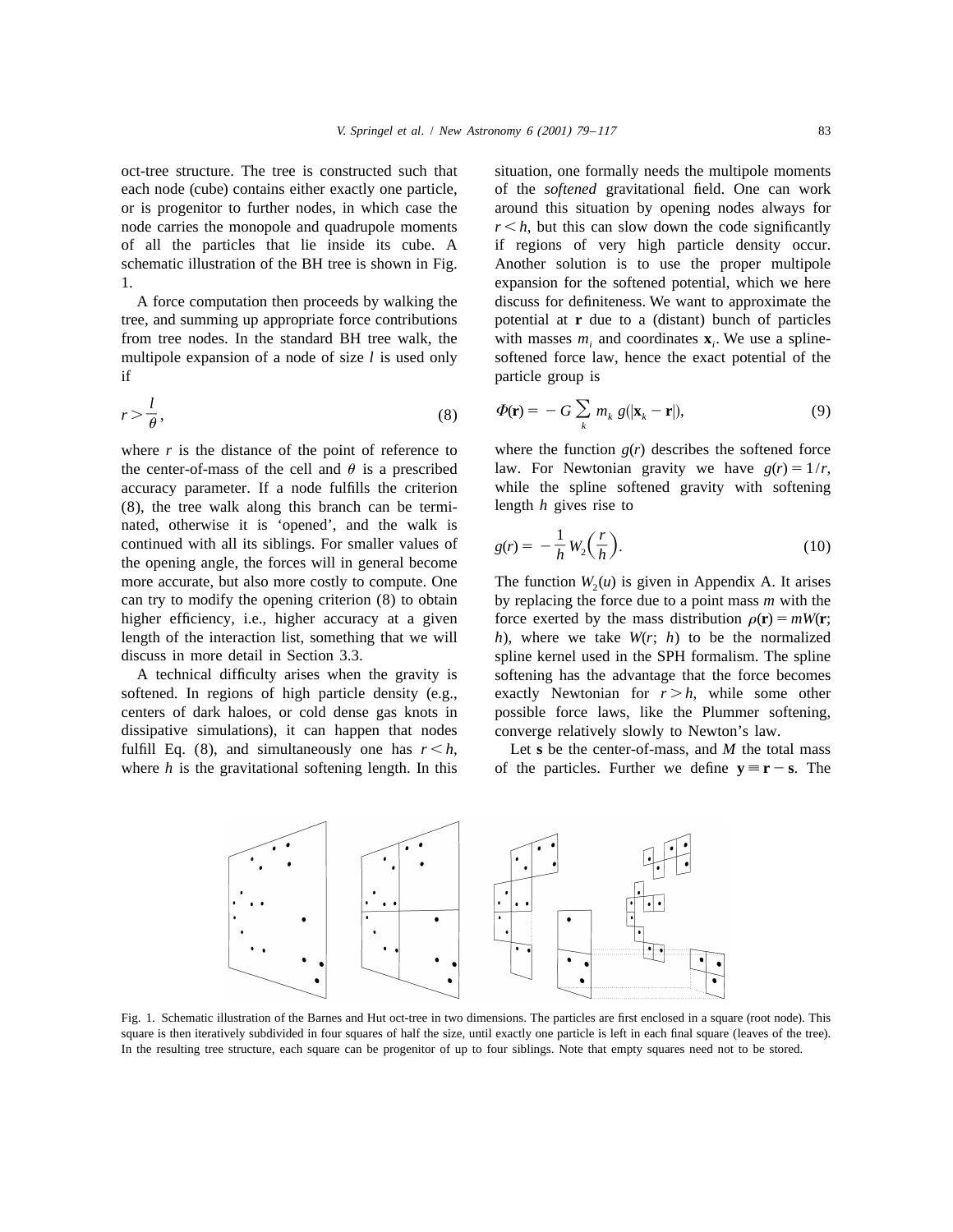potential may then be expanded in a multipole series 3.2. *Tree construction and tree walks* assuming  $|\mathbf{y}| \gg |\mathbf{x}_k - \mathbf{s}|$ . Up to quadrupole order, this results in The tree construction can be done by inserting the

$$
\Phi(\mathbf{r}) = -G \left\{ Mg(y) + \frac{1}{2} \mathbf{y}^T \left[ \frac{g''(y)}{y^2} \mathbf{Q} \right. \right. \right. \left. + \frac{g'(y)}{y^3} \left( \mathbf{P} - \mathbf{Q} \right) \right\}.
$$
\n(11) The mapping is completed, the multiple moments of each node can be recursively computed from the moments of its daughter nodes (McMillan and Aarseth, 1993). In order to reduce the storage requirements for tree

$$
\mathbf{Q} = \sum_{k} m_k (\mathbf{x}_k - \mathbf{s}) (\mathbf{x}_k - \mathbf{s})^T
$$
  
= 
$$
\sum_{k} m_k \mathbf{x}_k \mathbf{x}_k^T - M \mathbf{s} \mathbf{s}^T,
$$
 (12)

$$
\mathbf{P} = \mathbf{I} \sum_{k} m_{k} (\mathbf{x}_{k} - \mathbf{s})^{2} = \mathbf{I} \left[ \sum_{k} m_{k} \mathbf{x}_{k}^{2} - M \mathbf{s}^{2} \right], \qquad (13)
$$

$$
\Phi(\mathbf{r}) = -G\left[\frac{M}{y} + \frac{1}{2}\mathbf{y}^T \frac{3\mathbf{Q} - \mathbf{P}}{y^5}\mathbf{y}\right].
$$
 (14)

$$
\mathbf{f}(\mathbf{r}) = -\nabla \Phi = G\{Mg_1(y)\mathbf{y} + g_2(y)\mathbf{Q}\mathbf{y} \n+ \frac{1}{2} g_3(y)(\mathbf{y}^T \mathbf{Q}\mathbf{y})\mathbf{y} + \frac{1}{2} g_4(y)\mathbf{P}\mathbf{y} \}.
$$
\n(15)

$$
\mathbf{f}(\mathbf{r}) = G \Bigg\{ -\frac{M}{y^3} \mathbf{y} + \frac{3\mathbf{Q}}{y^5} \mathbf{y} - \frac{15}{2} \frac{\mathbf{y}^T \mathbf{Q} \mathbf{y}}{y^7} \mathbf{y} + \frac{3}{2} \frac{\mathbf{P}}{y^5} \mathbf{y} \Bigg\}.
$$
\n(16)

some, its actual numerical computation is only detail in Section 5. The most time consuming routine marginally more costly than that of the Newtonian in the code will then always remain the tree walk, form (16) because all factors involving *g*( *y*) and and optimizing it can considerably speed up tree derivatives thereof can be tabulated for later use in codes. Interestingly, in the grouping technique of repeated force calculations. Barnes (1990), the speed of the gravitational force

particles one after the other in the tree. Once the grouping is completed, the multipole moments of each node can be recursively computed from the

Here we have introduced the tensors nodes, we use single-precision floating point numbers to store node properties. The precision of the resulting forces is still fully sufficient for collision-<br>less dynamics as long as the node properties are <sup>5</sup>O *<sup>m</sup> T T* calculated accurately enough. In the recursive calcu- **x x** <sup>2</sup> *<sup>M</sup>***ss** , (12) *kk k <sup>k</sup>* lation, node properties will be computed from nodes that are already stored in single precision. When the particle number becomes very large (note that more than 10 million particles can be used in single objects like clusters these days), loss of sufficient precision can then result for certain particle diswhere I is the unit matrix. Note that for Newtonian tributions. In order to avoid this problem, GADGET gravity, Eq. (11) reduces to the more familiar form optionally uses an alternative method to compute the  $\Phi(\mathbf{r}) = -G\left[\frac{M}{y} + \frac{1}{2}\mathbf{y}^T\frac{3\mathbf{Q} - \mathbf{P}}{y^5}\mathbf{y}\right]$ . (14) node properties. In this method, a link-list structure<br>is used to access all of the particles represented by<br>each tree node, allowing a computation Finally, the quadrupole approximation of the soft-<br>
ened gravitational field is given by<br>  $f(r) = -\nabla\Phi = G\{Mg_1(y)y + g_2(y)Qy + \frac{1}{2}g_4(y)Py\}$ .<br>  $\begin{cases}\n\frac{1}{2}g_3(y)(y^TQy)y + \frac{1}{2}g_4(y)Py\}.\n\end{cases}$ <br>
(15)  $\begin{cases}\n\frac{\partial(\mathcal{M} \log \mathcal{M})$ 

Here we introduced the functions  $g_1(y)$ ,  $g_2(y)$ , The tree-construction can be considered very fast  $g_3(y)$ , and  $g_4(y)$  as convenient abbreviations. Their in both cases, because the time spent for it is negligible compa scheme only a small fraction of all particles may<br>require a force walk at each given timestep. If this<br>fraction drops below  $\sim$  1%, a full reconstruction of the tree can take as much time as the force walk itself. Fortunately, most of this tree construction time can be eliminated by dynamic tree updates (McMil-Note that although Eq. (15) looks rather cumber-<br>lan and Aarseth, 1993), which we discuss in more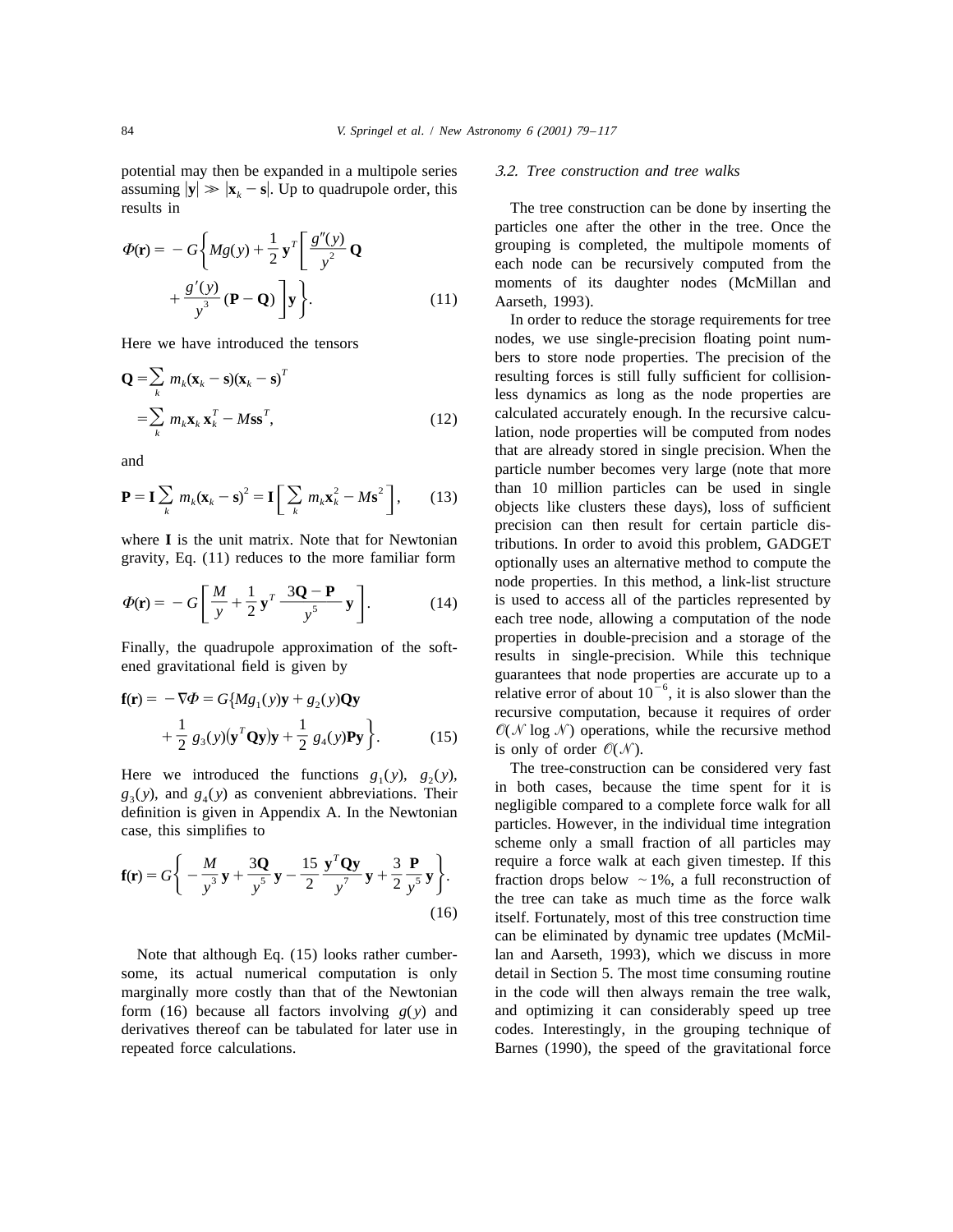common tree-walk for a localized group of particles. Eq. (8). Even though the average length of the interaction list However, as Salmon and Warren (1994) have for each particles becomes larger in this way, this pointed out, the worst-case behaviour of the BH can be offset by saving some of the tree-walk criterion for commonly employed opening angles is overhead, and by improved cache utilization. Un- somewhat worrying. Although typically very rare in fortunately, this advantage is not easily kept if real astrophysical simulations, the geometrical criterindividual timesteps are used, where only a small ion (8) can then sometimes lead to very large force fraction of the particles are active, so we do not use errors. In order to cure this problem, a number of grouping. The cell-opening criterion have been modifications of the cell-opening criterion have been

for particles of different 'type'. In order to guarantee used the simple modification  $r > l/\theta + \delta$ , where the momentum conservation, this requires a symmetriza-quantity  $\delta$  gives the distance of the geometric center tion of the force when particles with different of the cell to its center-of-mass. This provides softening lengths interact. We symmetrize the soften-<br>protection against pathological cases where the cenings in the form ter-of-mass lies close to an edge of a cell.

$$
h = \max(h_i, h_j). \tag{17}
$$

species are more or less spatially separated (e.g., forces at high *z* then arise in a delicate cancellation dark halo, stellar disk, and stellar bulge in simula-

walk depends sensitively on the criterion used to tional effort for the evaluation of all partial forces to decide whether the multipole approximation for a the same relative accuracy, irrespective of the actual given node is acceptable, or whether the node has to size of each partial force and the size of the absolute be 'opened' for further refinement. The standard BH error thus induced. It would be better to invest more opening criterion tries to limit the relative error of computational effort in regions that provide most of every particle–node interaction by comparing a the force on the particle and less in regions whose rough estimate of the size of the quadrupole term, mass content is unimportant for the total force.<br> $\sim Ml^2/r^4$ , with the size of the monopole term,  $\sim M/$  As suggested by Salmon and Warren (1994), one  $\sim Ml^2/r^4$ , with the size of the monopole term,  $\sim M/l$ 

computation can be increased by performing a  $r^2$ . The result is the purely geometrical criterion of

GADGET allows different gravitational softenings proposed. For example, Dubinski et al. (1996) have

Such modifications can help to reduce the rate at which large force errors occur, but they usually do However, the usage of different softening lengths<br>
leads to complications for softened tree nodes,<br>
because strictly speaking, the multipole expansion is<br>
only valid if all the particles in the node have the<br>
same softenin dark halo, stellar disk, and stellar bulge in simula-<br>
tions of interacting galaxies), no severe performance<br>
penalty results. However, this is different if the fluids<br>
are spatiall force is indeed much larger than the net of forces between a given particle and tree-nodes of 3.3. *Cell*-*opening criterion* a certain opening angle can vary by many orders of magnitude. In this situation, the purely geometrical The accuracy of the force resulting from a tree BH criterion may end up investing a lot of computa-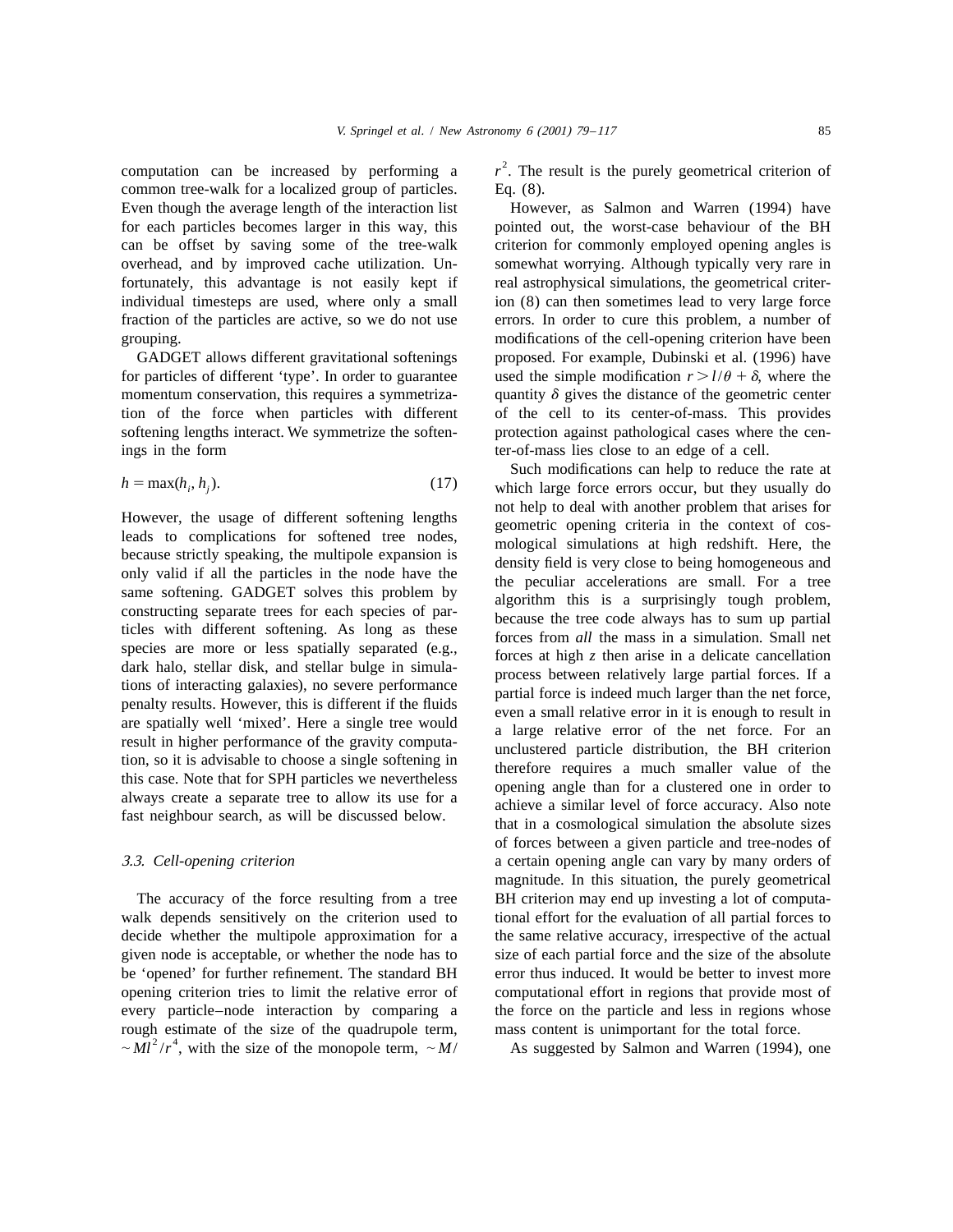that limits the absolute error in every cell–particle optimum cell-opening strategy. interaction. In principle, one can use analytic error Note that the criterion (18) is not completely safe bounds (Salmon and Warren, 1994) to obtain a from worst-case force errors either. In particular, suitable cell-opening criterion, but the evaluation of such errors can occur for opening angles so large that the relevant expressions can consume significant the point of force evaluation falls into the node itself. amounts of CPU time. If this happens, no upper bound on the force error

stringent. Assume the absolute size of the true total an option to the code, we therefore combine the force is already known before the tree walk. In the opening criterion (18) with the requirement that the present code, we will use the acceleration of the point of reference may not lie inside the node itself. previous timestep as a handy approximate value for We formulate this additional constraint in terms of that. We will now require that the estimated error of  $r > b_{\text{max}}$ , where  $b_{\text{max}}$  is the maximum distance of the an acceptable multipole approximation is some small center-of-mass from any point in the cell. This fraction of this total force. Since we truncate the additional geometrical constraint provides a very multipole expansion at quadrupole order, the oc- conservative control of force errors if this is needed, tupole moment will in general be the largest term in but increases the number of opened cells. the neglected part of the series, except when the mass distribution in the cubical cell is close to being 3.4. *Special purpose hardware* homogeneous. For a homogeneous cube the octupole moment vanishes by symmetry (Barnes and Hut,<br>
1989), such that the hexadecapole moment forms the<br>
leading term. We may very roughly estimate the size<br>
of these terms as  $\sim M/r^2(l/r)^3$ , or  $\sim M/r^2(l/r)^4$ ,<br>
respectively, and ta From the previous timestep. Assuming the extinct of GRAPE takes the form octupole scaling, a tree-node has then to be opened if  $Ml^3 > \alpha |\mathbf{a}_{old}|r^5$ . However, we have found that in practice the opening criterion

$$
M l^4 > \alpha |\mathbf{a}_{\text{old}}| r^6 \tag{18}
$$

produces forces that are more accurate at a given GFlops. Recently, newer generations of GRAPE computational expense. It is also somewhat cheaper boards have achieved even higher computational<br>to evaluate during the tree-walk, because  $r^6$  is speeds. In fact, with the GRAPE-4 the 1 TFlop<br>simpler to compute than  $r$ evaluation of a root of the squared node distance. faster special-purpose machines are in preparation The criterion (18) does not suffer from the high-*z* (Hut and Makino, 1999; Makino, 2000). The most problem discussed above, because the same value of recent generation, GRAPE-6, cannot only compute dent of the clustering state of the material. However, derivatives. Together with the capability to perform we still need to compute the very first force using the particle predictions, these machines are ideal for BH criterion. In Section 7.2, we will show some high-order Hermite integration schemes applied in quantitative measurements of the relative perform- simulations of collisional systems like star clusters.

may therefore try to devise a cell-opening criterion ance of the two criteria, and compare it to the

Our approach to a new opening criterion is less can be guaranteed (Salmon and Warren, 1994). As

$$
\Phi(\mathbf{r}) = -G \sum_{j} \frac{m_j}{\left(|\mathbf{r} - \mathbf{r}_j|^2 + \epsilon^2\right)^{1/2}}.
$$
\n(19)

1 **As an example, the GRAPE-3A boards installed at**  $\blacksquare$ the MPA in 1998 have 40 *N*-body integrator chips in provides still better performance in the sense that it total with an approximate peak performance of 25  $\alpha$  produces a comparable force accuracy, indepen- accelerations, but also its first and second time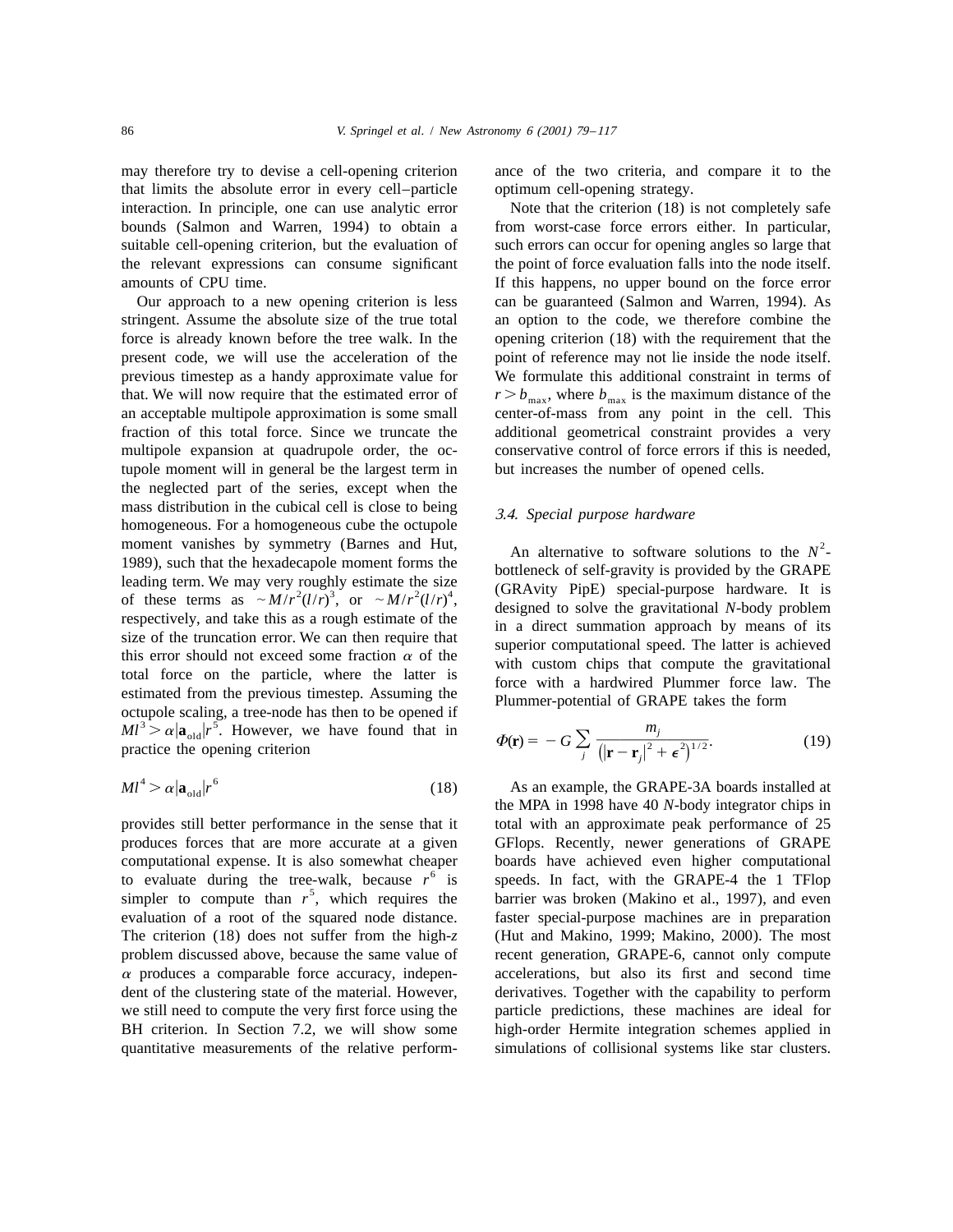However, our present code is only adapted to the tional *N*-body problem. This implies that for very somewhat older GRAPE-3 (Okumura et al., 1993), large particle number a tree code running on the and the following discussion is limited to it. workstation alone will eventually catch up and

ordinary workstation via a VME or PCI interface. GRAPE. For our current set-up at MPA this break-The boards consist of memory chips that can hold up even point is about at 300 000 particles. to 131 072 particle coordinates, and of integrator However, it is also possible to combine GRAPE chips that can compute the forces exerted by these with a tree algorithm (Athanassoula et al., 1998; particles for 40 positions in parallel. Higher particle Fukushige et al., 1991; Kawai et al., 2000; Makino, numbers can be processed by splitting them up in 1991a), for example by exporting tree nodes instead sufficiently small groups. In addition to the gravita- of particles in an appropriate way. Such a combinational force, the GRAPE board returns the potential, tion of tree+GRAPE scales as  $\mathcal{O}(N \log N)$  and is and a list of neighbours for the 40 positions within able to outperform pure software solutions even for search radii  $h_i$  specified by the user. This latter large  $N$ . feature makes GRAPE attractive also for SPH calculations.

The parts of our code that use GRAPE have **4. Smoothed particle hydrodynamics** benefited from the code GRAPESPH by Steinmetz (1996), and are similar to it. In short, the usage of SPH is a powerful Lagrangian technique to solve by means of a convenient software interface in C. resolved shock fronts. GRAPE can also provide lists of nearest neighbours. Unlike other numerical approaches for hydro-

specify a minimum length scale  $d_{\text{min}}$  and a minimum specific SPH implementation we use. mass scale  $m_{\text{min}}$  when working with GRAPE. The spatial dynamic range is then given by  $d_{\text{min}}[-2^{18};$  4.1. *Basic equations*  $2^{18}$  and the mass range is  $m_{\text{min}}[1; 64\epsilon/d_{\text{min}}]$  (Stein-<br>metz, 1996). The computation of

scales proportional to the particle number *N*, the phases. In the first phase, new smoothing lengths  $h_i$  actual force computation of GRAPE is still an are determined for the *active* particles (these are the ments a direct summation approach to the gravita-see below), and for each of them, the neighbouring

The GRAPE-3A boards are connected to an outperform the combination of workstation and

GRAPE proceeds as follows. For the force computa- hydrodynamical problems with an ease that is untion, the particle coordinates are first loaded onto the matched by grid based fluid solvers (see Monaghan, GRAPE board, then GADGET calls GRAPE re- 1992, for an excellent review). In particular, SPH is peatedly to compute the force for up to 40 positions very well suited for three-dimensional astrophysical in parallel. The communication with GRAPE is done problems that do not crucially rely on accurately

For SPH-particles, GADGET computes the gravita- dynamics, the SPH equations do not take a unique tional force and the interaction list in just one call of form. Instead, many formally different versions of GRAPE. The host computer then still does the rest of them can be derived. Furthermore, a large variety of the work, i.e., it advances the particles, and computes recipes for specific implementations of force the hydrodynamical forces. symmetrization, determinations of smoothing In practice, there are some technical complications lengths, and artificial viscosity, have been described. when one works with GRAPE-3. In order to achieve Some of these choices are crucial for the accuracy high computational speed, the GRAPE-3 hardware and efficiency of the SPH implementation, others are works internally with special fixed-point formats for only of minor importance. See the recent work by positions, accelerations and masses. This results in a Thacker et al. (2000) and Lombardi et al. (1999) for reduced dynamic range compared to standard IEEE a discussion of the relative performance of some of floating point arithmetic. In particular, one needs to these possibilities. Below we give a summary of the

The computation of the hydrodynamic force and While the communication time with GRAPE the rate of change of internal energy proceeds in two actual force computation of GRAPE is still an are determined for the *active* particles (these are the  $\mathcal{O}(N^2)$ -algorithm, because the GRAPE board imple- ones that need a force update at the current timestep,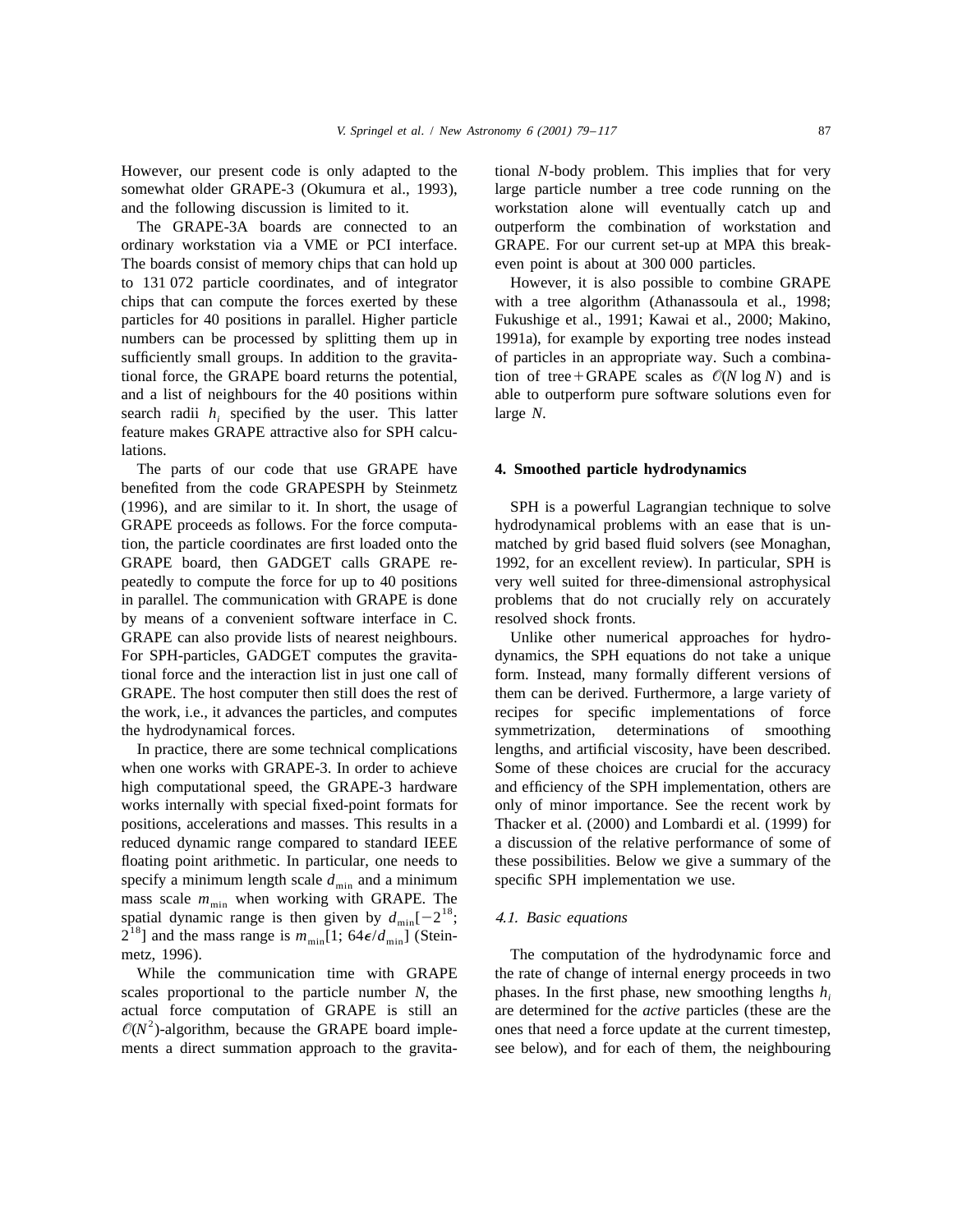particles inside their respective smoothing radii are and the change of the internal energy as found. The Lagrangian nature of SPH arises when<br>this number of neighbours is kept either exactly, or<br>at least roughly, constant. This is achieved by<br>varying the smoothing length  $h_i$  of each particle  $\left[1_{\text{row}}\right]$   $\left(1$ at least roughly, constant. This is achieved by varying the smoothing length  $h_i$  of each particle accordingly. The  $h_i$  thus adjust to the local particle density adaptively, leading to a constant mass resolution independent of the density of the flow. Instead of symmetrizing the pressure terms with an Nelson and Papaloizou (1994) argue that it is a arithmetic mean, the code can also be used with a Nelson and Papaloizou (1994) argue that it is arithmetic mean, the code can according to be used with a used with a second with a second with a second with a second with a second with a second with a second with a second actually best to keep the number of neighbours exactly constant, resulting in the lowest level of exactly constant, resulting in the lowest level of  $\frac{P_i}{\rho_i^2} + \frac{P_j}{\rho_j^2} \rightarrow 2 \frac{\sqrt{P_i P_j}}{\rho_i \rho_j}$  best conservation of energy. In practice, similarly  $\rho_i^2$  i  $\rho_j^2$ good results are obtained if the fluctuations in<br>neighbour number remain very small. In the serial<br>version of GADGET we keep the number of neigh-<br>bours fixed, whereas it is allowed to vary in a small  $\tilde{\Pi}_{ij}$  is taken t band in the parallel code.

Having found the neighbours, we compute the density of the active particles as with  $\frac{1}{2}$  with

$$
\rho_i = \sum_{j=1}^N m_j W(\mathbf{r}_{ij}; h_i),
$$
\n(20) 
$$
H_{ij} = \begin{cases} \left[ -\alpha c_{ij} \mu_{ij} + 2\alpha \mu_{ij}^2 \right] / \rho_{ij} & \text{if } \mathbf{v}_{ij} \cdot \mathbf{r}_{ij} < 0\\ 0 & \text{otherwise,} \end{cases}
$$
\n(27)

where  $\mathbf{r}_{ij} = \mathbf{r}_i - \mathbf{r}_j$ , and we compute a new estimate where of divergence and vorticity as

$$
\rho_i(\nabla \cdot \mathbf{v})_i = \sum_j m_j(\mathbf{v}_j - \mathbf{v}_i) \nabla_i W(\mathbf{r}_{ij}; h_i),
$$
\n(21)

$$
\rho_i(\nabla \times \mathbf{v})_i = \sum_j m_j(\mathbf{v}_i - \mathbf{v}_j) \times \nabla_i W(\mathbf{r}_{ij}; h_i).
$$
 and 
$$
h_{ij}(\mathbf{v}_i - \mathbf{v}_j)(\mathbf{r}_i - \mathbf{r}_j)
$$

Here we employ the *gather* formulation for adaptive smoothing (Hernquist and Katz, 1989).

internal energy, and smoothing length are predicted version (Balsara, 1995; Steinmetz, 1996) of the at the current time based on the values of the last 'standard' Monaghan and Gingold (1983) artificial update of those particles (see Section 5). Finally, the viscosity. Recent studies (Lombardi et al., 1999;<br>pressure of the particles is set to  $P = (\gamma - 1) \delta u$ . Thacker et al., 2000) that test SPH implementations pressure of the particles is set to  $P_i = (\gamma - 1)\rho_i u_i$ . Thacker et al., 2000 in the second phase the actual forces are com-

In the second phase, the actual forces are computed. Here we symmetrize the kernels of *gather* and In Eqs. (23) and (24), a given SPH particle *i* will *scatter* formulations as in Hernquist and Katz interact with a particle *j* whenever  $|\mathbf{r}_{ij}| < h_i$  or  $|\mathbf{r}_{ij}| <$ (1989). We compute the gasdynamical accelerations *hj* as find all neighbours of particle *i* inside a sphere of

$$
\mathbf{a}_{i}^{\text{gas}} = -\left(\frac{\nabla P}{\rho}\right)_{i} + \mathbf{a}_{i}^{\text{visc}} = -\sum_{j} m_{j} \left(\frac{P_{i}}{\rho_{i}^{2}} + \frac{P_{j}}{\rho_{j}^{2}} + \tilde{\Pi}_{ij}\right) \quad \text{interacting pairs i}
$$
  
 
$$
\times \left[\frac{1}{2} \nabla_{i} W(\mathbf{r}_{ij}; h_{i}) + \frac{1}{2} \nabla_{i} W(\mathbf{r}_{ij}; h_{j})\right], \quad (23) \quad \text{force components}
$$

$$
\frac{du_i}{dt} = \frac{1}{2} \sum_j m_j \left( \frac{P_i}{\rho_i^2} + \frac{P_j}{\rho_j^2} + \tilde{\Pi}_{ij} \right) (\mathbf{v}_i - \mathbf{v}_j)
$$
\n
$$
\left[ \frac{1}{2} \nabla_i W(\mathbf{r}_{ij}; h_i) + \frac{1}{2} \nabla_i W(\mathbf{r}_{ij}; h_j) \right].
$$
\n(24)

$$
\frac{P_i}{\rho_i^2} + \frac{P_j}{\rho_j^2} \rightarrow 2 \frac{\sqrt{P_i P_j}}{\rho_i \rho_j}.
$$
\n(25)

$$
\tilde{\Pi}_{ij} = \frac{1}{2} (f_i + f_j) \Pi_{ij},
$$
\n(26)

$$
\Pi_{ij} = \begin{cases}\n[-\alpha c_{ij}\mu_{ij} + 2\alpha\mu_{ij}^2]/\rho_{ij} & \text{if } \mathbf{v}_{ij} \cdot \mathbf{r}_{ij} < 0 \\
0 & \text{otherwise,} \n\end{cases} \tag{27}
$$

or divergence and vorticity as  
\n
$$
\rho_i(\nabla \cdot \mathbf{v})_i = \sum_j m_j(\mathbf{v}_j - \mathbf{v}_i) \nabla_i W(\mathbf{r}_{ij}; h_i),
$$
\n(21) 
$$
f_i = \frac{|(\nabla \cdot \mathbf{v})_i|}{|(\nabla \cdot \mathbf{v})_i| + |(\nabla \times \mathbf{v})_i|},
$$
\n(28)

and

$$
\mu_{ij} = \frac{h_{ij}(\mathbf{v}_i - \mathbf{v}_j)(\mathbf{r}_i - \mathbf{r}_j)}{|\mathbf{r}_i - \mathbf{r}_j|^2 + \epsilon h_{ij}^2}.
$$
(29)

For the *passive* particles, values for density, This form of artificial viscosity is the shear-reduced

 $h_i$ . Standard search techniques can relatively easily radius  $h_i$ , but making sure that one really finds all interacting pairs in the case  $h_j > h_i$  is slightly more<br>tricky. One solution to this problem is to simply find all neighbours of *i* inside  $h_i$ , and to consider the force components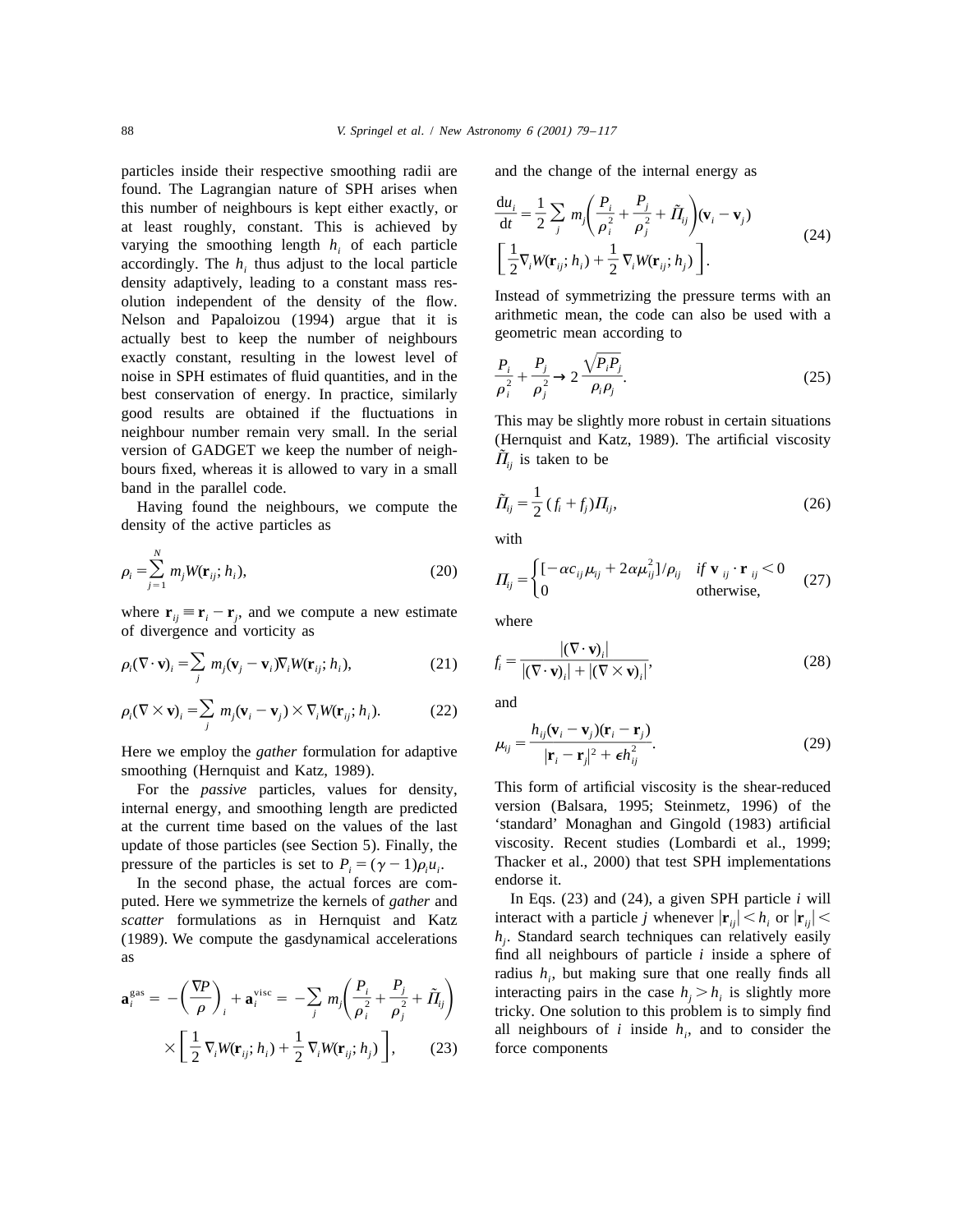$$
\mathbf{f}_{ij} = -m_i m_j \left( \frac{P_i}{\rho_i^2} + \frac{P_j}{\rho_j^2} + \tilde{H}_{ij} \right) \frac{1}{2} \nabla_i W(\mathbf{r}_{ij}; h_i). \tag{30}
$$

than a search radius  $h_i$  in order to estimate the by a significant amount. density, and one needs all particles with  $\left|\mathbf{r}_{ii}\right| <$  With a slight modification of the tree walk, one

homogeneous, perhaps the fastest algorithms work ticles of the node. with a search grid that has a cell size somewhat There remains the task to keep the number of smaller than the search radius. The particles are then neighbours around a given SPH particle approxifirst coarse-binned onto this search grid, and link- mately (or exactly) constant. We solve this by lists are established that quickly deliver only those predicting a value  $\tilde{h}_i$  for the smoothing length based particles that lie in a specific cell of the coarse grid.  $\qquad$  on the length  $h_i$  of the previous timestep, the actual The neighbour search proceeds then by *range* number of neighbours *N<sub>i</sub>* at that timestep, and the *searching*; only those mesh cells that have a spatial local velocity divergence: overlap with the search range have to be opened.

For highly clustered particle distributions and degrades, since the mesh chosen for the coarse grid has not the optimum size for all particles. A more where  $h_i = \frac{1}{3} h_i (\nabla \cdot v)_i$ , and  $N_s$  is the desired number Katz (1989) were the first to use the gravity tree for discussion of alternative choices. The term in bracand perform a neighbour search by walking the tree. the desired value if  $N_i$  deviates from it. Should the

 $\mathbf{f}_{ij} = -m_i m_j \left( \frac{P_i}{\rho_i^2} + \frac{P_j}{\rho_j^2} + \tilde{\Pi}_{ij} \right) \frac{1}{2} \nabla_i W(\mathbf{r}_{ij}; h_i).$  (30) A cell is 'opened' (i.e., further followed) if it has a spatial overlap with the rectangular search range. Testing for such an overlap is faster with a rectan-If we add  $f_{ij}$  to the force on *i*, and  $-f_{ij}$  to the force<br>on *j*, the sum of Eq. (23) is reproduced, and the<br>momentum conservation is manifest. This also holds<br>for the internal energy. Unfortunately, this only<br>works i can be retrieved quickly by means of a link-list, 4.2. *Neighbour search* which can be constructed along with the tree and allows a retrieval of all the particles that lie inside a In SPH, a basic task is to find the nearest given cell, just as it is possible in the coarse-binning neighbours of each SPH particle to construct its approach. Since this short-cut reduces the length of interaction list. Specifically, in the implementation the tree walk and the number of required checks for we have chosen we need to find all particles closer range overlap, the speed of the algorithm is increased

max $(h_i, h_i)$  for the estimation of hydrodynamical can also find all particles with  $|\mathbf{r}_{ii}| \le \max(h_i, h_i)$ . For forces. Similar to gravity, the naive solution that this purpose, we store in each tree node the maxi-<br>checks the distance of *all* particle pairs is an  $O(N^2)$  mum SPH smoothing length occurring among its algorithm which slows down prohibitively for large particles. The test for overlap is then simply done particle numbers. Fortunately, there are faster search between a cube of side-length max $(h_i, h_{\text{node}})$  cenalgorithms. tered on the particle *i* and the node itself, where  $h_{\text{node}}$ When the particle distribution is approximately is the maximum smoothing length among the par-

overlap with the search range have to be opened.

\nFor highly clustered particle distributions and varying search ranges 
$$
h_i
$$
, the above approach quickly

\n
$$
\tilde{h}_i = \frac{1}{2} h_i^{(\text{old})} \left[ 1 + \left( \frac{N_s}{N_i} \right)^{1/3} \right] + \dot{h}_i \Delta t,
$$
\n(31)

\ndearcides since the mesh chosen for the coarse grid

flexible alternative is to employ a geometric search of neighbours. A similar form for updating the tree. For this purpose, a tree with a structure just like smoothing lengths has been used by Hernquist and the BH oct-tree can be employed, Hernquist and Katz (1989), see also Thacker et al. (2000) for a this purpose. In GADGET we use the same strategy kets tries to bring the number of neighbours back to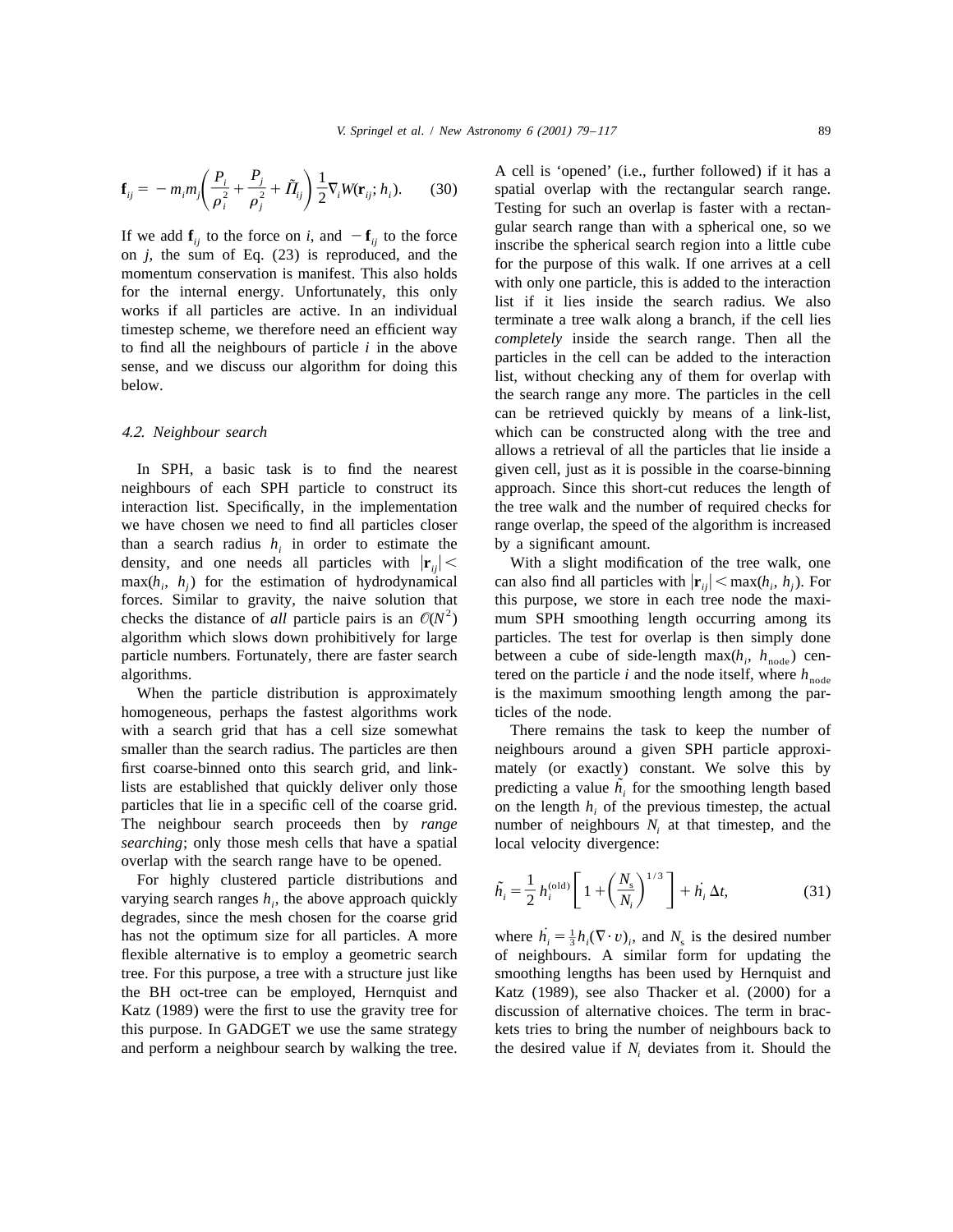outside a prescribed range of tolerance, we iterative-<br>timestep  $\Delta t$  is predicted according to Iy adjust  $h_i$  until the number of neighbours is again<br>brought back to the desired range. Optionally, our code allows the user to impose a minimum smoothing length for SPH, typically chosen as some fraction and an acceleration based on this position is com-<br>of the gravitational softening length A larger num-<br>puted, viz. of the gravitational softening length. A larger number of neighbours than  $N_s$  is allowed to occur if  $h_i$  takes on this minimum value.

One may also decide to keep the number of Then the particle is advanced according to neighbours exactly constant by defining  $h_i$  to be the distance to the  $N_s$ -nearest particle. We employ such a scheme in the serial code. Here we carry out a  $\mathbf{r}^{(n+1)} = \mathbf{r}^{(n)} + \frac{1}{2} \left[ \mathbf{v}^{(n)} + \mathbf{v}^{(n+1)} \right] \Delta t.$  (35)  $\sim 2 N$  potential neighbours. From these we select the  $\sim$  2  $N_s$  potential neighbours. From these we select the closest *N*<sup>s</sup> (fast algorithms for doing this exist, see 5.1. *Timestep criterion* Press et al., 1995). If there are fewer than  $N_s$ particles in the search range, or if the distance of the In the above scheme, the timestep may vary from  $N_s$ -nearest particle inside the search range is larger step to step. It is clear that the choice of timestep than *R*, the search is repeated for a larger search size is very important in determining the overall range. In the first timestep no previous  $h_i$  is known, accuracy and computational efficiency of the integraso we follow the neighbour tree backwards from the tion. leaf of the particle under consideration, until we In a static potential  $\Phi$ , the error in specific energy obtain a first reasonable guess for the local particle arising in one step with the above integrator is density (based on the number  $N$  of particles in a node of volume  $l^3$ ), providing an initial guess for  $h_i$ .  $\Delta E = \frac{1}{\rho} \frac{\partial^2 \Phi}{\partial n} n^{(n)} a^{(n+1/2)} \Delta t^3$ *i* de of volume  $l^3$ , providing an initial guess for  $\tilde{h}_i$ .<br> *AE* =  $\frac{1}{4} \frac{\partial^2 \Phi}{\partial x_i \partial x_j} v_i^{(n)} a_j^{(n+1/2)} \Delta t$ <br> *However*, the above scheme for keeping the

However, the above scheme for keeping the<br>number of neighbours exactly fixed is not easily<br>accommodated in our parallel SPH implementation,<br>because SPH particles may have a search radius that overlaps with several processor domains. In this to leading order in  $\Delta t$ , i.e., the integrator is second case, the selection of the closest  $N_s$  neighbours order accurate. Here the derivatives of the potential becomes non-trivial, because the underlying data is are taken at coordinate  $\mathbf{r}^{(n)}$  and summation over distributed across several independent processor repeated coordinate indices is understood. elements. For parallel SPH, we therefore revert to the In principle, one could try to use Eq. (36) directly simpler scheme and allow the number of neighbours to obtain a timestep by imposing some upper limit on to fluctuate within a small band.  $t$  the tolerable error  $\Delta E$ . However, this approach is

resulting number of neighbours nevertheless fall particle. First, a particle position at the middle of the

$$
\tilde{\mathbf{r}}^{(n+1/2)} = \mathbf{r}^{(n)} + \mathbf{v}^{(n)} \frac{\Delta t}{2},\tag{32}
$$

$$
\mathbf{a}^{(n+1/2)} = -\nabla \Phi|_{\mathbf{f}^{(n+1/2)}}.
$$
 (33)

$$
\mathbf{v}^{(n+1)} = \mathbf{v}^{(n)} + \mathbf{a}^{(n+1/2)} \Delta t,\tag{34}
$$

$$
\mathbf{r}^{(n+1)} = \mathbf{r}^{(n)} + \frac{1}{2} \left[ \mathbf{v}^{(n)} + \mathbf{v}^{(n+1)} \right] \Delta t.
$$
 (35)

$$
\Delta E = \frac{1}{4} \frac{\partial^2 \Phi}{\partial x_i \partial x_j} v_i^{(n)} a_j^{(n+1/2)} \Delta t^3 + \frac{1}{24} \frac{\partial^3 \Phi}{\partial x_i \partial x_j \partial x_k} v_i^{(n)} v_j^{(n)} v_k^{(n)} \Delta t^3 + \mathcal{O}(\Delta t^4) \quad (36)
$$

quite subtle in practice. First, the derivatives of the potential are difficult to obtain, and second, there is no explicit guarantee that the terms of higher order in **5. Time integration**  $\Delta t$  are really small.

High-order Hermite schemes use timestep criteria As a time integrator, we use a variant of the that include the first and second time derivative of leapfrog involving an explicit prediction step. The the acceleration (e.g., Makino, 1991b; Makino and latter is introduced to accommodate individual par- Aarseth, 1992). While these timestep criteria are ticle timesteps in the *N*-body scheme, as explained highly successful for the integration of very nonlater on. linear systems, they are probably not appropriate for We start by describing the integrator for a single our low-order scheme, apart from the fact that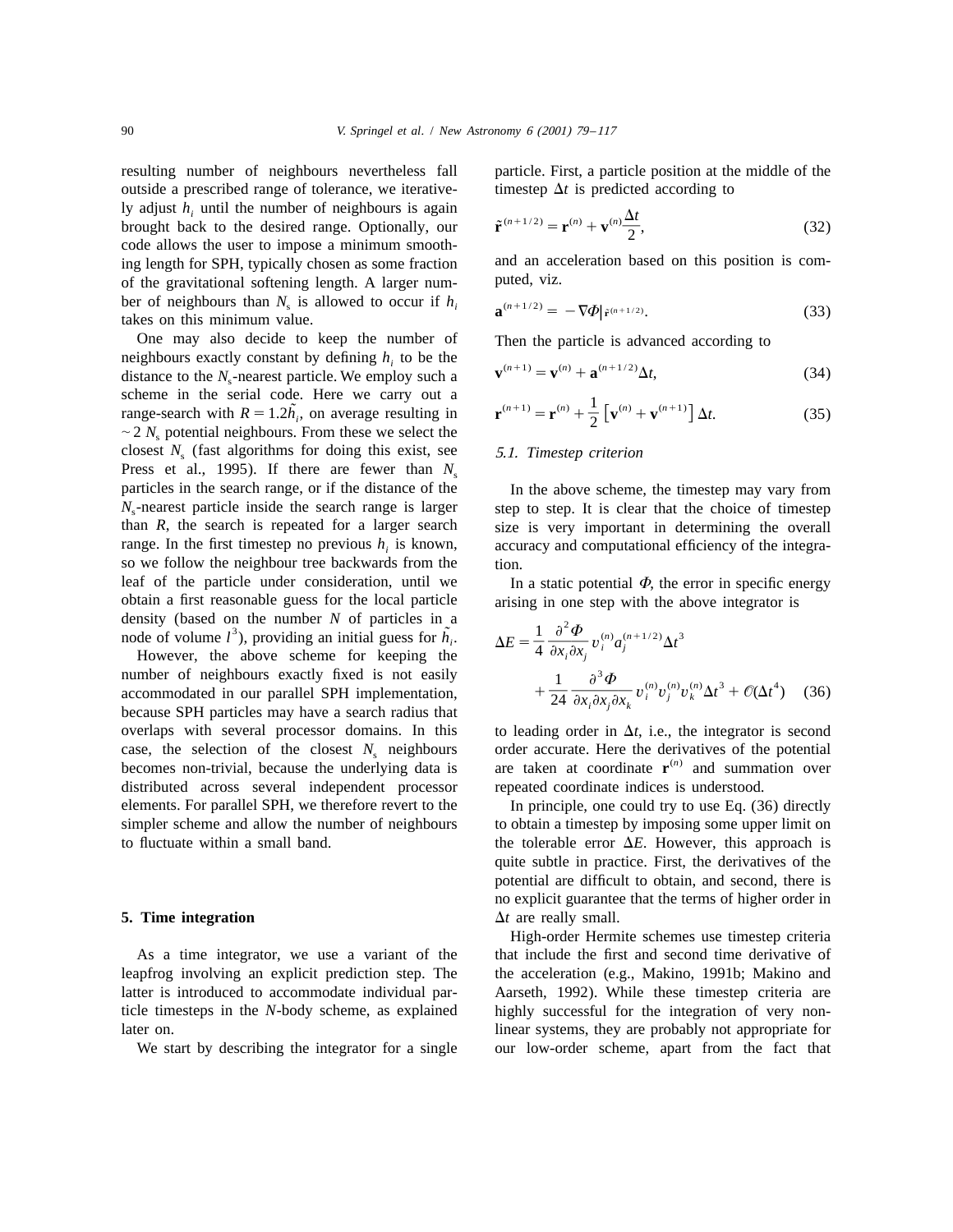timestep schemes is that they will usually break the modeled with more particles and a correspondingly time reversibility and symplectic nature of the simple smaller softening length, so it should not be necesleapfrog. As a result, the system does not evolve sary to increase the accuracy of the time integration under a pseudo-Hamiltonian any more and secular for all particles by the same factor if the mass/length drifts in the total energy can occur. As Quinn et al. resolution is increased. (1997) show, reversibility can be obtained with a For self-gravitating collisionless fluids, another timestep that depends only on the relative coordi- plausible timestep criterion is based on the local nates of particles. This is for example the case for dynamical time: timesteps that depend only on acceleration or on local density. However, to achieve reversibility the timestep needs to be chosen based on the state of the system in the middle of the timestep (Quinn et al., 1997), or on the beginning *and* end of the timestep One advantage of this criterion is that it provides a (Hut et al., 1995). In practice, this can be accom- monotonically decreasing timestep towards the cenplished by discarding trial timesteps appropriately. ter of a halo. On the other hand, it requires an The present code selects the timestep based on the accurate estimate of the local density, which may be previous step and is thus not reversible in this way. difficult to obtain, especially in regions of low

$$
\Delta t = \alpha_{\text{tol}} \frac{\sigma}{|\mathbf{a}|}. \tag{37}
$$

ideally be chosen as the *local* velocity dispersion, we have found the criterion (37) to give better results leading to smaller timestens in smaller haloes or compared to the alternative (38). However, neither leading to smaller timesteps in smaller haloes, or compared to the alternative (38). However, neither leading to smaller haloes, or compared to the alternative (38). However, neither more generally in 'colder' parts of the more generally, in 'colder' parts of the fluid. The of these simple criteria is free of problems in typical<br>local velocity dispersion can be estimated from a poplications to structure formation, as we will later local velocity dispersion can be estimated from a applications to structure formation, as we will later local neighbourhood of particles obtained as in the show in some test calculations. In the center of local neighbourhood of particles, obtained as in the haloes, subtle secular effects can occur under con-

$$
\Delta t = \sqrt{\frac{2\alpha'_{\text{tol}}\epsilon}{|\mathbf{a}|}}.\tag{38}
$$

ing. This form has quite often been employed in relative setting of the dimensionless tolerance param-

substantial computational effort is required to evalu- cosmological simulations, sometimes with an addiate these quantities directly. Ideally, we therefore tional restriction on the displacement of particles in want to use a timestep criterion that is only based on the form  $\Delta t = \tilde{\alpha} \epsilon / |v|$ . It is unclear though why the dynamical quantities that are either already at hand timesteps should depend on the gravitational softenor are relatively cheap to compute. ing length in this way. In a well-resolved halo, most Note that a well-known problem of adaptive orbits are not expected to change much if the halo is

$$
\Delta t = \alpha''_{\text{tol}} \frac{3}{\sqrt{8\pi G\rho}}.\tag{39}
$$

One possible timestep criterion is obtained by density. In particular, Quinn et al. (1997) have constraining the absolute size of the second-order shown that haloes in cosmological simulations that displacement of the kinetic energy, assuming a contain only a small number of particles, about equal typical velocity dispersion  $\sigma^2$  for the particles, which or less than the number employed to estimate the corresponds to a scale  $E = \sigma^2$  for the typical specific local density, are susceptible to destruction if a energy. This results in timestep based on (39) is used. This is because the kernel estimates of the density are too small in this situation, leading to excessively long timesteps in these haloes.

For a collisionless fluid, the velocity scale  $\sigma$  should In simple test integrations of singular potentials, Alternatively, one can constrain the second-order ditions of coarse integration settings. The criterion term in the particle displacement, obtaining<br>respect, but it does not work well in regions of very<br>term in this respect, but it does not work well in regions of very respect, but it does not work well in regions of very low density. We thus suggest to use a combination of very low density. We thus suggest to use a combination of  $\Delta t = \sqrt{\frac{2\alpha'_{\text{tol}}\epsilon}{|\mathbf{a}|}}.$  (38) (37) and (39) by taking the minimum of the two timesteps. This provides good integration accuracy in Here some length scale  $\alpha'_{\text{tol}}\epsilon$  is introduced, which low density environments and simultaneously does will typically be related to the gravitational soften-<br>well in the central regions of large haloes. For the well in the central regions of large haloes. For the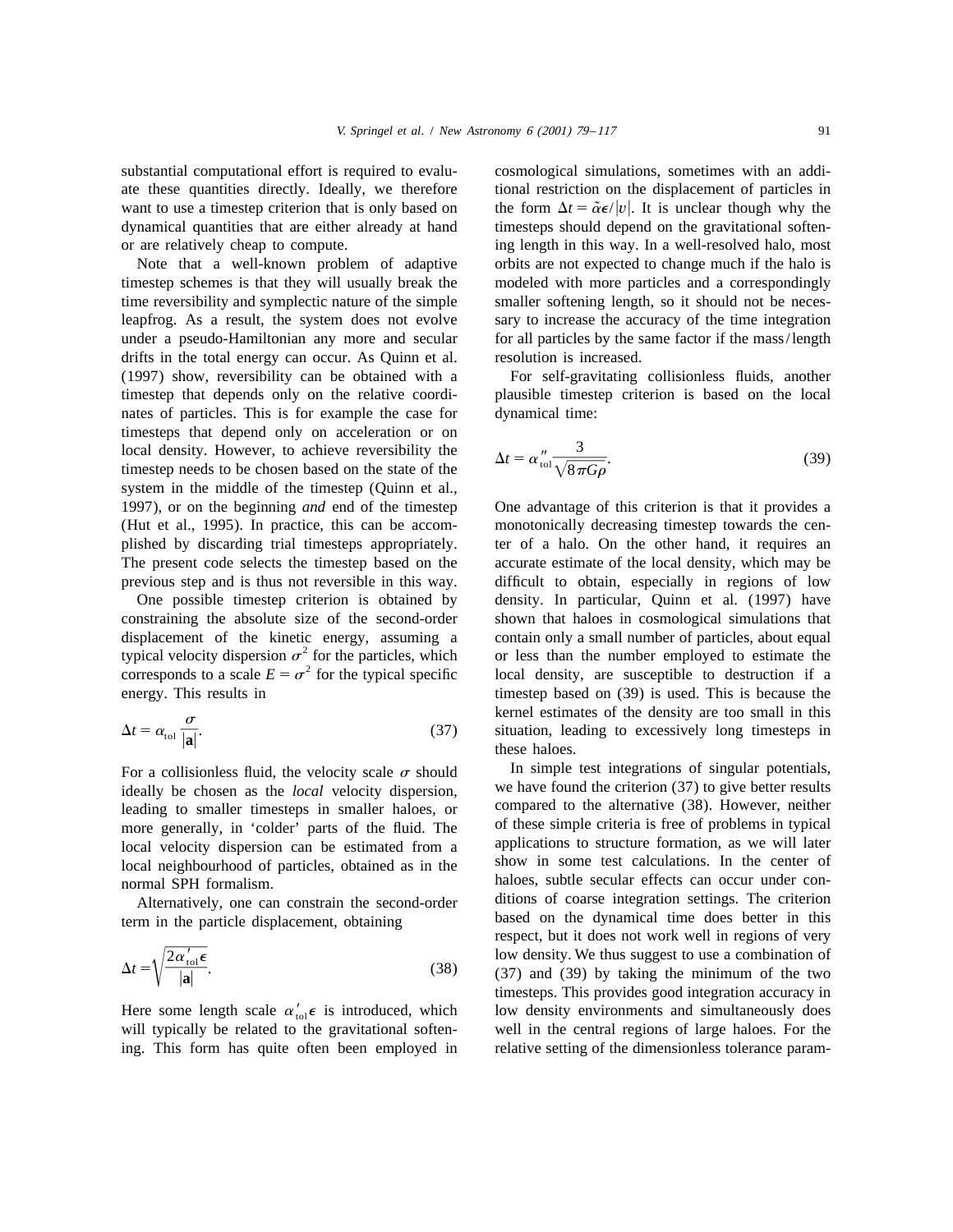eters we use  $\alpha'' \approx 3\alpha$ , which typically results in a At the beginning of the simulation, all particles situation where roughly the same number of particles start out with the same current time. However, since are constrained by each of the two criteria in an the timesteps of the particles are all different, the evolved cosmological simulation. The combined current times of the particles distribute themselves criterion is Galilean-invariant and does not make an nearly symmetrically around the current prediction explicit reference to the gravitational softening time, hence the prediction step involves forward and length employed. backward prediction to a similar extent.

individual particle timesteps have long been used particles in bunches. The particles may be thought of since they were first introduced by Aarseth (1963). as being ordered according to their prediction times We here employ an integrator with completely  $t_i^p = t_i + \frac{1}{2} \Delta t_i$ . The simulation works through this flexible timesteps, similar to the one used by Groom time line, and always advances the particle with the flexible timesteps, similar to the one used by Groom time line, and always advances the particle with the (1997) and Hiotelis and Voglis (1991). This scheme smallest  $t_i^p$ , and also all subsequent particles in the differ differs slightly from more commonly employed binary hierarchies of timesteps (e.g., Hernquist and Katz, 1989; McMillan and Aarseth, 1993; Steinmetz, 1996).

*t<sub>i</sub>*, where its dynamical state  $(\mathbf{r}_i, v_i, \mathbf{a}_i)$  is stored. The lower end of the time line, and all the particles of the *inference* dynamical state of the *particle* can be predicted at group are guaranteed to be dynamical state of the particle can be predicted at

The next particle  $k$  to be advanced is then the one with the minimum prediction time defined as  $\tau_p \equiv$  hierarchy, particles are on average advanced closer min( $t_t + 0.5\Delta t$ ). The time  $\tau$  becomes the new to their maximum allowed timestep in this scheme,  $min(t_i + 0.5\Delta t_i)$ . The time  $\tau_p$  becomes the new to their maximum allowed timestep in this scheme, current time of the system. To advance the corre-<br>which results in a slight improvement in efficiency. current time of the system. To advance the corresponding particle, we first predict positions for *all* Also, timesteps can more gradually vary than in a particles at time  $\tau_{\text{p}}$  according to power of two hierarchy. However, a perhaps more

$$
\tilde{\mathbf{r}}_i = \mathbf{r}_i + \mathbf{v}_i (\tau_{\rm n} - t_i). \tag{40}
$$

$$
\mathbf{a}_{k}^{(n+1/2)} = -\nabla \Phi(\tilde{\mathbf{r}}_{i}) \big| \tilde{\mathbf{r}}_{k}.
$$
 (41)

$$
\mathbf{v}_{k}^{(n+1)} = \mathbf{v}_{k}^{(n)} + 2\mathbf{a}_{k}^{(n+1/2)}(\tau_{p} - t_{k}),
$$
 (42)

$$
\mathbf{r}_{k}^{(n+1)} = \mathbf{r}_{k}^{(n)} + \left[\mathbf{v}_{k}^{(n)} + \mathbf{v}_{k}^{(n+1)}\right] (\tau_{p} - t_{k}), \tag{43}
$$

$$
t_k^{(\text{new})} = t_k + 2(\tau_p - t_k). \tag{44}
$$

Of course, it is impractical to advance only a 5.2. *Integrator for N*-*body systems* single particle at any given prediction time, because the prediction itself and the (dynamic) tree updates In the context of stellar dynamical integrations, induce some overhead. For this reason we advance

$$
\tau_{\rm p} \le t_i + \frac{1}{4} \,\Delta t_i \,. \tag{45}
$$

Each particle has a timestep  $\Delta t_i$ , and a current time This condition selects a group of particles at the *i*<sup>n</sup> where its dynamical state  $(\mathbf{r}_i, v_i, \mathbf{a}_i)$  is stored. The *i*<sup>n</sup> lower end of the time line, and all t times  $t \in [t_i \pm 0.5\Delta t_i]$  with first-order accuracy. of their maximum allowed timestep. Compared to *i* if the next particle k to be advanced is then the one using a fixed block step scheme with a binary important advantage of this scheme is that it makes **r***˜* 5 **r** 1 **v** (<sup>t</sup> 2 *t* ). (40) *iii* <sup>p</sup> *<sup>i</sup>* work-load balancing in the parallel code simpler, as

Based on these positions, the acceleration of particle we will discuss in more detail later on.<br>  $k$  at the middle of its timestep is calculated as  $k$  at a given step is often only a small  $frac{1}{\pi}$  fraction of the total particle number *N*. In this Position and velocity of particle *k* are then advanced situation it becomes important to eliminate any overhead that scales with  $O(N)$ . For example, we as obviously need to find the particle with the minimum (*n*) prediction time at every timestep, and also the particles following it in the time line. A loop over all  $n$ <sub>**h**</sub> the particles, or a complete sort at every timestep, would induce overhead of order  $\mathcal{O}(N)$  or  $\mathcal{O}(N \log N)$ , and its current time can be updated to which can become comparable to the force computa tion itself if  $M/N \ll 1$ . We solve this problem by keeping the maximum prediction times of the par-Finally, a new timestep  $\Delta t_k^{(\text{new})}$  for the particle is ticles in an ordered binary tree (Wirth, 1986) at all estimated. times. Finding the particle with the minimum predic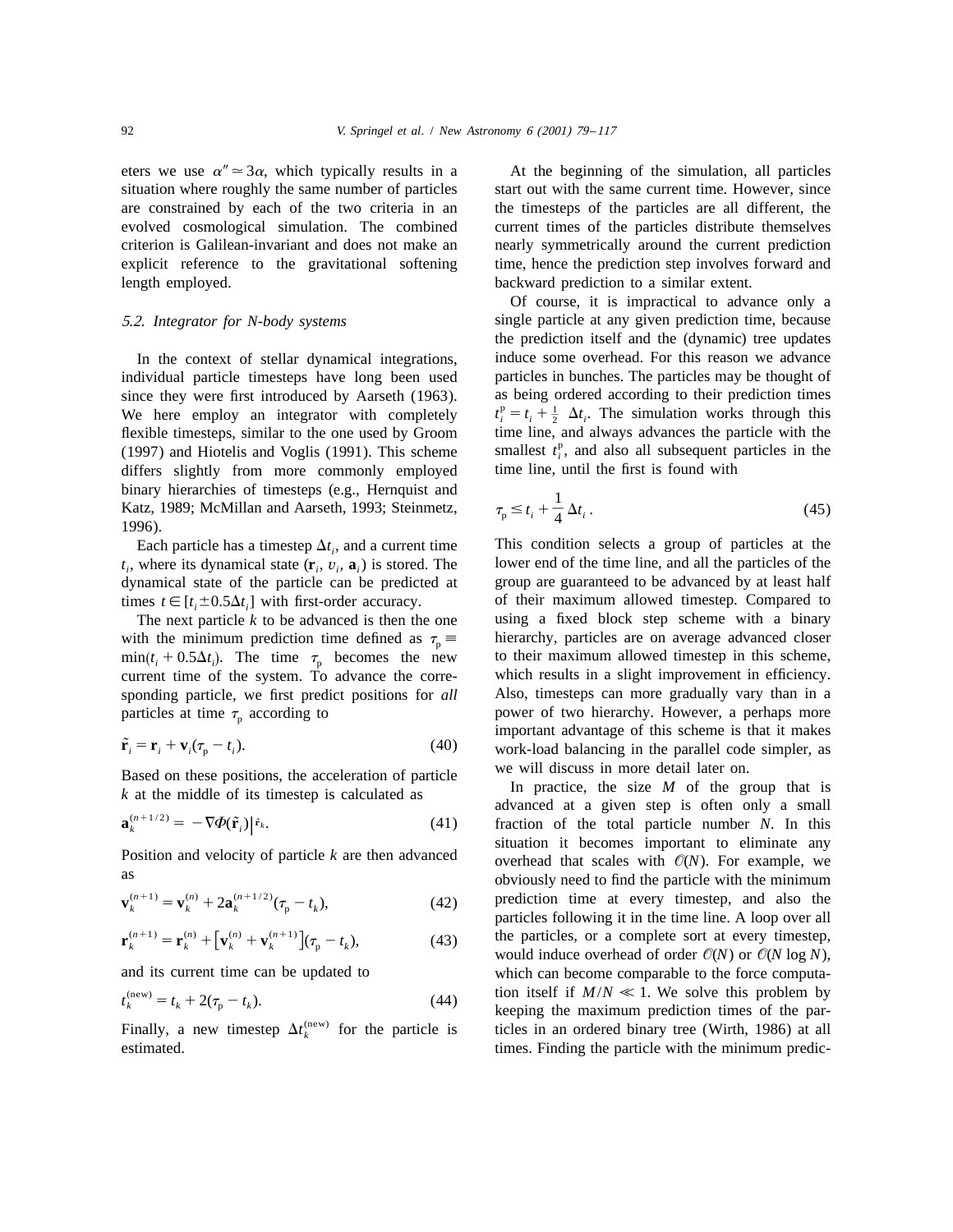operations of order  $O(\log N)$ . Also, once the particles should have left its original cubical volume. have been advanced, they can be removed and Finally, the full tree is reconstructed from scratch reinserted into this tree with a cost of order  $\mathcal{O}(\log N)$ . every once in a while to take into account the slow Together with the dynamic tree updates, which changes in the grouping hierarchy. Typically, we eliminate prediction and tree construction overhead, update the tree whenever a total of  $\sim 0.1$  *N* force the cost of the timestep then scales as  $\mathcal{O}(M \log N)$ . computations have been done since the last full

given timestep is indeed small, the prediction of *all* in an integration scheme that can smoothly and particles and the reconstruction of the *full* tree would efficiently evolve an *N*-body system containing a also lead to significant sources of overhead. How- large dynamic range in time scales. At a given ever, as McMillan and Aarseth (1993) have first timestep, only a small number *M* of particles are then discussed, the geometric structure of the tree, i.e., the advanced, and the total time required for that scales way the particles are grouped into a hierarchy, as  $O(M \log N)$ . evolves only relatively slowly in time. It is therefore sufficient to reconstruct this grouping only every few 5.4. *Including SPH* timesteps, provided one can still obtain accurate node properties (center of mass, multipole moments) The above time integration scheme may easily be at the current prediction time.<br>
extended to include SPH. Here we also need to

We use such a scheme of dynamic tree updates by integrate the internal energy equation, and the par-<br>predicting properties of tree-nodes on the fly, instead ticle accelerations also receive a hydrodynamical predicting properties of tree-nodes on the fly, instead ticle accelerations also receive a hydrodynamical of predicting all particles every single timestep. In component. To compute the latter we also need order to do this, each node carries a center-of-mass predicted velocities velocity in addition to its position at the time of its construction. New node positions can then be pre-<br>dicted while the tree is walked, and only nodes that the dividend while the time is waiked, and only holds that<br>the leaves of the tree point to single particles. If they<br>are used in the force computation, their prediction<br>are used in the force computation, their prediction corresponds to the ordinary prediction as outlined in Eq. (43). <br>In our simple scheme we neglect a possible time and the density of inactive particles as

variation of the quadrupole moment of the nodes, which can be taken into account in principle (McMillan and Aarseth, 1993). However, we intro- For those particles that are to be advanced at the reconstruction of this part of the tree, the node is 4. completely updated, i.e., the center-of-mass, center- For hydrodynamical stability, the collisionless space variables of the particles. We also adjust the in the form

tion time and the ones that follow it are then side-length of the tree node if any of its particles

reconstruction. With this criterion the tree construction is an unimportant fraction of the total computa-5.3. *Dynamic tree updates* tion time. We have not noticed any significant loss of force accuracy induced by this procedure.

If the fraction of particles to be advanced at a In summary, the algorithms described above result

the current prediction time.<br>We use such a scheme of dynamic tree updates by integrate the internal energy equation, and the parcomponent. To compute the latter we also need

$$
\tilde{\mathbf{v}}_i = \mathbf{v}_i + \mathbf{a}_{i-1}(\tau_p - t_i),\tag{46}
$$

$$
\tilde{u}_i = u_i + \dot{u}_i(\tau_n - t_i),\tag{47}
$$

$$
\tilde{\rho}_i = \rho_i + \dot{\rho}_i (\tau_{\rm p} - t_i). \tag{48}
$$

duce a mechanism that reacts to fast time variations current system step, these predicted quantities are of tree nodes. Whenever the center-of-mass of a tree then used to compute the hydrodynamical part of the node under consideration has moved by more than a acceleration and the rate of change of internal energy small fraction of the nodes' side-length since the last with the usual SPH estimates, as described in Section

of-mass velocity and quadrupole moment are re- timestep criterion needs to be supplemented with the computed from the individual (predicted) phase- Courant condition. We adopt it for the gas particles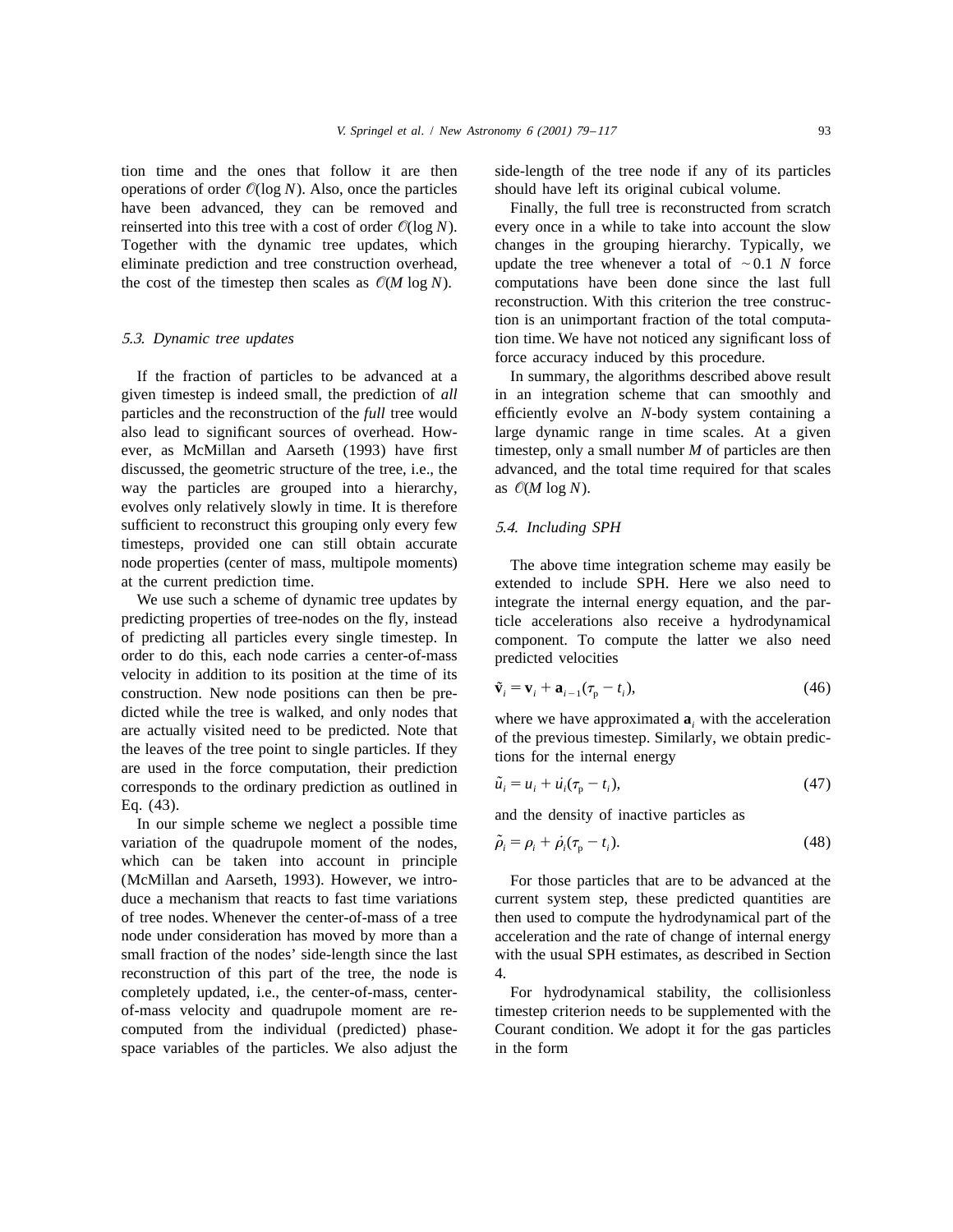$$
\Delta t_i = \frac{\alpha_{\text{cour}} h_i}{h_i | (\nabla \cdot \mathbf{v})_i | + \max(c_i, |\mathbf{v}_i|) (1 + 0.6 \alpha_{\text{visc}})},\qquad(49)
$$

Note that there is a term in the artificial viscosity that can cause a problem in this explicit integration principle the ideal scaling (proportional to  $M$ ) ob-<br>scheme. The second term in Eq. (27) tries to prevent tained for purely collisionless simulations. particle inter-penetration. If a particle happens to get relatively close to another SPH particle in the time 5.5. *Implementation of cooling*  $\Delta t/2$  and the relative velocity of the approach is large, this term can suddenly lead to a very large When radiative cooling is included in simulations repulsive acceleration  $\mathbf{a}^{\text{visc}}$ , trying to prevent the of galaxy formation or galaxy interaction, additional parti particles from getting any closer. However, it is then too late to reduce the timestep. Instead, the velocity cooling, the cooling times can become so short that the approaching particle will be changed by extremely small timesteps would be required to of the approaching particle will be changed by extremely small timesteps would be required to  $\mathbf{a}^{\text{visc}}\Delta t$ , possibly *reversing* the approach of the two follow the internal energy accurately with the simple particle particles. But the artificial viscosity should at most explicit integration scheme used so far.<br>
particles had the particles are particles. To guarantee this. To remedy this problem, we treat the cooling *halt* the approach of the particles. To guarantee this, To remedy this problem, we treat the cooling we introduce an upper cut-off to the maximum semi-implicitly in an isochoric approximation. At we introduce an upper cut-off to the maximum semi-implicitly in an isochoric approximation. At acceleration induced by the artificial viscosity. If any given timestep, we first compute the rate  $i^{ad}$  of  $v_{ii} \cdot \mathbf{r}_{ii} \leq 0$ , we replace Eq. (26) with change of the internal energy due to the ordinary

$$
\tilde{\Pi}_{ij} = \frac{1}{2} (f_i + f_j) \min \left[ \prod_{ij}, \frac{\mathbf{v}_{ij} \cdot \mathbf{r}_{ij}}{(m_i + m_j) W_{ij} \Delta t} \right], \qquad (50)
$$

where  $W_{ij} = \mathbf{r}_{ij} \nabla_i [W(\mathbf{r}_{ij}; h_i) + W(\mathbf{r}_{ij}; h_j)]/2$ . With this change, the integration scheme still works reasonably well in regimes with strong shocks under conditions of relatively coarse timestepping. Of course, a small The implicit computation of the cooling rate guaran-<br>enough value of the Courant factor will prevent this tees stability. Based on this estimate, we compute an enough value of the Courant factor will prevent this

Since we use the gravitational tree of the SPH particles for the neighbour search, another subtlety arises in the context of dynamic tree updates, where the full tree is not necessarily reconstructed every We use this last step because the integration scheme single timestep. The range searching technique relies requires the possibility to predict the internal energy

 $\Delta t_i = \frac{\alpha_{\text{court}} h_i}{h_i | (\nabla \cdot \mathbf{v})_i | + \max(c_i, |\mathbf{v}_i|) (1 + 0.6\alpha_{\text{visc}})}$ , (49) on the current values of the maximum SPH smooth-<br>ing length in each node, and also expects that all particles of a node are still inside the bou where  $\alpha_{visc}$  regulates the strength of the artificial by the side-length of a node. To guarantee that the bulk viscosity, and  $\alpha_{\text{cour}}$  is an accuracy parameter, the Courant factor. Note that we use the maximum of the the sound speed  $c_i$  and the bulk velocity  $|v_i|$  in this timestep. It involves a loop over every SPH particle<br>expression. This improves the handling of strong that checks whether the particle's smoothing length<br>shocks wh the disadvantage of not being Galilean invariant. For<br>the SPH-particles, we use either the adopted criterion<br>for collisionless particles or (49), whichever gives<br>the smaller timestep.<br>As defined above, we evaluate  $\mathbf{a}$ middle of the timestep, when the actual timestep  $\Delta t$  node. While this update routine is very fast in of the particle that will be advanced is *already set* general, it does add some overhead, proportional to of the particle that will be advanced *is already set*. general, it does add some overhead, proportional to of the particle that there is a term in the artificial viscosity that the number of SPH particles, and thus breaks

adiabatic gas physics. In an isochoric approximation, we then solve implicitly for a new internal energy<br>predicted at the end of the timestep, i.e.,

$$
\hat{u}_i^{(n+1)} = u_i^{(n)} + \dot{u}^{\text{ad}} \Delta t - \frac{A[\rho_i^{(n)}, \hat{u}_i^{(n+1)}] \Delta t}{\rho_i^{(n)}}.
$$
 (51)

situation from occurring to begin with. effective rate of change of the internal energy, which<br>Since we use the gravitational tree of the SPH we then take as

$$
\dot{u}_i = \left[\hat{u}_i^{(n+1)} - u_i^{(n)}\right] / \Delta t \,. \tag{52}
$$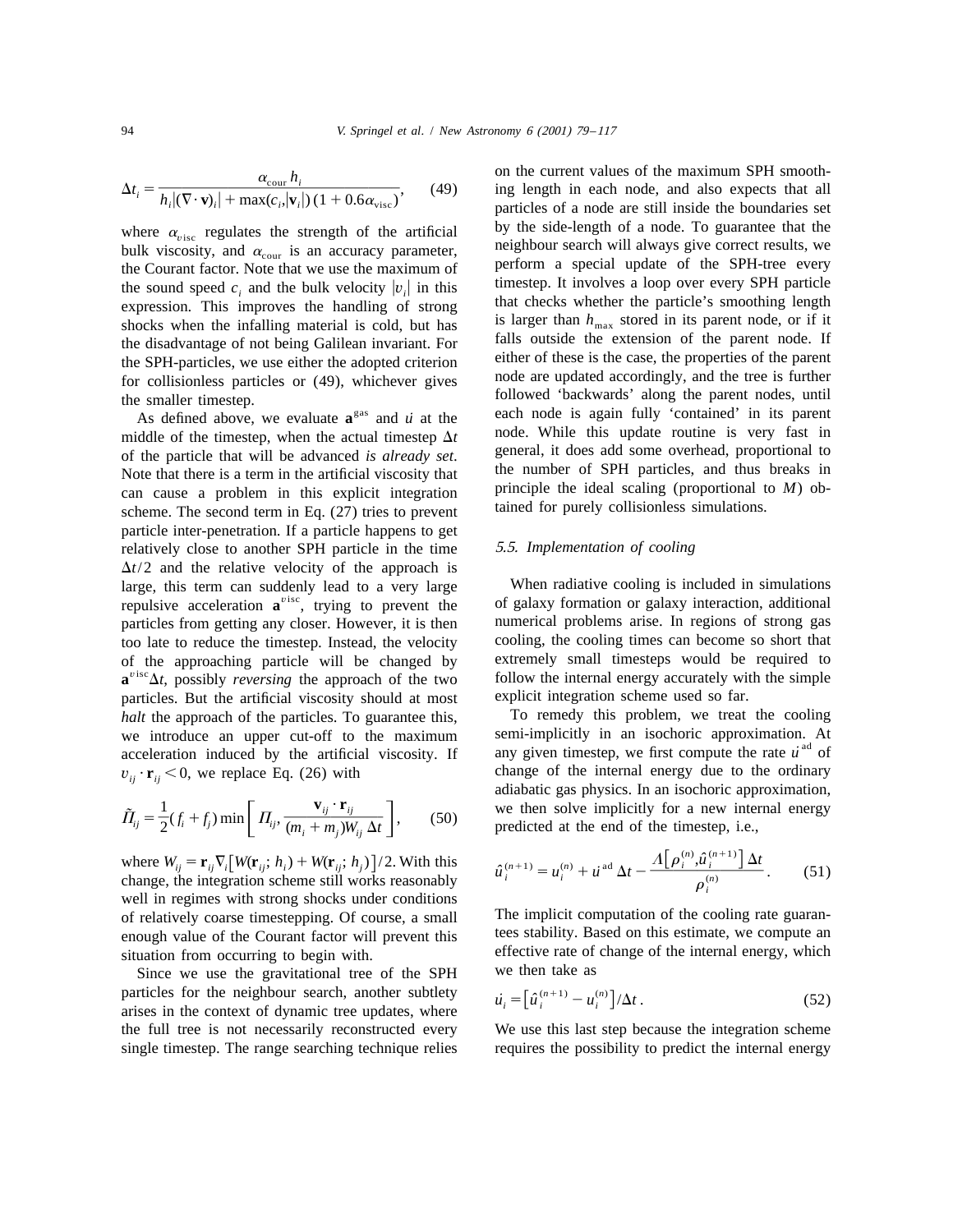prediction of  $u_i$  may be done for times in between term, viz. the application of the isochoric cooling/heating.<br>Still, there can be a problem with predicted internal<br>energies in cases when the cooling time is very small. Then a particle can lose a large fraction of its energy in a single timestep. While the implicit solution will still give a correct result for the GADGET supports both periodic and vacuum<br>temperature at the end of the timesten the predicted boundary conditions. We implement the former by temperature at the end of the timestep, the predicted<br>
energy in the middle of the *next* timestep could then<br>
become very small or even negative because of the<br>
large negative value of *ii*. We therefore restrict the<br>
ma maximum cooling rate such that a particle is only that each node is mapped to the position of its<br>allowed to lose at most half its internal energy in a nearest periodic image with respect to the coordinate

present epoch). Then the Newtonian equation of  $\mathbf{x} = \mathbf{x} - \mathbf{n}L$ be the dimensionless scale factor ( $a = 1.0$  at the present epoch). Then the Newtonian equation of  $\mathbf{a}_c(\mathbf{x}) = M \left\{ \frac{\mathbf{x}}{|\mathbf{x}|^3} - \sum_{\mathbf{n}} \frac{\mathbf{x} - \mathbf{n}L}{|\mathbf{x} - \mathbf{n}L|^3} \times \left[ \text{erfc}(\alpha |\mathbf{x} - \mathbf{n}L|) \right] \right\}$ 

$$
\ddot{\mathbf{x}} + 2\frac{\dot{a}}{a}\dot{\mathbf{x}} = -G \int \frac{\delta \rho(\mathbf{x}')(\mathbf{x} - \mathbf{x}')}{|\mathbf{x} - \mathbf{x}'|^3} d^3 x'. \qquad (53) \qquad + \frac{2\alpha |\mathbf{x} - \mathbf{n}L|}{\sqrt{\pi}} \exp(-\alpha^2 |\mathbf{x} - \mathbf{n}L|^2) \bigg]
$$

Here the function  $\delta \rho(\mathbf{x}) = \rho(\mathbf{x}) - \overline{\rho}$  denotes the (prop-<br>er) density fluctuation field.<br>In an *N*-body simulation with periodic boundary

In an *N*-body simulation with periodic boundary<br>
out over all space. As a consequence, the homoge-<br>
neous contribution arising from  $\overline{\rho}$  drops out around<br>
every point. Then the equation of motion of particle *i*<br>
eve

$$
\ddot{\mathbf{x}}_i + 2\frac{\dot{a}}{a}\dot{\mathbf{x}}_i = -\frac{G}{a^3}\sum_{j \neq i/1} \frac{m_j(\mathbf{x}_i - \mathbf{x}_j)}{|\mathbf{x}_i - \mathbf{x}_j|^3},
$$
\n(54) 
$$
\phi_c(\mathbf{x}) = M \left\{ \frac{1}{\mathbf{x}} + \frac{\pi}{\alpha^2 L^3} - \sum_{\mathbf{n}} \frac{\text{erfc}(\alpha|\mathbf{x} - \mathbf{n}L|)}{|\mathbf{x} - \mathbf{n}L|} \right\}
$$

where the summation includes all periodic images of the particles *j*.

However, one may also employ vacuum boundary conditions if one simulates a spherical region of radius *R* around the origin, and neglects density We follow Hernquist et al. (1991) and tabulate the

at arbitrary times. With the above procedure,  $u_i$  is fluctuations outside this region. In this case, the always a continuous function of time, and the background density  $\overline{\rho}$  gives rise to an additional

$$
\ddot{\mathbf{x}}_i + 2\frac{\dot{a}}{a}\dot{\mathbf{x}}_i = \frac{1}{a^3} \left[ -G \sum_{j \neq i} \frac{m_j \mathbf{x}_{ij}}{|\mathbf{x}_{ij}|^3} + \frac{1}{2} \Omega_0 H_0^2 \mathbf{x}_i \right].
$$
\n(55)

allowed to lose at most half its internal energy in a<br>given timestep, preventing the predicted energies<br>from 'overshooting'. Katz and Gunn (1991) have the node can be used according to the cell opening<br>used a similar metho by all the other periodic images of the node. The 5.6. *Integration in comoving coordinates* slowly converging sum over these contributions can For simulations in a cosmological context, the<br>expansion of the universe has to be taken into<br>account. Let **x** denote comoving coordinates, and *a*<br>be the dimensionless scale factor ( $a = 1.0$  at the<br>dimensionless scale fa

$$
\mathbf{a}_{c}(\mathbf{x}) = M \left\{ \frac{\mathbf{x}}{|\mathbf{x}|^{3}} - \sum_{\mathbf{n}} \frac{\mathbf{x} - \mathbf{n}L}{|\mathbf{x} - \mathbf{n}L|^{3}} \times \left[ \text{erfc}(\alpha |\mathbf{x} - \mathbf{n}L|) + \frac{2\alpha |\mathbf{x} - \mathbf{n}L|}{\sqrt{\pi}} \exp(-\alpha^{2} |\mathbf{x} - \mathbf{n}L|^{2}) \right] - \frac{2}{L^{2}} \sum_{\mathbf{h} \neq 0} \frac{\mathbf{h}}{|\mathbf{h}|^{2}} \exp\left(-\frac{\pi^{2}|\mathbf{h}|^{2}}{\alpha^{2}L^{2}}\right) \sin\left(\frac{2\pi}{L} \mathbf{h} \cdot \mathbf{x}\right) \right\}.
$$

every point. Then the equation of motion of particle *i* Similarly, the additional potential due to the periodic becomes replications of the node is given by

$$
\phi_c(\mathbf{x}) = M \left\{ \frac{1}{\mathbf{x}} + \frac{\pi}{\alpha^2 L^3} - \sum_{\mathbf{n}} \frac{\text{erfc}(\alpha|\mathbf{x} - \mathbf{n}L|)}{|\mathbf{x} - \mathbf{n}L|} - \frac{1}{L} \sum_{\mathbf{h} \neq 0} \frac{1}{\pi |\mathbf{h}|^2} \exp\left(-\frac{\pi^2 |\mathbf{h}|^2}{\alpha^2 L^2}\right) \cos\left(\frac{2\pi}{L} \mathbf{h} \cdot \mathbf{x}\right) \right\}.
$$
\n(57)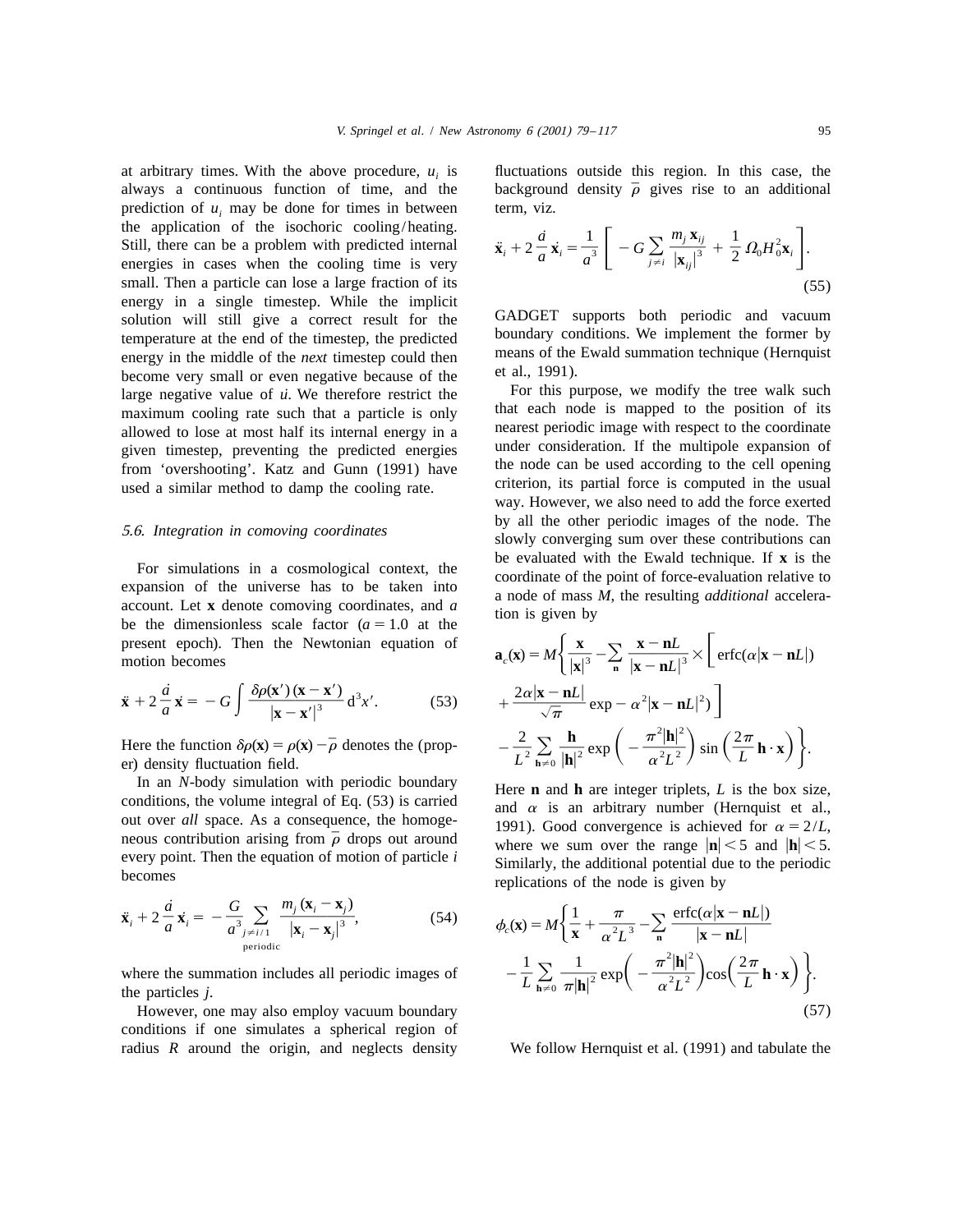$$
T = \frac{1}{2} \sum_{i} m_i \mathbf{v}^2
$$
 (58)

in peculiar motion grows proportional to *a*, at least at early times. This implies that  $\Sigma_i$ ,  $m_i \vec{x}^2 \propto 1/a$ , hence the comoving velocities  $\dot{\mathbf{x}} = v/a$  actually diverge for  $a \rightarrow 0$ . Since cosmological simulations are usually The above equations only treat the gravity part of started at redshift  $z \approx 30 - 100$ , one therefore needs the dynamical equations. However it is straight-

To remedy this problem, we use an alternative hydrodynamical forces, viz. velocity variable

$$
\mathbf{w} \equiv a^{1/2} \dot{\mathbf{x}},\tag{59}
$$

and we employ the expansion factor itself as time<br>variable. Then the equations of motion become<br> $\frac{1}{2}$  For the energy equation, one obtains

$$
\frac{d\mathbf{w}}{da} = -\frac{3}{2}\frac{\mathbf{w}}{a} + \frac{1}{a^2 S(a)}
$$
\n
$$
\times \left[ -G \sum_{j \neq i} \frac{m_j \mathbf{x}_{ij}}{|\mathbf{x}_{ij}|^3} + \frac{1}{2} \Omega_0 H_0^2 \mathbf{x}_i \right],
$$
\n(60) Here the first term on the right hand side describes the adiabatic cooling of gas due to the expansion of the universe.

$$
\frac{\mathrm{d}\mathbf{x}}{\mathrm{d}a} = \frac{\mathbf{w}}{S(a)},\tag{61}
$$

with 
$$
S(a) = a^{3/2}H(a)
$$
 given by  
\n
$$
S(a) = H_0 \sqrt{Q_0 + a(1 - Q_0 - Q_A) + a^3 Q_A}.
$$
\n(62) Masively paral  
\nunder the number of matrices  $\mathbf{Q}$  and  $\mathbf{Q}$  are  $\mathbf{Q}$ .

correction fields  $\mathbf{a}_c(\mathbf{x})/M$  and  $\phi_c(\mathbf{x})/M$  for one octant **w** remains constant in the linear regime. Strictly of the simulation box, and obtain the result of the speaking this holds at all times only for an Einstein– Ewald summation during the tree walk from trilinear de-Sitter universe, however, it is also true for other interpolation off this grid. It should be noted, how- cosmologies at early times. Hence Eqs. (59)–(62) in ever, that periodic boundaries have a strong impact principle solve linear theory for arbitrarily large steps on the speed of the tree algorithm. The number of in *a*. This allows to traverse the linear regime with floating point operations required to interpolate the maximum computational efficiency. Furthermore, correction forces from the grid has a significant toll Eqs.  $(59)$ – $(62)$  represent a convenient formulation on the raw force speed and can slow it down by for general cosmologies, and for our variable timesalmost a factor of two. tep integrator. Since **w** does not vary in the linear In linear theory, it can be shown that the kinetic regime, predicted particle positions based on  $\tilde{\mathbf{x}}_i =$ energy  $\mathbf{x}_i + \mathbf{w}_i (a_p - a_i) / S(a_p)$  are quite accurate. Also, the acceleration entering the timestep criterion may now be identified with dw/d*a*, and the timestep (37) becomes

$$
\Delta a = \alpha_{\text{tol}} \sigma \left| \frac{\text{d}\mathbf{w}}{\text{d}a} \right|^{-1}.
$$
 (63)

the dynamical equations. However, it is straightto follow a rapid deceleration of **x**<sup> $>$ </sup> at high redshift. forward to express the hydrodynamical equations in So it is numerically unfavourable to solve the variables  $(\mathbf{x} \times a)$  as well. For gas particles Eq. So it is numerically unfavourable to solve the the variables  $(\mathbf{x}, \mathbf{w}, a)$  as well. For gas particles, Eq. equations of motion in the variable  $\dot{\mathbf{x}}$ . (60) receives an additional contribution due to (60) receives an additional contribution due to

velocity variable  
\n
$$
\mathbf{w} \equiv a^{1/2} \mathbf{x}, \qquad (59) \qquad \left(\frac{\mathrm{d}\mathbf{w}}{\mathrm{d}a}\right)_{\mathrm{hydro}} = -\frac{1}{a} \frac{\nabla_{\mathbf{x}} P}{\rho}. \qquad (64)
$$

$$
\frac{du}{da} = -\frac{3}{a} \frac{P}{\rho} - \frac{1}{S(a)} \frac{P}{\rho} \nabla_x \cdot \mathbf{w}.
$$
 (65)

**6. Parallelization**<br>Massively parallel computer systems with distributed memory have become increasingly popular Note that for periodic boundaries the second term in recently. They can be thought of as a collection of the square bracket of Eq. (60) is absent, instead the workstations, connected by a fast communication summation extends over all periodic images of the network. This architecture promises large scalability particles. for reasonable cost. Current state-of-the art machines Using the Zel'dovich approximation, one sees that of this type include the Cray T3E and IBM SP/2. It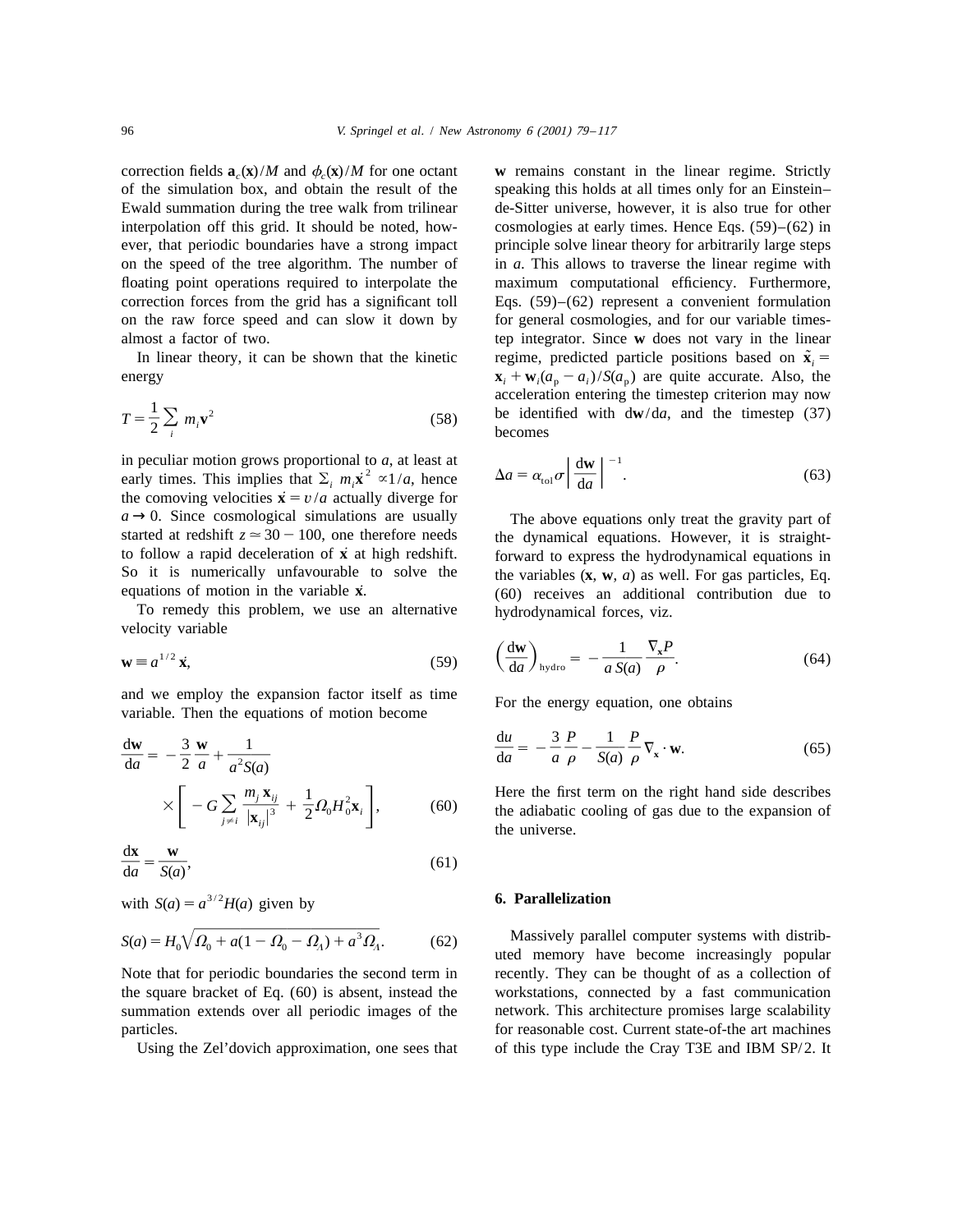is an interesting development that 'Beowulf'-type 6.1. *Domain decomposition* systems based on commodity hardware have started to offer floating point performance comparable to The typical size of problems attacked on parallel these supercomputers, but at a much lower price. computers is usually much too large to fit into the

memory machines often requires substantial changes ordinary workstations. This fact alone (but of course of existing algorithms, or the development of com- also the desire to distribute the work among the pletely new ones. Conceptually, parallel program- processors) requires a partitioning of the problem ming involves two major difficulties in addition to onto the individual processors. the task of solving the numerical problem in a serial For our *N*-body/SPH code we have implemented code. First, there is the difficulty of how to divide the a spatial domain decomposition, using the orthogonal work and data *evenly* among the processors, and recursive bisection (ORB) algorithm (Dubinski, second, an efficient communication scheme between 1996). In the first step, a split is found along one the processors needs to be devised. spatial direction, e.g., the *x*-axis, and the collection

veloped parallel *N*-body codes, all of them with each side of the split. These processors then exdifferent parallelization strategies, and different change particles such that they end up hosting only strengths and weaknesses. Early versions of parallel particles lying on their side of the split. In the codes include those of Barnes (1986), Makino and simplest possible approach, the position of the split Hut (1989) and Theuns and Rathsack (1993). Later, is chosen such that there are an equal number of Warren et al. (1992) parallelized the BH-tree code on particles on both sides. However, for an efficient massively parallel machines with distributed mem- simulation code the split should try to balance the ory. Dubinski (1996) presented the first parallel tree work done in the force computation on the two sides. code based on MPI. Dikaiakos and Stadel (1996) This aspect will be discussed further below. have developed a parallel simulation code In a second step, each group of processors finds a (PKDGRAV) that works with a balanced binary tree. new split along a different spatial axis, e.g., the More recently, parallel tree-SPH codes have been *y*-axis. This splitting process is repeated recursively introduced by Dave et al. (1997) and Lia and Carraro until the final groups consist of just one processor, ´ (2000), and a PVM implementation of a gravity-only which then hosts a rectangular piece of the computatree code has been described by Viturro and Carpin- tional volume. Note that this algorithm constrains the tero (2000). The number of processors that may be used to a power of processors that may be used to a power of

strategy that differs from previous workers. It also 1999), are free of this restriction. implements individual particle timesteps for the first A two-dimensional schematic illustration of the to the user to control the communication. Messages space. containing data can be sent between processors, both in synchronous and asynchronous modes. A par- 6.2. *Parallel computation of the gravitational force* ticular advantage of MPI is its flexibility and portability. Our simulation code uses only standard C GADGET's algorithm for parallel force computaand standard MPI, and should therefore run on a tion differs from that of Dubinski (1996), who variety of platforms. We have confirmed this so far introduced the notion of *locally essential trees*. on Cray T3E and IBM SP/2 systems, and on Linux- These are trees that are sufficiently detailed to allow PC clusters. the full force computation for any particle local to a

However, an efficient use of parallel distributed memory of individual computational nodes, or into

In recent years, a number of groups have de- of processors is grouped into two halves, one for

We here report on our newly developed parallel two. Other algorithms for the domain decomposition, version of GADGET, where we use a parallelization for example Voronoi tessellations (Yahagi et al.,

time on distributed-memory, massively parallel com- ORB is shown in Fig. 2. Each processor can puters. We have used the *Message Passing Interface* construct a local BH tree for its domain, and this tree (MPI) (Pacheco, 1997; Snir et al., 1995), which is an may be used to compute the force exerted by the explicit communication scheme, i.e., it is entirely up processors' particles on arbitrary test particles in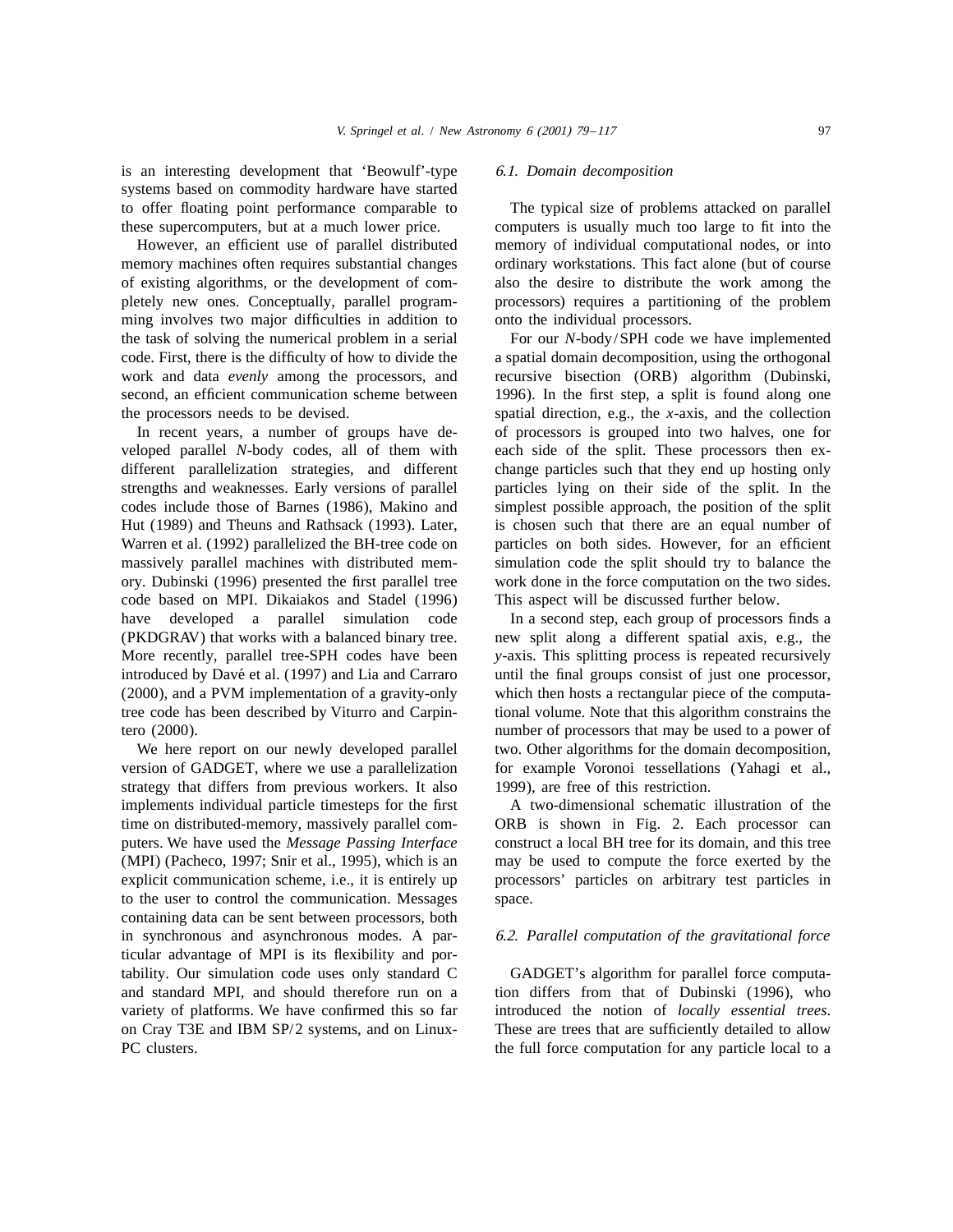

Fig. 2. Schematic representation of the domain decomposition in two dimensions, and for four processors. Here, the first split occurs along the *y*-axis, separating the processors into two groups. They then independently carry out a second split along the *x*-axis. After completion of the domain decomposition, each processor element (PE) can construct its own BH tree just for the particles in its part of the computational domain.

other processors. The locally essential trees can be nodes and particles that have been imported from constructed from the local trees by pruning and other processor domains. Imported particles in parexporting parts of these trees to other processors, and ticular may have received force computations since attaching these parts as new branches to the local the last 'full' reconstruction of the locally essential trees. To determine which parts of the trees need to tree occurred, and hence need to be re-imported. The be exported, special tree walks are required. local domain will also lack sufficient information to

context of dynamic tree updates. While the additional needed. So some additional communication needs to time required to promote local trees to locally occur to properly synchronize the locally essential essential trees should not be an issue for an integra- trees on each timestep. 'On-demand' schemes, intion scheme with a global timestep, it can become a volving asynchronous communication, may be the significant source of overhead in individual timestep best way to accomplish this in practice, but they will schemes. Here, often only 1% or less of all particles still add some overhead and are probably quite require a force update at one of the (small) system complicated to implement. Also note that the contimesteps. Even if a dynamic tree update scheme is struction of locally essential trees depends on the used to avoid having to reconstruct the full tree every opening criterion. If the latter is not purely geometric timestep, the locally essential trees are still con- but depends on the particle for which the force is

processor, without further need for information from fronted with subtle synchronization issues for the A difficulty with this technique occurs in the be able to update imported nodes on its own if this is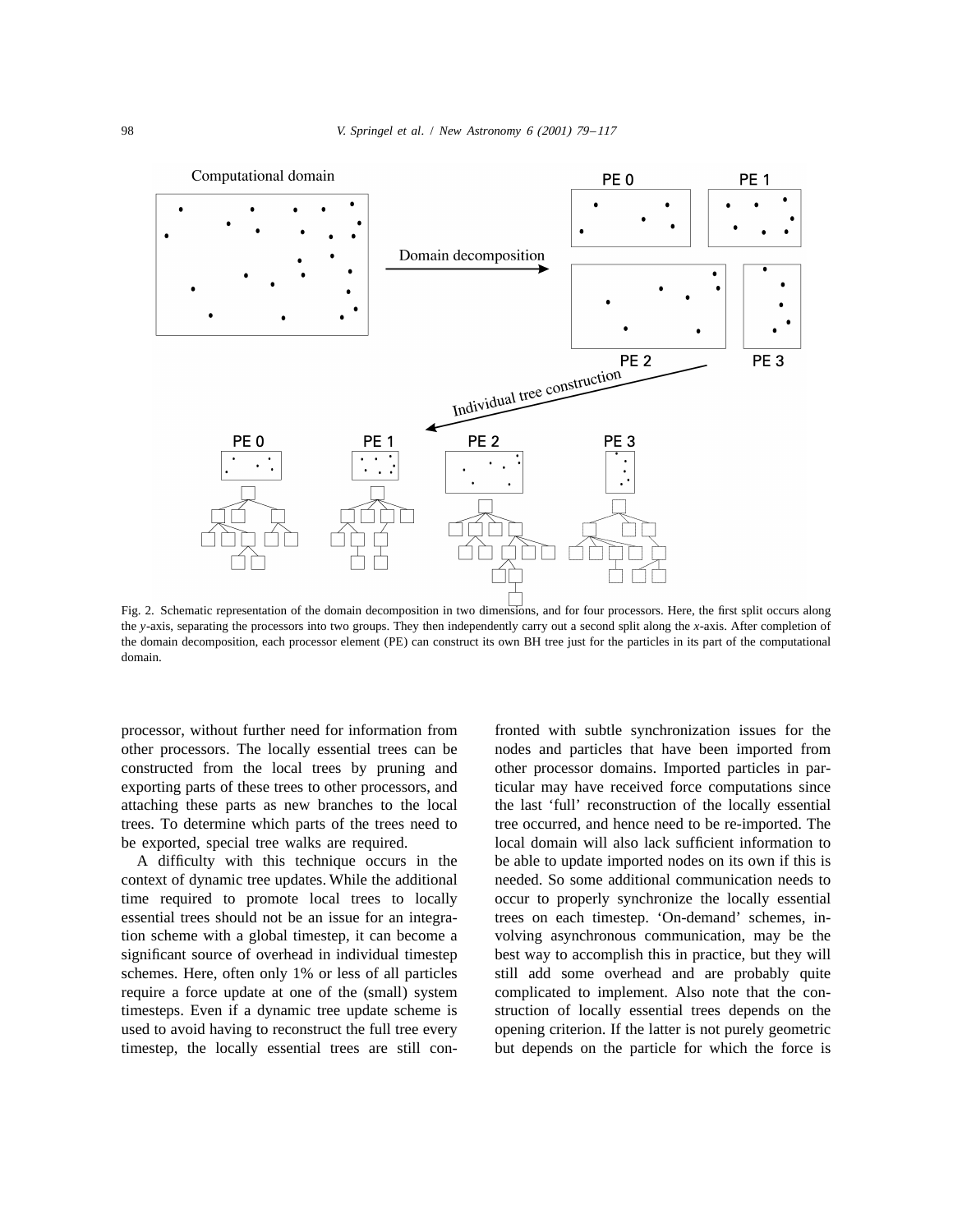desired, it can be difficult to generate a fully where only a very small fraction of particles are sufficient locally essential tree. For these reasons we active. In general, one cannot expect that the same chose a different parallelization scheme that scales domain decomposition will balance the work for linearly with the number of particles that need a both of these steps. force computation. Our force computation scheme proceeds therefore

of the local processor trees is able to provide the identifies the particles that are to be advanced in the force exerted by its particles for any location in current timestep, and puts their coordinates in a space. The full force might thus be obtained by communication buffer. Next, an all-to-all communiadding up all the partial forces from the local trees. cation phase is used to establish the same list of As long as the number of these trees is less than the coordinates on all processors. This communication is number of typical particle–node interactions, this done in a collective fashion: For  $N_p$  processors, the computational scheme is practically not more expen-<br>communication involves  $N_p - 1$  cycles. In each sive than a tree walk of the corresponding locally cycle, the processors are arranged in  $N_p/2$  pairs. essential tree. Each pair exchanges their original list of active

munication of the desired coordinates to all pro-<br>be communicated scales as  $\mathcal{O}[M(N_{p}-1)] \simeq \mathcal{O}(MN_{p})$ , cessors. These then walk their local trees, and send the wall-clock time required scales only as  $O(M +$ partial forces back to the original processor that sent  $cN_p$  because the communication is done fully in out the corresponding coordinate. The total force is parallel. The term  $cN_p$  describes losses due to then obtained by summing up the incoming contribu- message latency and overhead due to the message tions. envelopes. In practice, additional losses can occur on

particle would be badly imbalanced in work in such or if the particle numbers contributed to *M* by the a scheme, since some of the processors could stop individual processors are significantly different, retheir tree walk already at the root node, while others sulting in communication imbalance. On the T3E, would have to evaluate several hundred particle– the communication bandwidth is large enough that node interactions. However, the time integration only a very small fraction of the overall simulation scheme advances at a given timestep always a group time is spent in this phase, even if processor partiof *M* particles of size about 0.5–5% of the total tions as large as 512 are used. On Beowulf-class number of particles. This group represents a repre- networks of workstations, we find that typically less sentative mix of the various clustering states of than about 10–20% of the time is lost due to matter in the simulation. Each processor contributes communication overhead if the computers are consome of its particle positions to this mix, but the total nected by a switched network with a speed of list of coordinates is the same for all processors. If  $100 \text{ Mbit s}^{-1}$ . the domain decomposition is done well, one can In the next step, all processors walk their local arrange that the cumulative time to walk the local trees and replace the coordinates with the corretree for all coordinates in this list is the same for all sponding force contribution. Note that this is the processors, resulting in good work-load balance. In most time-consuming step of a collisionless simulathe time integration scheme outlined above, the size tion (as it should be), hence work-load balancing is *M* of the group of *active* particles is always roughly most crucial here. After that, the force contributions the same from step to step, and it also represents are communicated in a similar way as above between always the same statistical mix of particles and work the processor pairs. The processor that hosted a requirements. This means that the same domain particular coordinate adds up the incoming force decomposition is appropriate for each of a series of contributions and finally ends up with the full force consecutive steps. On the other hand, in a block step for that location. These forces can then be used to scheme with binary hierarchy, a step where all advance its locally active particles, and to determine particles are synchronized may be followed by a step new timesteps for them. In these phases of the

Our strategy starts from the observation that each as sketched schematically in Fig. 3. Each processor A force computation therefore requires a com- coordinates. While the amount of data that needs to In practice, a force computation for a *single* certain network topologies due to message collisions,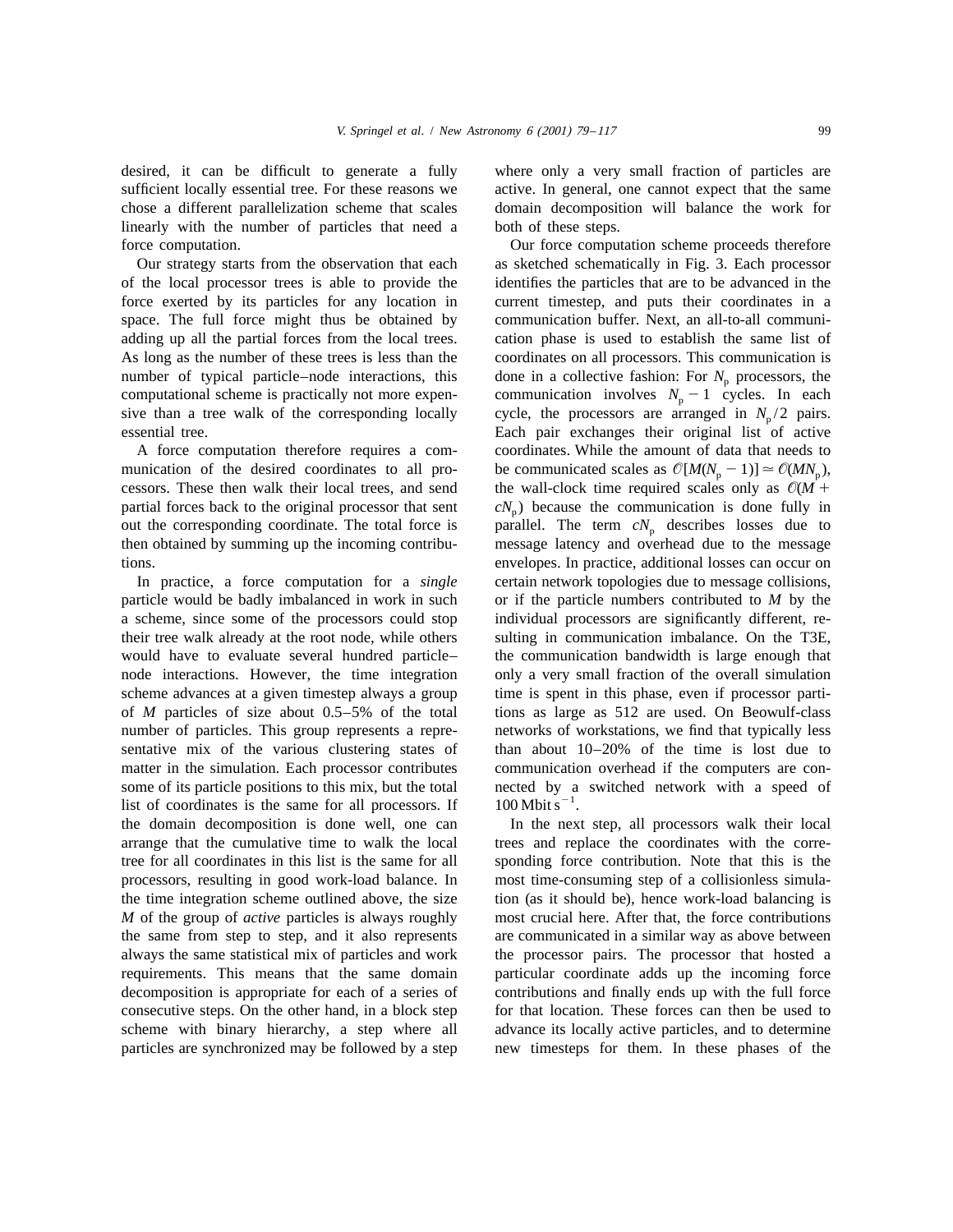

Fig. 3. Schematic illustration of the parallelization scheme of GADGET for the force computation. In the first step, each PE identifies the active particles, and puts their coordinates in a communication buffer. In a communication phase, a single and identical list of all these coordinates is then established on all processors. Then each PE walks its local tree for this list, thereby obtaining a list of partial forces. These are then communicated in a collective process back to the original PE that hosts the corresponding particle coordinate. Each processor then sums up the incoming force contributions, and finally arrives at the required total forces for its active particles.

Due to the high communication bandwidth of domain split. parallel supercomputers like the T3E or the SP/2, the In practice, we try to reach this goal by letting

*N*-body algorithm, as well as in the tree construction, space, represented by its particles, to cause some cost no further information from other processors is in the tree-walk process. A good measure for this required. cost is the number of particle–node interactions originating from this region of space. To balance the 6.3. *Work*-*load balancing* work, the domain decomposition should therefore try to make this cost equal on the two sides of each

time required for force computation is dominated by each tree-node carry a counter for the number of the tree walks, and this is also the dominating part of node–particle interactions it participated in since the the simulation as a whole. It is therefore important last domain decomposition occurred. Before a new that this part of the computation parallelizes well. In domain decomposition starts, we then assign this the context of our parallelization scheme, this means cost to individual particles in order to obtain a that the domain decomposition should be done such weight factor reflecting the cost they on average that the time spent in the tree walks of each step is incur in the gravity computation. For this purpose, the same for all processors. we walk the tree backwards from a leaf (i.e., a single It is helpful to note, that the list of coordinates for particle) to the root node. In this walk, the particle the tree walks is *independent* of the domain de- collects its total cost by adding up its share of the composition. We can then think of each patch of cost from all its parent nodes. The computation of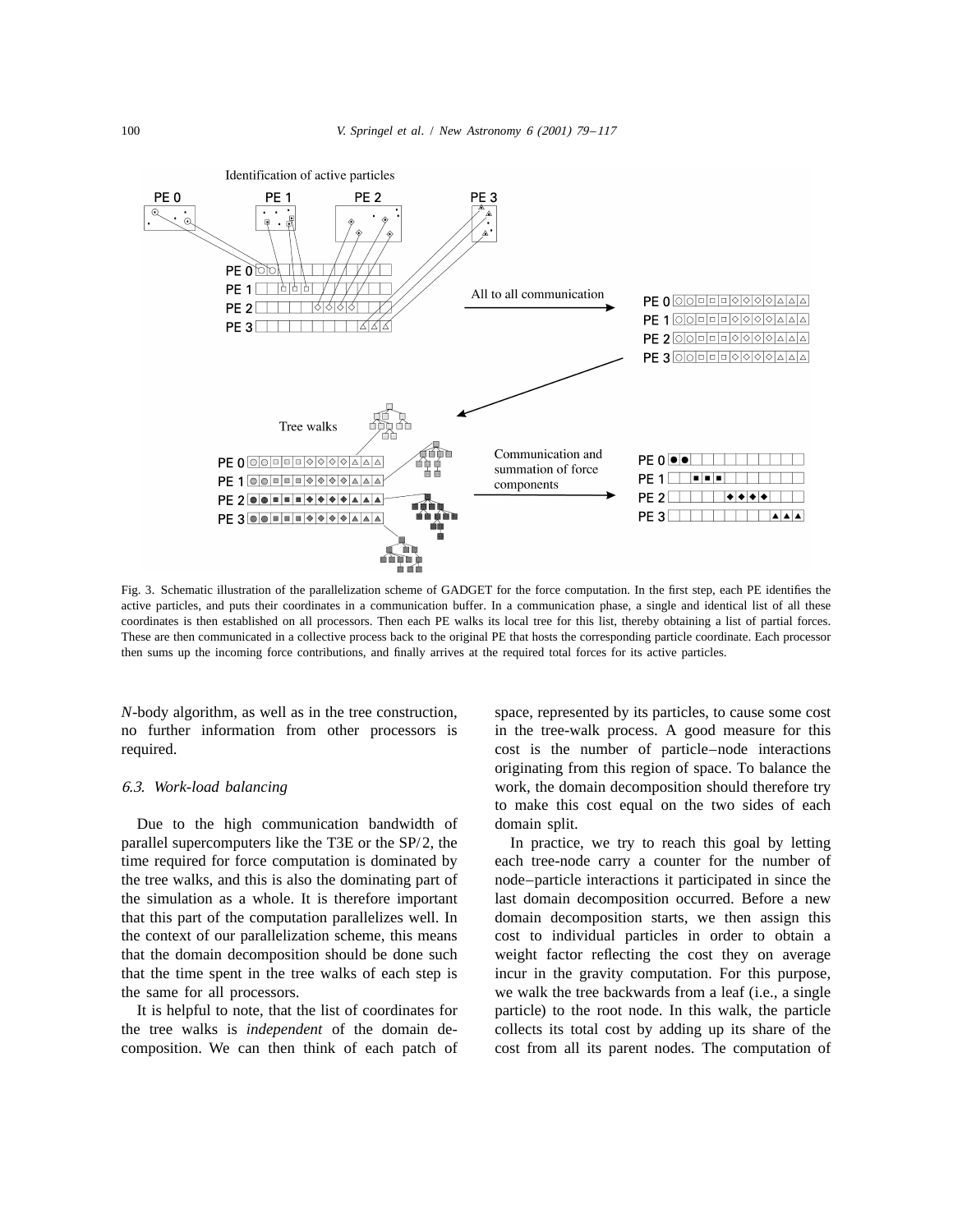result in substantial memory imbalance. Tree-codes list of all coordinates of active particles together with consume plenty of memory, so that the feasible their smoothing lengths. Each processor then comproblem size can become memory rather than CPU- putes partial densities by finding those of its particles time limited. For example, a single node with 128 that lie within each smoothing region, and by doing Mbyte on the Garching T3E is already filled to the usual kernel weighting for them. These partial roughly 65% with  $4.0 \times 10^5$  particles by the present densities are then delivered back to the processor that code, including all memory for the tree structures, holds the particle corresponding to a certain entry in and the time integration scheme. In this example, the the list of active coordinates. This processor then remaining free memory can already be insufficient to adds up the partial contributions, and obtains the full allow an optimum work-load balance in strongly density estimate for the active particle. clustered simulations. Unfortunately, such a situation The locality of the SPH interactions brings an is not untypical in practice, since one usually strives important simplification to this scheme. If the for *large N* in *N*-body work, so one is always smoothing region of a particle lies entirely inside a tempted to fill up most of the available memory with local domain, the particle coordinate does not have particles, without leaving much room to balance the to be exported at all, allowing a large reduction in work-load. Of course, GADGET can only try to the length of the common list of coordinates each balance the work within the constraints set by the processor has to work on, and reducing the necessary available memory. The code will also strictly ob- amount of communication involved by a large factor. serve a memory limit in all intermediate steps of the In the first phase of the SPH computation, we find domain decomposition, because some machines (e.g., in this way the density and the total number of T3E) do not have virtual memory. T3E) do not have virtual memory.

Hydrodynamics can be seen as a more natural Notice that the computational cost and the comcandidate for parallelization than gravity, because it munication overhead of this scheme again scale is a *local* interaction. In contrast to this, the gravita- linearly with the number *M* of active particles, a tional *N*-body problem has the unpleasant property feature that is essential for good adaptivity of the that at all times *each particle interacts with every* code. We also note that in the second phase of the *other particle*, making gravity intrinsically difficult SPH computation, the particles 'see' the updated to parallelize on distributed memory machines. density values automatically. When SPH particles

parallelization of SPH can be handled by invoking SPH-domain, they have to be exchanged a second the same strategy we employed for the gravitational time if they are active particles themselves in order part, with only minor adjustments that take into to have correctly updated density values for the account that most SPH particles (those entirely bydrodynamical force computation (Davé et al., 'inside' a local domain) do not rely on information 1997). from other processors. An interesting complication arises when the do-

we do not import neighbouring particles from other In practice this means that the boundaries of a processors. Rather, we export the particle coordinates domain may become 'diffuse' when some particles (and other information, if needed) to other pro- start to move out of the boundaries of the original cessors, which then deliver partial hydrodynamical domain. If the spatial region that we classified as forces or partial densities contributed by their par- interior of a domain is not adjusted, we then risk

these cost factors differs somewhat from the method ticle population. For example, the density computaof Dubinski (1996), but the general idea of such a tion of SPH can be handled in much the same way as work-load balancing scheme is similar. that of the gravitational forces. In a collective Note that an optimum work-load balance can often communication, the processors establish a common

evaluate velocity divergence and curl. In the second 6.4. *Parallelization of SPH* phase, the hydrodynamical forces are then evaluated in an analogous fashion.

It therefore comes as no large surprise that the themselves are imported to form a locally essential

In particular, as in the purely gravitational case, main decomposition is not repeated every timestep.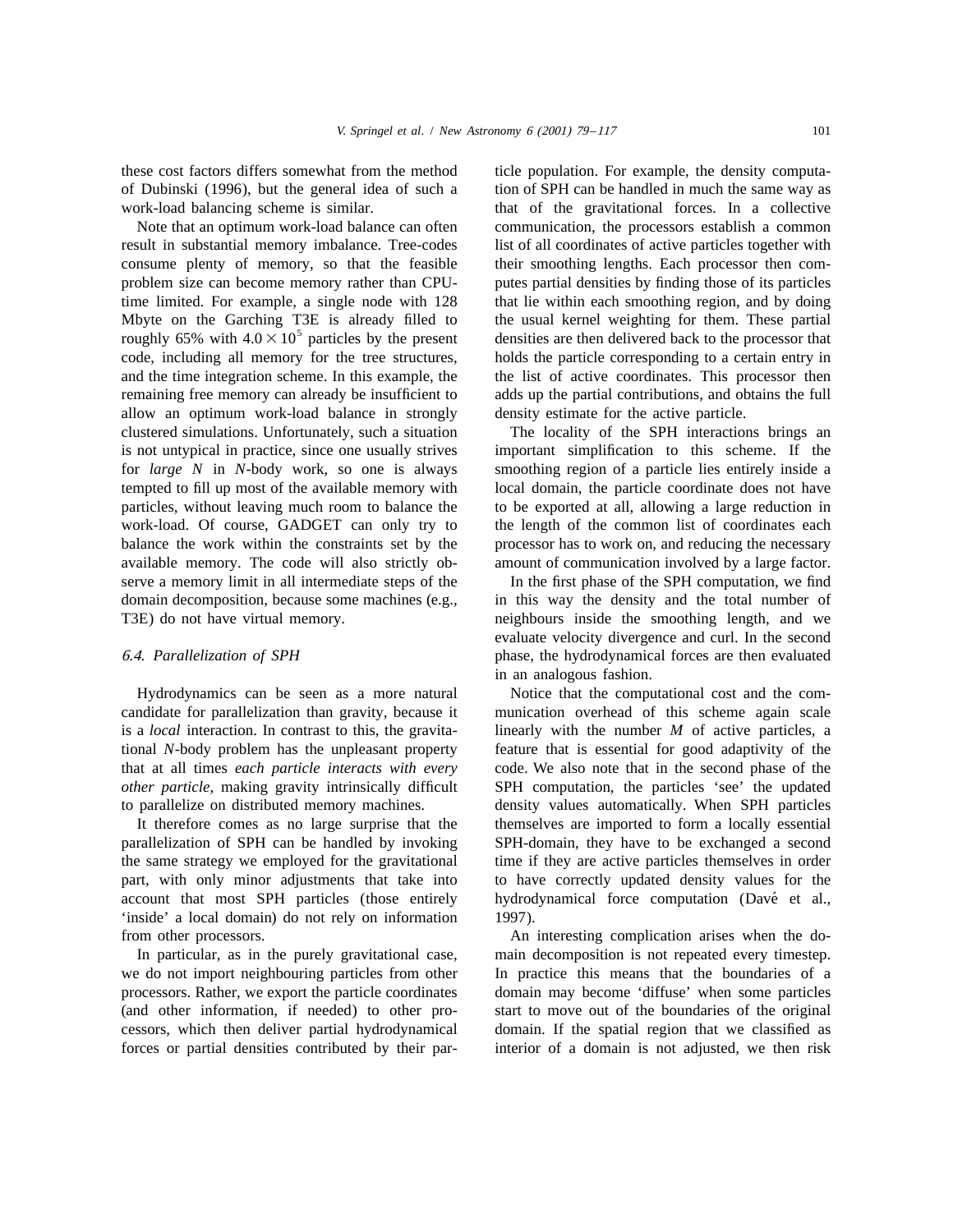particle that starts to interact with a particle that has and the initial velocity distribution were taken from a entered the local domain boundaries, but is still halo of circular velocity 1350 km s<sup>-1</sup> identified in a hosted by another processor. Note that our method to cosmological *N*-body simulation and well fit by the update the neighbour-tree on each single timestep NFW profile. However, we now evolved the particle already guarantees that the correct neighbouring distribution using a fixed softened potential, correparticles are always found on a local processor  $\frac{d}{dx}$  is sponding to the mass profile such a search is conducted at all. So in the case of soft domain boundaries we only need to make sure<br>that all those particles are really exported that can<br>possibly interact with particles on other processors.

We achieve this by 'shrinking' the interior of the local domain. During the neighbour-tree update, we fitted to the initial particle distribution. We use a find the maximum spatial extension of all SPH static potential in order to be able to isolate propparticles on the local domain. These rectangular erties of the time integration only. As a side-effect regions are then gathered from all other processors, this also allows a quick integration of all orbits for a and cut with the local extension. If an overlap occurs Hubble time, and the analytic formulae for the the local 'interior' is reduced accordingly, thereby density and potential can also be used to check resulting in a region that is guaranteed to be free of energy conservation for each of the particles inany particle lying on another processor. In this way, dividually. Note that we introduced a softening the SPH algorithm will produce correct results, even parameter  $\epsilon$  in the profile which is not present in the if the domain decomposition is repeated only rarely, normal NFW parameterization. The halo had con-<br>or never again. In the case of periodic boundaries, centration  $c = 8$  with  $r_s = 170 h^{-1}$  kpc, and con-<br>special care has t current interior with periodic translations of the other radius. We followed the orbits of all particles inside a  $\phi$  sphere of radius 3000  $h^{-1}$  kpc around the halo center

## 7.1. *Tests of timestep criteria* in Fig. 4.

cosmological simulations is much less challenging number of force evaluations necessary to carry out than in highly non-linear systems like star clusters. the integration for one Hubble time. The figure thus As a consequence, all the simple timestep criteria shows the convergence of these radii when more and discussed in Section 5.1 are capable of producing more computational effort is spent. accurate results for sufficiently small settings of their The results show several interesting trends. In tolerance parameters. However, some of these general, for poor integration accuracy (on the left), criteria may require a substantially higher computa- all radii are much larger than the converged values, tional effort to achieve a desired level of integration i.e., the density profile shows severe signs of relaxaaccuracy than others, and the systematic deviations tion even at large distances from the center. When an under conditions of coarse timestepping may be integrator with fixed timestep is used (solid lines), more severe for certain criteria than for others. the radii decrease monotonically when more force

missing interactions because we might not export a Hubble time. The initial radial particle distribution

$$
\rho(r) = \frac{\delta_c \rho_{\text{crit.}}}{\left(\frac{r}{r_s} + \epsilon\right) \left(1 + \frac{r}{r_s}\right)^2},\tag{66}
$$

tained about 140 000 particles inside the virial (about 200 000 in total) using GADGET's integration scheme for single particles in haloes of three **7. Results and tests** different softening lengths,  $\epsilon = 0.0004$ , 0.004, and 0.04. The corresponding density profiles are plotted

In Fig. 5, we give the radii of shells enclosing Orbit integration in the collisionless systems of fixed numbers of particles as a function of the mean

In order to investigate this issue, we have followed evaluations, i.e., smaller timesteps, are taken, until the orbits of the particle distribution of a typical convergence to asymptotic values is reached. The NFW-halo (Navarro et al., 1996, 1997) for one other timestep criteria converge to these asymptotic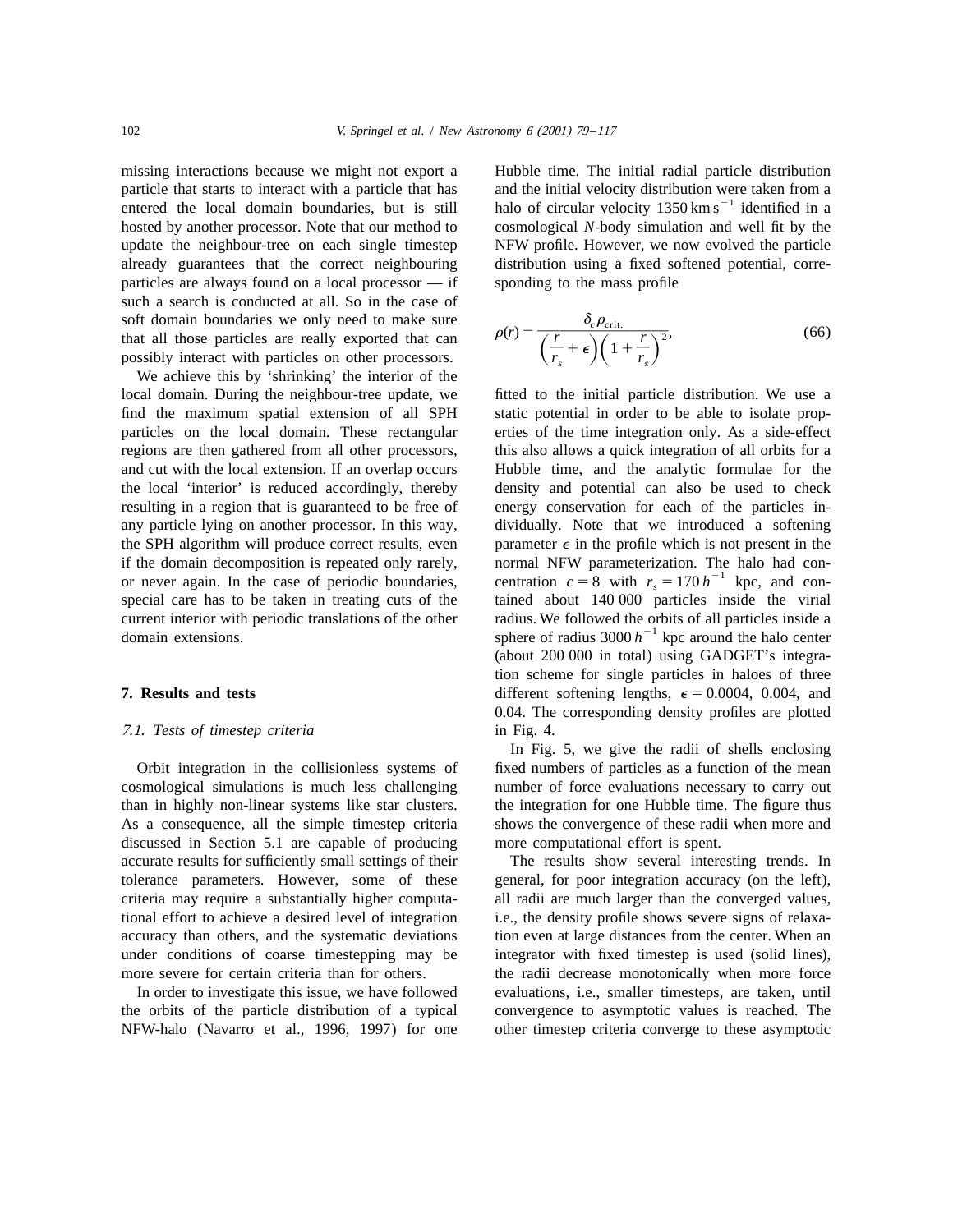

performs noticeably better than the one with *t* We thus think that a conservative and accurate  $\alpha |\mathbf{a}|^{-1/2}$  (dotted lines), i.e., it is usually closer to the way to choose timesteps in cosmological simulations converged values at a given computational cost. On is obtained by taking the minimum of (37) and (39). the other hand, the criterion based on the local This requires a computation of the local matter dynamical time (dot-dashed lines) does clearly the density and local velocity dispersion of collisionless best job. It stays close to the converged values even material. Both of these quantities can be obtained for at a very low number of timesteps. the dark matter just as it is done for the SPH

ing length is increased. The timestep based on the order to find neighbours and to do the appropriate local dynamical time performs better than the other summations and kernel estimates, which is, however, two simple criteria, and the fixed timestep. Interest-<br>typically not more than  $\sim$  30% of the cost the ingly, the criteria based on the acceleration develop a gravitational force computation. However, as Fig. 5 non-monotonic behaviour when the potential is shows, this is in general worth investing, because the softened. Already at  $\epsilon = 0.004$  this is visible at the alternative timestep criteria require more timesteps, three lowest radii, but more clearly so for  $\epsilon = 0.04$ . and hence larger computational cost, by a larger Before the radii increase when poorer integration factor in order to achieve the same accuracy. settings are chosen, they actually first *decrease*. There is thus a regime where both of these criteria 7.2. *Force accuracy and opening criterion* can lead to a net loss of energy for particles close to the shallow core induced by the softening, thereby In Section 3.3, we have outlined that standard steepening it. We think that this is related to the fact values of the BH-opening criterion can result in very that the timesteps actually *increase* towards the high force errors for the initial conditions of cos-

center for the criteria (37) and (38) as soon as the logarithmic slope of the density profile becomes shallower than  $-1$ . On the other hand, the density increases monotonically towards the center, and hence a timestep based the local dynamical time will decrease. If one uses the *local* velocity dispersion in the criterion (37), a better behaviour can be obtained, because the velocity dispersion declines towards the center in the core region of dark matter haloes. However, this is not enough to completely suppress non-monotonic behaviour, as we have found in further sets of test calculations.

We thus think that in particular for the cores of large haloes the local dynamical time provides the best of the timestep criteria tested. It leads to hardly any secular evolution of the density profile down to rather coarse timestepping. On the other hand, as Quinn et al. (1997) have pointed out, estimating the Fig. 4. NFW density profiles used in the test of time integration<br>criteria. The solid line gives the shape of the normal (unsoftened)<br>NFW profile, dashed lines are softened according to  $\epsilon = 0.0004$ ,<br>0.004, and 0.04, resp can be underestimated, resulting in 'evaporation' of haloes. These haloes are better treated with a critervalues much more quickly. Also, for small softening ion based on local acceleration, which is much more values, the timestep criterion  $\Delta t \propto |\mathbf{a}|^{-1}$  (dashed lines) accurately known in this case.

This impression is corroborated when the soften- particles. Of course, this requires additional work in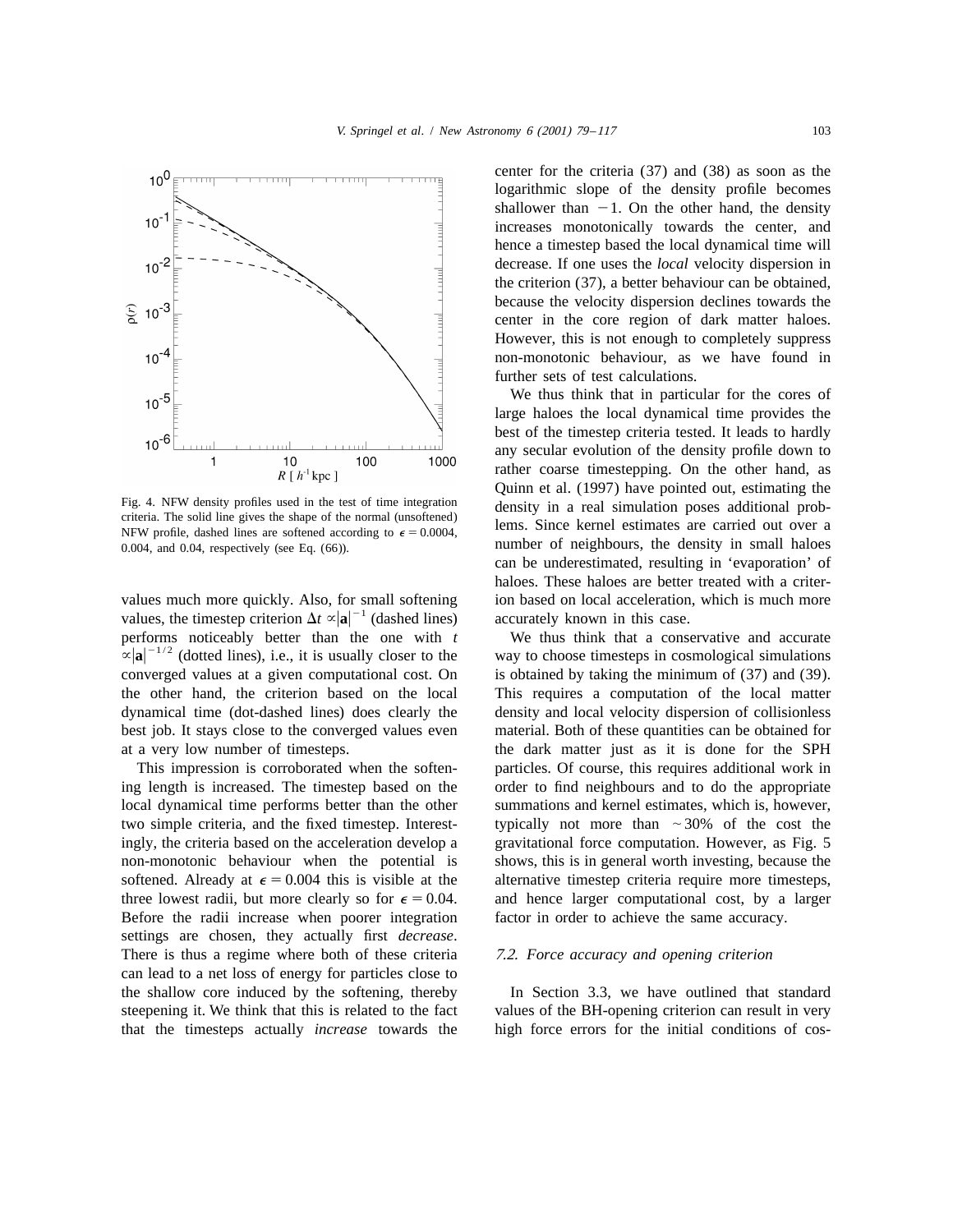

Fig. 5. Radii enclosing a fixed mass  $(7.1 \times 10^{-5}, 3.6 \times 10^{-4}, 1.8 \times 10^{-3}, 7.1 \times 10^{-3}, 3.6 \times 10^{-2}, 2.1 \times 10^{-1}$ , and  $7.1 \times 10^{-1}$  in units of the virial mass) after integrating the particle population of a NFW halo in a fixed potential for one Hubble time with various timestep criteria. Solid lines are for fixed timesteps for all particles, dashed lines for timesteps based on  $\Delta t \propto |\mathbf{a}|^{-1}$ , dotted lines for  $\Delta t \propto |\mathbf{a}|^{-1/2}$ , and dot-dashed for timesteps based on the local dynamical time, i.e.,  $\Delta t \propto \rho^{-1/2}$ . The three panels are for softened forms of the NFW potential according to Eq. (66). Note that the fluctuations of the lowest radial shell are caused by the low sampling of the halo in the core and are not significant. The horizontal axis gives the mean number of force evaluation per particle required to advance the particle set for one Hubble time.

field is very close to being homogeneous, so that We first examine the distribution of the relative shift  $z = 25$ , and the clustered one of the evolved latter may be operationally defined as follows: simulation at  $z = 0$ . Davé has kindly made these Any complete tree walk results in an interaction

mological *N*-body simulations. Here, the density of GADGET using two processors on a Linux PC.

small peculiar accelerations arise from a cancellation force error as a function of the tolerance parameter of relatively large partial forces. We now investigate used in the two different cell-opening criteria (8) and this problem further using a cosmological simulation (18). These results are shown in Fig. 6, where we with  $32<sup>3</sup>$  particles in a periodic box. We consider the also contrast these distributions with the ones obparticle distribution of the initial conditions at red- tained with an *optimum* cell-opening strategy. The

particle dumps available to us, together with exact list that contains a number of internal tree nodes forces he calculated for all particles with a direct (whose multipole expansions are used) and a number summation technique, properly including the period- of single particles (which give rise to exact partial ic images of the particles. In the following we will forces). Obviously, the shortest possible interaction compare his forces (which we take to be the exact list is that of just one entry, the root node of the tree result) to the ones computed by the parallel version itself. Suppose we start with this interaction list, and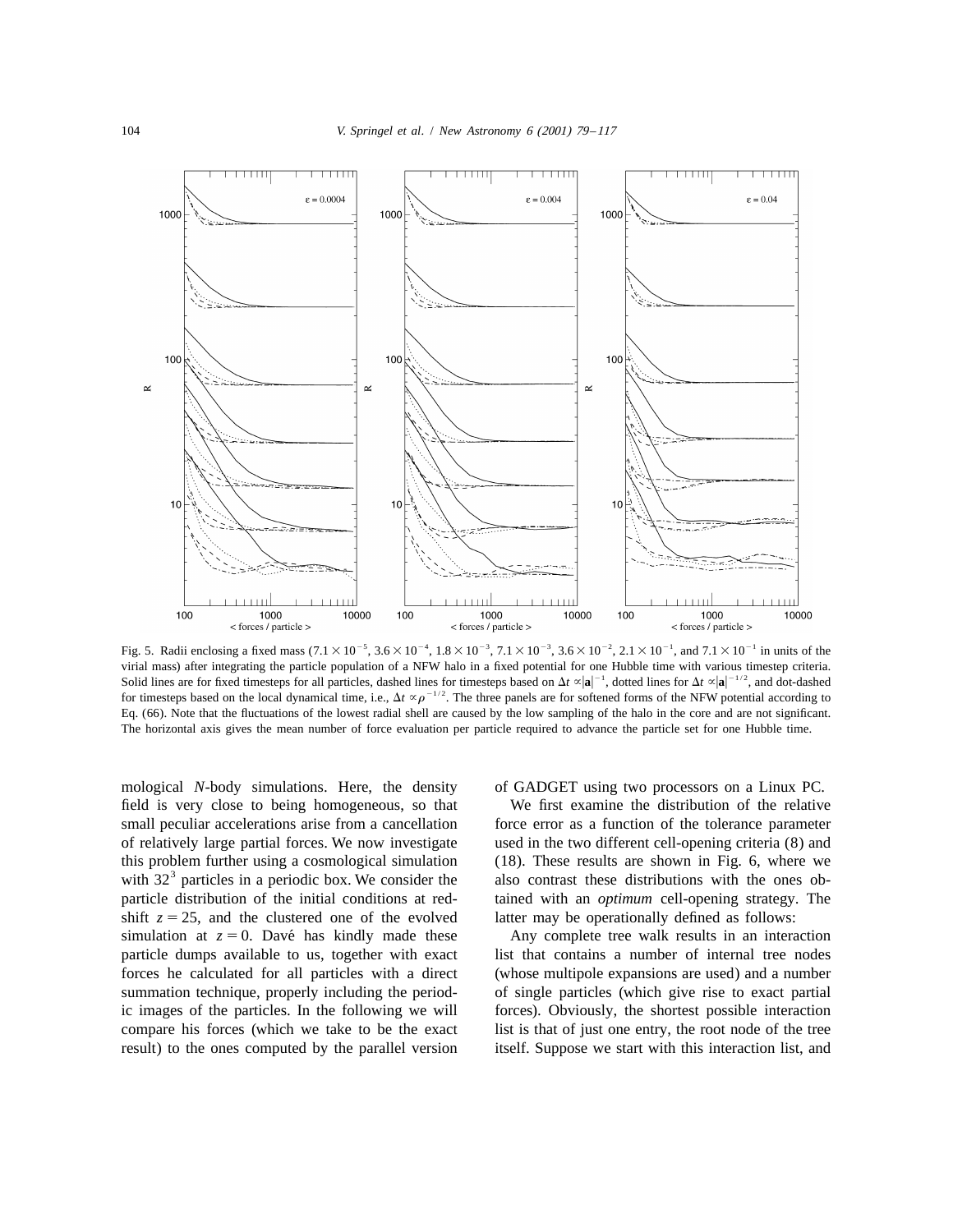

Fig. 6. Cumulative distribution of the relative force error obtained as a function of the tolerance parameter for three opening criteria, and for two different particle distribution. The panels in the left column show res simulation at  $z = 25$ , while the panels on the right give the force errors for the evolved and clustered distribution at  $z = 0$ .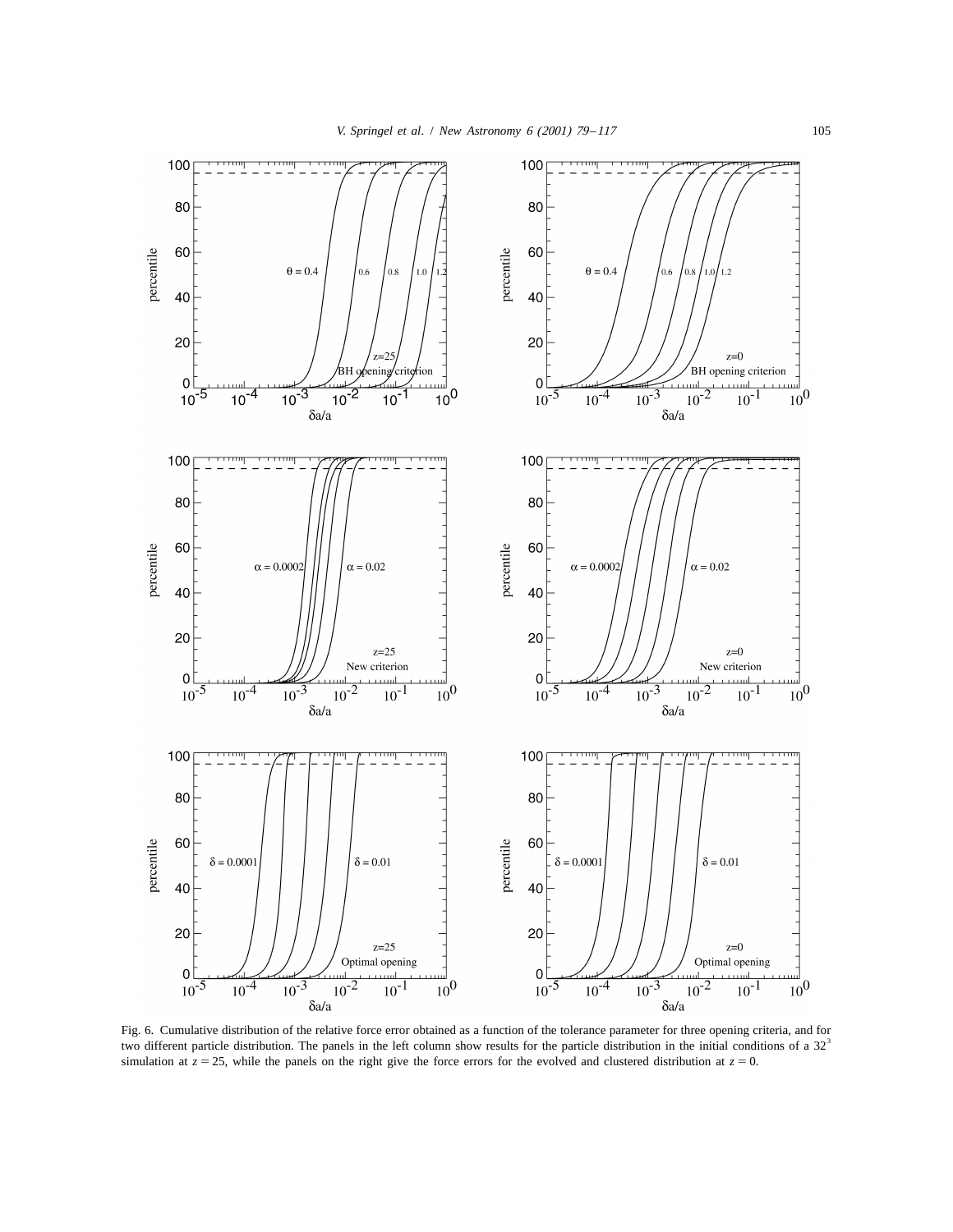then open always the one node of the *current* way. The resulting cumulative error distributions as a interaction list that gives rise to the largest absolute function of  $\delta$  are shown in Fig. 6. force error. This is the node with the largest differ- Looking at this figure, it is clear that the BH error ence between multipole expansion and exact force, distribution has a more pronounced tail of large force as resulting from direct summation over all the errors compared to the opening criterion (18). What particles represented by the node. With such an is most striking, however, is that at high redshift the opening strategy, the shortest possible interaction list BH force errors can become very large for values of can be found for any desired level of accuracy. The the opening angle  $\theta$  that tend to give perfectly latter may be set by requiring that the largest force acceptable accuracy for a clustered mass distribution. error of any node in the interaction list has fallen This is clearly caused by its purely geometrical below a fraction  $\delta |\mathbf{a}|$  of the true force field. nature, which does not know about the smallness of

a real simulation, after all it requires the knowledge effort to evaluate partial forces to high enough of all the exact forces for all internal nodes of the accuracy. tree. If these were known, we would not have to The error distributions alone do not tell yet about bother with trees to begin with. However, it is very the computational efficiency of the cell-opening interesting to find out what such a fiducial optimum strategies. To assess these, we define the error for a opening strategy would ultimately deliver. Any other given cell-opening criterion as the 95% percentile of analytic or heuristic cell-opening criterion is bound the error distribution, and we plot this versus the to be worse. Knowing how much worse such criteria mean length of the interaction list per particle. This are will thus inform us about the maximum per- length is essentially linearly related to the computaformance improvement possible by adopting alter- tional cost of the force evaluation. native cell-opening criteria. We therefore computed In Fig. 7, we compare the performance of the

Of course, this optimum strategy is not practical in the net forces, and thus does not invest sufficient

for each particle the exact direct summation forces cell-opening criteria in this way. At high redshift, we exerted by each of the internal nodes, hence allowing see that the large errors of the BH criterion are us to perform an optimum tree walk in the above mainly caused because the mean length of the



Fig. 7. Computational efficiency of three different cell-opening criteria, parameterized by their tolerance parameters. The horizontal axes is proportional to the computational cost, and the vertical axes gives the 95% percentile of the cumulative distribution of relative force errors in a 32<sup>3</sup> cosmological simulation. The left panel shows results for the initial conditions at  $z = 25$ , the right panel for the clustered distribution at redshift  $z = 0$ .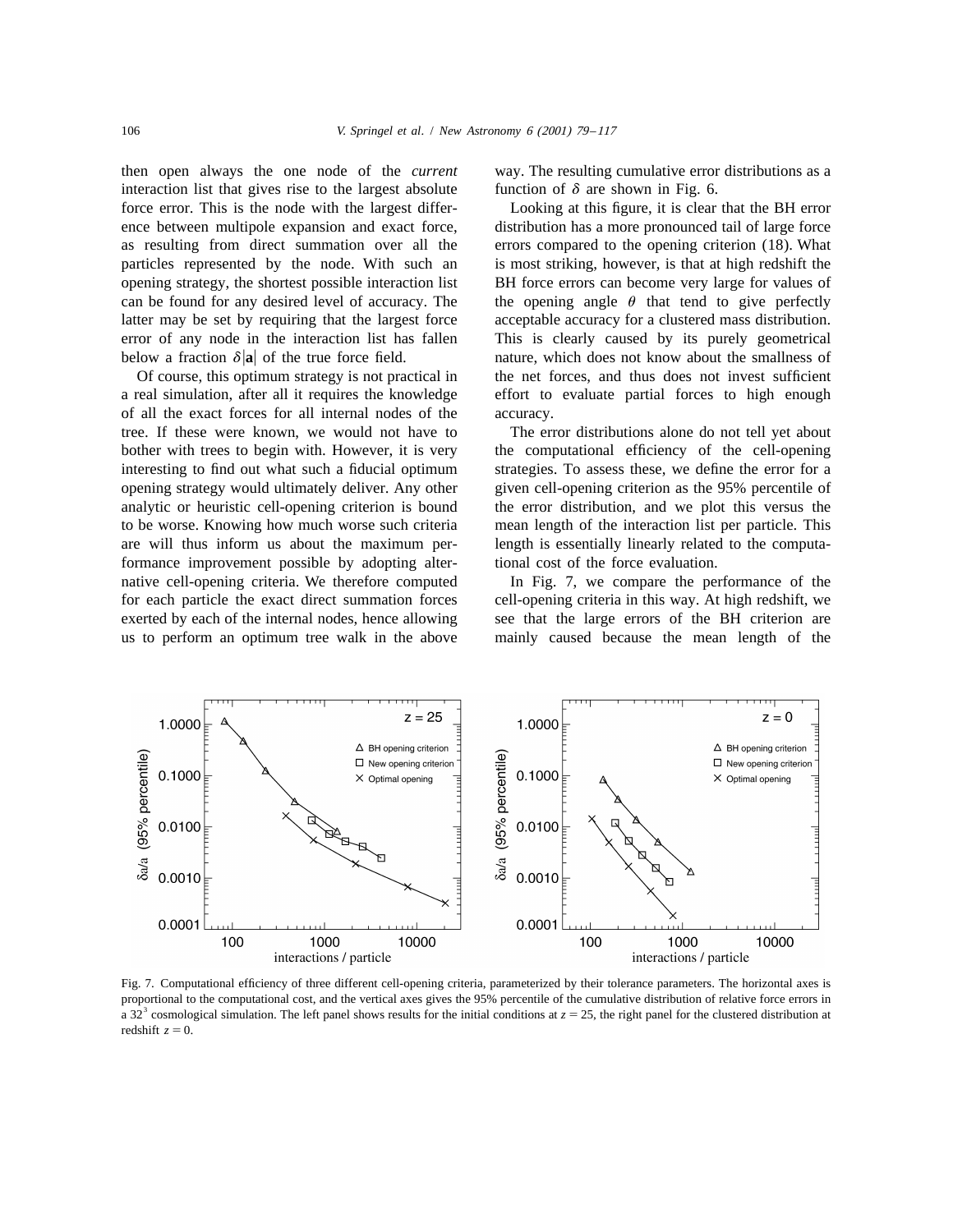interaction list remains small and does not adapt to We note that the improvement obtained by criterthe more demanding requirements of the force ion (18) brings us about halfway to what might computation in this regime. Our 'new' cell-opening ultimately be possible with an optimum criterion. It criterion does much better in this respect; its errors thus appears that there is still room for further remain well controlled without having to adjust the improvement of the cell-opening criterion, even

Another advantage of the new criterion is that it is reachable in practice. in fact more efficient than the BH criterion, i.e., it achieves higher force accuracy for a given computa- 7.3. *Colliding disk galaxies* tional expense. As Fig. 7 shows, for a clustered particle distribution in a cosmological simulation, the As a test of the performance and accuracy of the implied saving can easily reach a factor 2–3, speed- integration of collisionless systems, we here consider ing up the simulation by the same factor. Similar a pair of merging disk galaxies. Each galaxy has a performance improvements are obtained for isolated massive dark halo consisting of 30 000 particles, and galaxies, as the example in Fig. 8 demonstrates. This an embedded stellar disk, represented by 20 000 can be understood as follows: The geometrical BH particles. The dark halo is modeled according to the criterion does not take the dynamical significance of NFW-profile, adiabatically modified by the central the mass distribution into account. For example, it exponential disk, which contributes 5% of the total will invest a large number of cell–particle interac-<br>tions is a circular velocity  $v_{200}$  =<br>tions to compute the force exerted by a large void to 160 km s<sup>-1</sup>, a concentration  $c = 5$ , and spin paramea high relative accuracy, while actually this force is ter  $\lambda = 0.05$ . The radial exponential scale length of of small absolute size, and it would be better to the disk is  $R_d = 4.5 h^{-1}$  kpc, while the vertical concentrate concentrate more on those regions that provide most of the force on the current particle. The new opening  $z_0 = 0.2R_d$ . The gravitational softening of the halo criterion follows this latter strategy, improving the particles is set to  $0.4 h^{-1}$  kpc, and that of the disk to interactions. Initially, the two galaxies are set-up on a parabolic



tolerance parameter. though it is clear that the optimum will likely not be

orbit, with separation such that their dark haloes just touch. Both of the galaxies have a prograde orientation, but are inclined with respect to the orbital plane. In fact, the test considered here corresponds exactly to the simulation 'C1' computed by Springel (2000), where more information about the construction of the initial conditions can be found (see also Springel and White, 1999).

We first consider a run of this model with a set of parameters equal to the coarsest values we would typically employ for a simulation of this kind. For the time integration, we used the parameter  $\alpha_{\text{tol}}\sigma = 25 \text{ km s}^{-1}$ , and for the force computation with the tree algorithm, the new opening criterion with  $\alpha =$ Fig. 8. Force errors for an isolated halo/disk galaxy with the 0.04. The simulation was then run from  $t = 0$  to BH-criterion (boxes), and the new opening criterion (triangles).  $t = 2.8$  in internal units of time (corresponding to The dark halo of the galaxy is modeled with a NFW profile and is The dark halo of the galaxy is modeled with a NFW profile and is<br>truncated at the virial radius. The plot shows the 90% percentile of<br>the error distribution, i.e., 90% of the particles have force errors<br>their first close below the cited values. The horizontal axes measures the computa- tidal tails are ejected out of the stellar disks. Due to tional expense. the braking by dynamical friction, the galaxies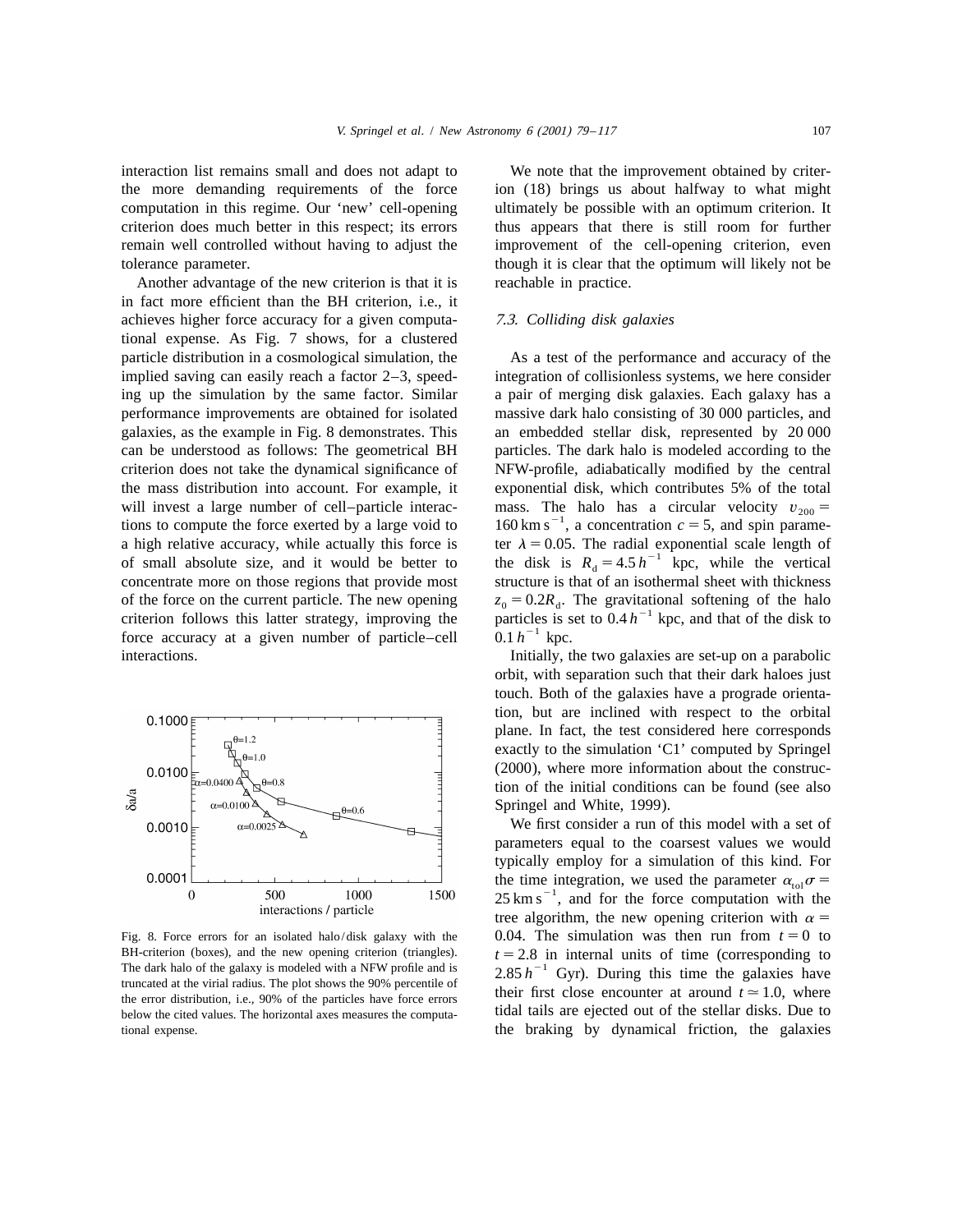steps and 27 795 733 force computations, i.e., a gravitational potential. It can be seen that in the computationally equally expensive computation with innermost  $\sim 1 h^{-1}$  kpc, the density obtained with the fixed timesteps could just make 280 full timesteps. fixed timestep falls short of the adaptive timestep The relative error in the total energy was  $3.0 \times 10^{-3}$ , integration. and a Sun Ultrasparc-II workstation (sparcv9 pro- To get an idea how small the fixed timestep has to cessor, 296 MHz clock speed) did the simulation in 4 be to achieve similar accuracy as with the adaptive h (using the serial code). The raw force speed was timestep, we have simulated this test a second time,  $\sim$  2800 force computations per second, older workstations will achieve somewhat smaller values, of the corresponding profile (diamonds) in Fig. 9. It can course. Also, higher force accuracy settings will slow be seen that for smaller  $\Delta t$ , the agreement with the down the code somewhat. variable timestep result improves. At  $\sim 2 \times 0.4 h^{-1}$ 

using a fixed timestep. For  $\Delta t = 0.01$ , the run needs important. For agreement down to this scale, the 280 full steps, i.e., it consumes the same amount of fixed timestep needs to be slightly smaller than CPU time as above. However, in this simulation, the  $\Delta t = 0.0025$ , so the overall saving due to the use of error in the total energy is 2.2%, substantially larger individual particle timesteps is at least a factor of than before. There are also differences in the density  $4 - 5$  in this example. profile of the merger remnants. In Fig. 9, we compare the inner density profile of the simulation 7.4. *Collapse of a cold gas sphere*



Fig. 9. Spherically averaged density profile of the stellar com- *GM* Triangles show the results obtained using our variable timestep integration, while boxes and diamonds are for fixed timestep<br>integrations with  $\Delta t = 0.01 (10 h^{-1} \text{ Myr})$  and  $\Delta t = 0.0025 (2.5 h^{-1})$ <br>Myr), respectively. Note that the simulation using the adaptive particle with the minimum gravitational potential.

eventually fall together for a second time, after with adaptive timesteps (triangles) to the one with a which they quickly merge and violently relax to form fixed timestep of  $\Delta t = 0.01$  (boxes). We here show a single merger remnant. At  $t = 2.8$ , the inner parts the spherically averaged profile of the stellar comof the merger remnant are well relaxed. ponent, with the center of the remnants defined as This simulation required a total number of 4684 the position of the particle with the minimum

with a fixed timesteps of  $\Delta t = 0.0025$ . We also show We now consider a simulation of the same system kpc, the softening of the dark matter starts to become

The self-gravitating collapse of an initially isothermal, cool gas sphere has been a common test problem of SPH codes (Carraro et al., 1998; Evrard, 1988; Hernquist and Katz, 1989; Steinmetz and Müller, 1993; Thacker et al., 2000; and others). Following these authors, we consider a spherically symmetric gas cloud of total mass *M*, radius *R*, and initial density profile

$$
\rho(r) = \frac{M}{2\pi R^2} \frac{1}{r}.
$$
\n(67)

We take the gas to be of constant temperature initially, with an internal energy per unit mass of

Fig. 9. Spherically averaged density profile of the stellar com-  
ponent in the merger remnant of two colliding disk galaxies. 
$$
u = 0.05 \frac{GM}{R}
$$
. (68)

 $M_y$ r), respectively. Note that the simulation using the adaptive distorted regular grid that reproduces the density timestep is about as expensive as the one with  $\Delta t = 0.01$ . In each case, the center of the remnant was defined as the position of the profile (67), and we use a system of units with particle with the minimum gravitational potential.  $G = M = R = 1$ .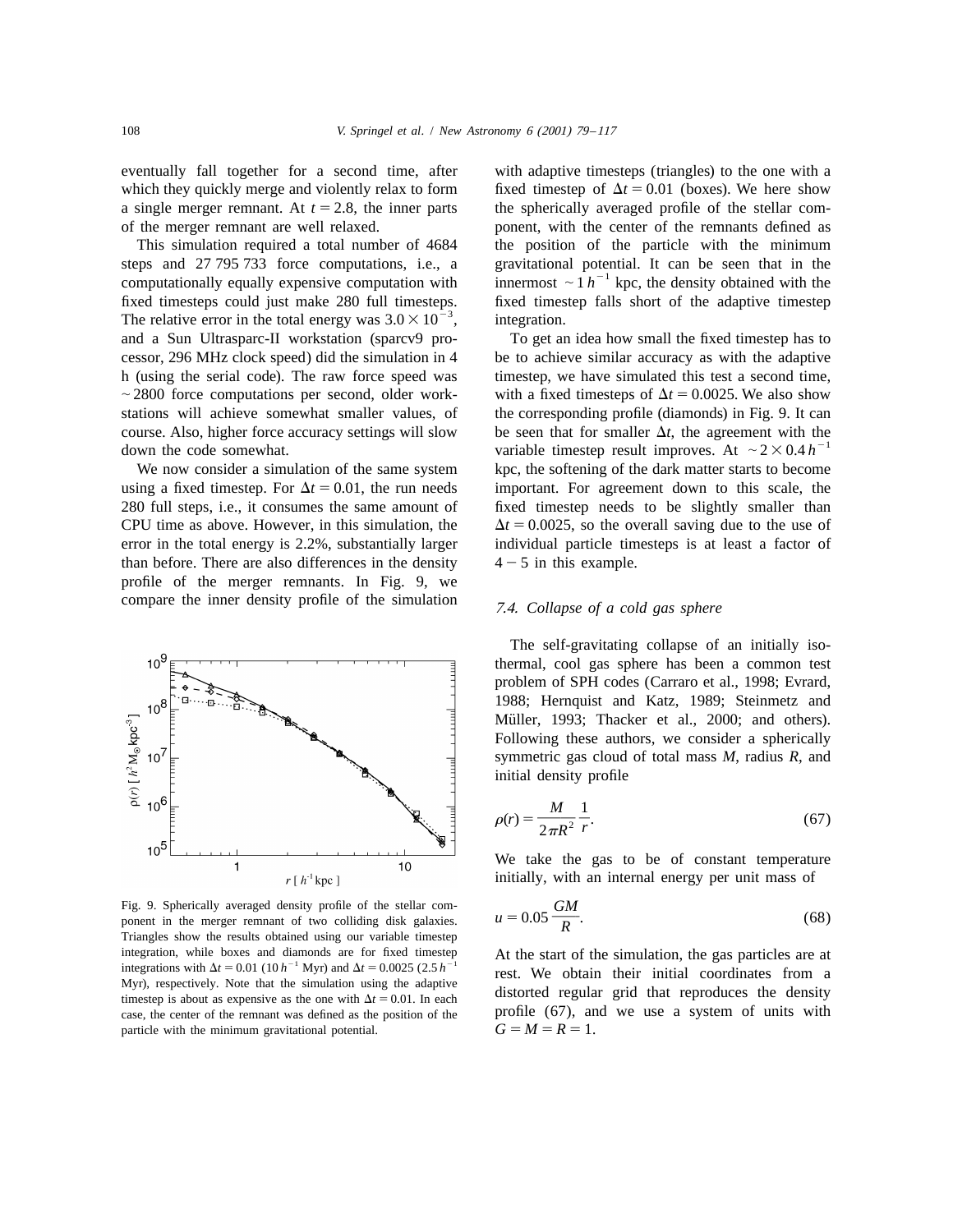

Fig. 10. Time evolution of the thermal, kinetic, potential, and total energy for the collapse of an initially isothermal gas sphere. Solid lines show results for a simulations with 30 976 particles, dashed lines are for a 4224 particle run.

In Fig. 10, we show the evolution of the potential, a time integration scheme with individual timesteps the thermal, and the kinetic energy of the system of arbitrary size, this small error is reassuring. The from the start of the simulation at  $t = 0$  to  $t = 3$ . We total number of small steps taken by the 4224 plot results for two simulations, one with 30 976 particle simulation was 3855, with a total of particles (solid), and one with 4224 particles 2 192 421 force computations, i.e., the equivalent (dashed). During the central bounce between  $t \approx 0.8$  number of 'full' timesteps was 519. A Sun Ultrasparcand  $t \approx 1.2$  most of the kinetic energy is converted II workstation needed 2300 s for the simulation. The into heat, and a strong shock wave travels outward. larger 30 976 particle run took 10 668 steps, with an

controlled by the parameters  $\alpha_{\text{col}}\sigma = 0.05$  and reduction of the CPU time consumption by the same  $\alpha_{\text{cour}} = 0.1$ , resulting in very good energy conserva-<br>tion. The absolute error in the total energy is less ever, th tion. The absolute error in the total energy is less ever, the maximum error in the energy goes up to than  $1.1 \times 10^{-3}$  at all times during the simulation, 1.2% in this case. translating to a relative error of 0.23%. Since we use The results of Fig. 10 agree very well with those

Later, the system slowly settles to virial equilibrium. equivalent of 1086 'full' steps, and 12 h of CPU For these runs  $N_s$  was set to 40, the gravitational time. Note that by reducing the time integration softening to  $\epsilon = 0.02$ , and time integration was accuracy by a factor of 2, with a corresponding accuracy by a factor of 2, with a corresponding

of Steinmetz and Müller (1993), and with Thacker et Pote that our definition of the smoothing length h differs by a and  $(2000)$  if we compare to their 'best' implementa-Note that our definition of the smoothing length *h* differs by a tion of artificial viscosity (their version 12). Stein-<br>factor of 2 from most previous SPH implementations. As a consequence, corresponding values of  $\alpha_{\text{corr}}$  are different by a <u>metz</u> and Müller (1993) have also computed a factor of 2, too. solution of this problem with a very accurate, one-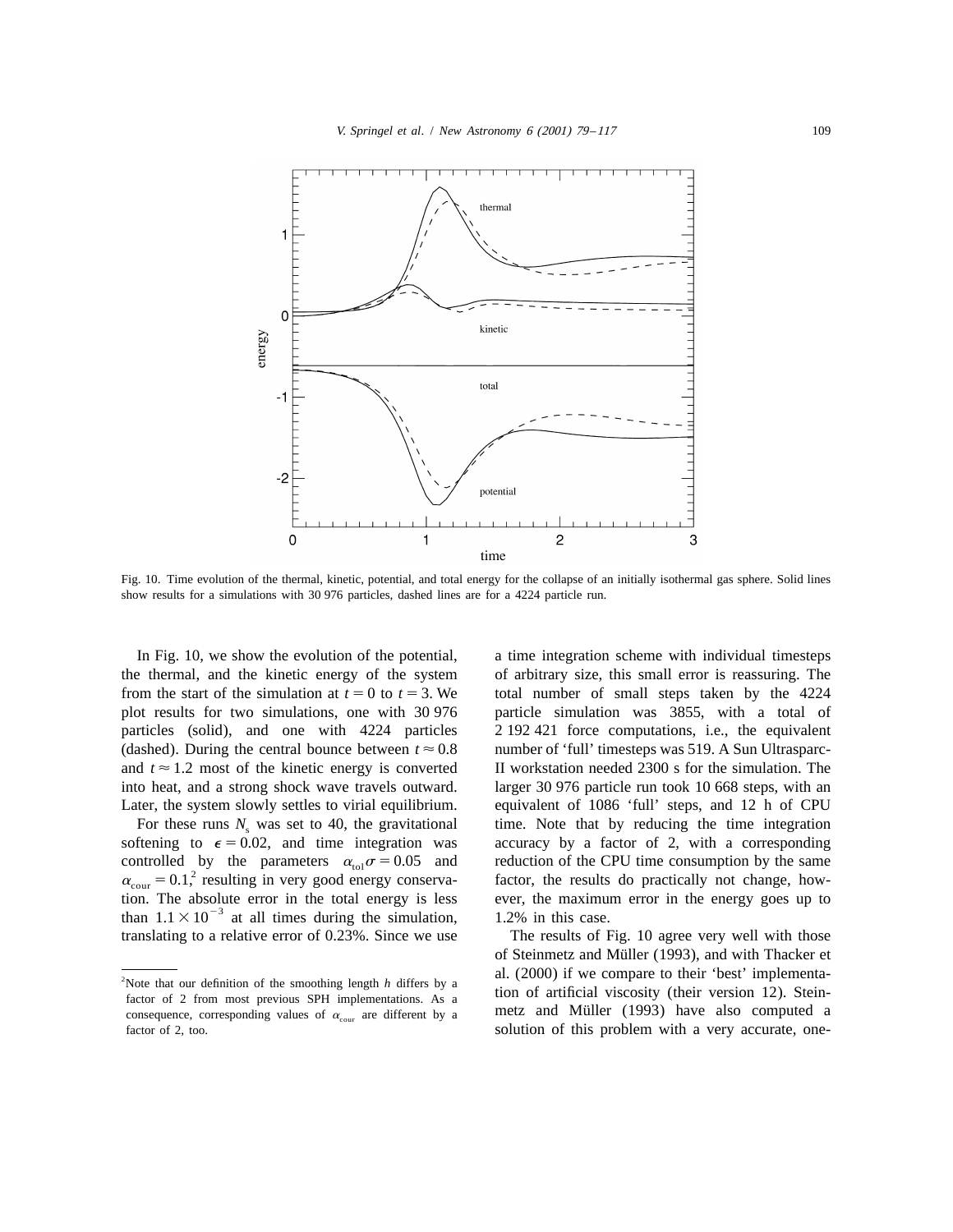dimensional, spherically symmetric piecewise tion sphere, two million high-resolution particles parabolic method (PPM). For particle numbers above were placed in the somewhat enlarged Lagrangian 10 000, our SPH results become very close to the region of the cluster. The rest of the volume was finite difference result. However, even for very small filled with an extended shell of boundary particles of particle numbers, SPH is capable of reproducing the larger mass and larger softening; they are needed for general features of the solution very well. We also a proper representation of the gravitational tidal field. expect that a *three-dimensional* PPM calculation of To keep our test simple, we have cut a centred the collapse would likely require at least the same sphere of comoving radius  $12.25 h^{-1}$  Mpc from these

# 7.5. Performance and scalability of the parallel

the parallel version of the code under conditions able assessment of the expected computational cost relevant for real target applications. For this test, we and scaling of the full problem. have used a 'stripped-down' version of the initial We have run the test problem with GADGET on conditions originally constructed for a high-resolu-<br>the Garching T3E from redshift  $z = 50$  to redshift tion simulation of a cluster of galaxies. The original  $z = 4.3$ . We repeated the identical run on partitions of set of initial conditions was set-up to follow the size four, eight and 16 processors. In this test, we cosmological evolution of a large spherical region included quadrupole moments in the tree computation<br>with comoving radius 70  $h^{-1}$  Mpc, within a  $\Lambda$ CDM ion, we used a BH opening criterion with  $\theta = 1.0$ , cosmogony cor  $z_{\text{start}} = 50$ , and  $h = 0.7$ . In the center of the simula- In Table 1 we list in detail the elapsed wall-clock

amount of CPU time as our SPH calculation. initial conditions, and we only simulated the 500 000<br>high-resolution particles with mass  $m_p = 1.36 \times$  $10^{9}h^{-1}$  M<sub>\o found within this region. Such a simula-</sub> tion will not be useful for direct scientific analysis *gravity* because it does not model the tidal field properly. However, this test will show realistic clustering and We here show a simple test of the performance of time-stepping behaviour, and thus allows a reason-

Table 1 Consumption of CPU-time in various parts of the code for a cosmological run from  $z = 50$  to  $z = 4.3^\circ$ 

|                                     | Four processors       |                          | Eight processors      |                          | 16 Processors         |                          |
|-------------------------------------|-----------------------|--------------------------|-----------------------|--------------------------|-----------------------|--------------------------|
|                                     | Cumulative<br>time(s) | Relative<br>time $(\% )$ | Cumulative<br>time(s) | Relative<br>time $(\% )$ | Cumulative<br>time(s) | Relative<br>time $(\% )$ |
| Total                               | 8269.0                | 100.0                    | 4074.0                | 100.0                    | 2887.5                | 100.0                    |
| Gravity                             | 7574.6                | 91.6                     | 3643.0                | 89.4                     | 2530.3                | 87.6                     |
| Tree walks                          | 5086.3                | 61.5                     | 2258.4                | 55.4                     | 1322.4                | 45.8                     |
| Tree construction                   | 1518.4                | 18.4                     | 773.7                 | 19.0                     | 588.4                 | 20.4                     |
| Communication                       | 24.4                  | 0.3                      | 35.4                  | 0.9                      | 54.1                  | 1.9                      |
| and summation                       |                       |                          |                       |                          |                       |                          |
| Work-load imbalance                 | 901.5                 | 10.9                     | 535.1                 | 13.1                     | 537.4                 | 18.6                     |
| Domain decomposition                | 209.9                 | 2.5                      | 158.1                 | 3.9                      | 172.2                 | 6.0                      |
| Potential computation<br>(optional) | 46.3                  | 0.2                      | 18.1                  | 0.4                      | 11.4                  | 0.4                      |
| Miscellaneous                       | 438.3                 | 5.3                      | 254.8                 | 6.3                      | 173.6                 | 6.0                      |

<sup>a</sup> The table gives timings for runs with four, eight and 16 processors on the Garching Cray T3E. The computation of the gravitational forces is by far the dominant computational task. We have further split up that time into the actual tree-walk time, the tree-construction time, the time for communication and summation of force contributions, and into the time lost by work-load imbalance. The potential computation is done only once in this test (it can optionally be done in regular intervals to check energy conservation of the code). 'Miscellaneous' refers to time spent in advancing and predicting particles, and in managing the binary tree for the timeline. I/O time for writing a snapshot file (groups of processors can write in parallel) is only 1–2 s, and therefore not listed here.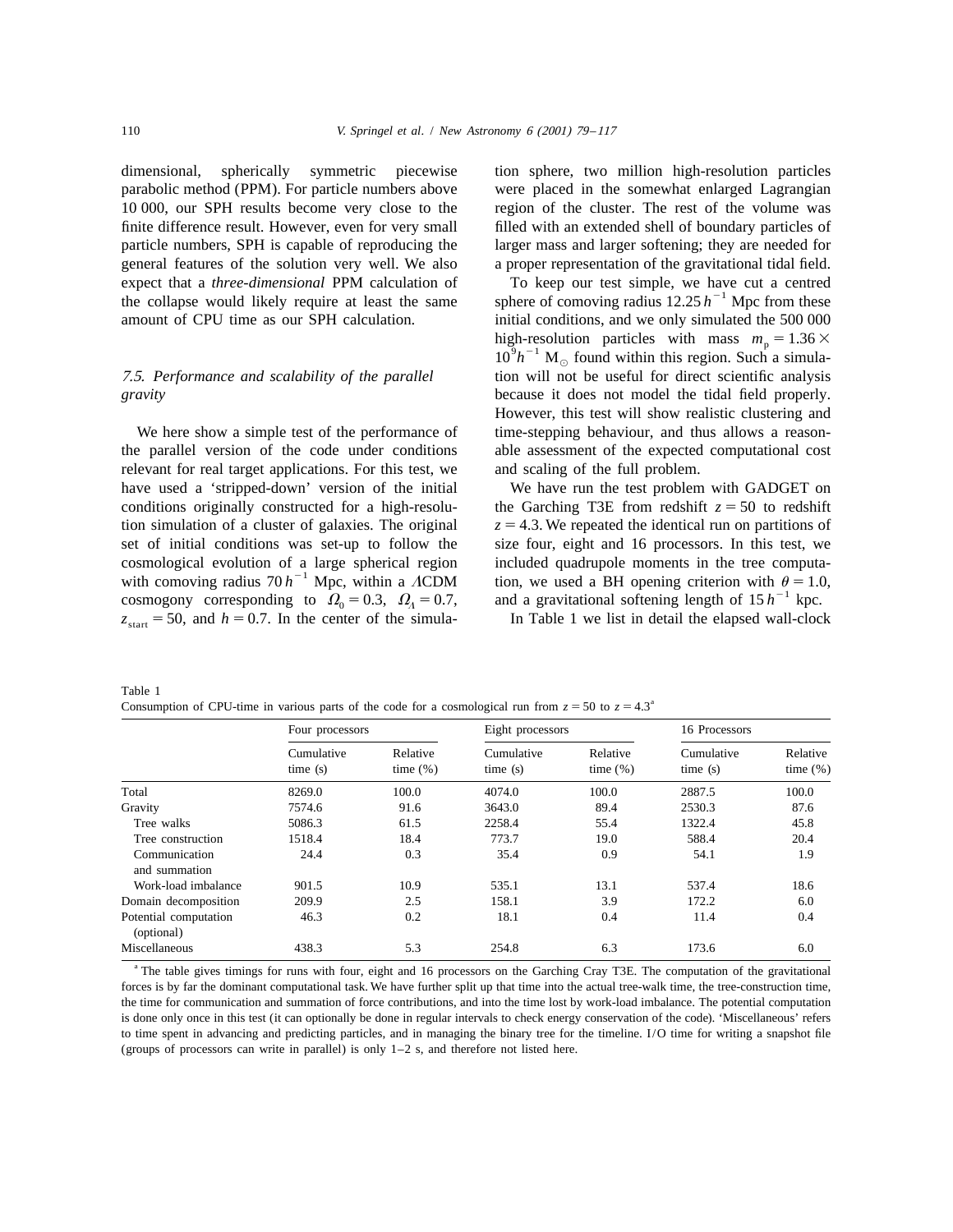

for tree construction, work-load imbalance, communication, do-<br>main decomposition, prediction of particles, timeline, etc. This main decomposition, prediction of particles, timeline, etc. This<br>reduces the 'effective' speed of the code, as shown in the right<br>panel. This effective speed gives the number of particles advanced<br>and GADGET may seem disap

simulations. The dominant sink of CPU time is the range where they are a factor of 5–10 slower. computation of gravitational forces for the particles. GADGET is no exception here. While we think that To advance the test simulation from  $z = 50$  to  $z =$  the code does a reasonable job in avoiding un-<br>4.3, GADGET needed  $30.0 \times 10^6$  force computations necessary floating point operations, there is certainly in a total of 3350 timesteps. Note that on average room for further tuning measures, including proonly 1.8% of the particles are advanced in a single cessor-specific ones which have not been tried at all timestep. Under these conditions it is challenging to so far. Also note that our algorithm of individual tree eliminate sources of overhead incurred by the time- walks produces essentially random access of memory stepping and to maintain work-load balancing. locations, a situation that could hardly be worse for GADGET solves this task satisfactorily. If we used a the cache pipeline of current microprocessors.

fixed timestep, the work-load balancing would be essentially perfect. Note that the use of our adaptive timestep integrator results in a saving of about a factor of 3–5 compared to a fixed timestep scheme with the same accuracy.

We think that the overall performance of GADGET is good in this test. The raw gravitational speed is high, and the algorithm used to parallelize the force computation scales well, as is seen in the left panel of Fig. 11. Note that the force-speed of the  $N_p = 8$  run is even higher than that of the  $N_p = 4$  run. This is because the domain decomposition does exactly one split in the *x*-, *y*-, and *z*-directions in the  $N_p = 8$  case. The domains are then close to cubes, which reduces the depth of the tree and speeds up the tree-walks.

Also, the force communication does not involve a significant communication overhead, and the time spent in miscellaneous tasks of the simulation code scales closely with processor number. Most losses in GADGET occur due to work-load imbalance in the force computation. While we think these losses are acceptable in the above test, one should keep in mind that we here kept the problem size *fixed*, and just Fig. 11. Code performance and scalability for a cosmological<br>increased the processor number. If we also scale up<br>integration with vacuum boundaries. The left panel shows the<br>speed of the gravitational force computation as tree walk time alone. In the simulation, additional time is needed GADGET will be nearly as high as for small

by one timestep per second. Note that the only significant source with the theoretical peak performance of modern of work-load imbalance in the code occurs in the gravity computa- microprocessors. For example, the processors of the tion, where some small fraction of time is lost when processors T3E used for the timings have a nominal peak<br>idly wait for others to finish their tree-walks.<br> **T3E** used for the timings have a nominal peak<br> **T3E** used for performance of 600 MFlops, but GADGET falls far short of reaching this. However, the peak performance can only be reached under the most favourable time for various parts of the code for the three of circumstances, and typical codes operate in a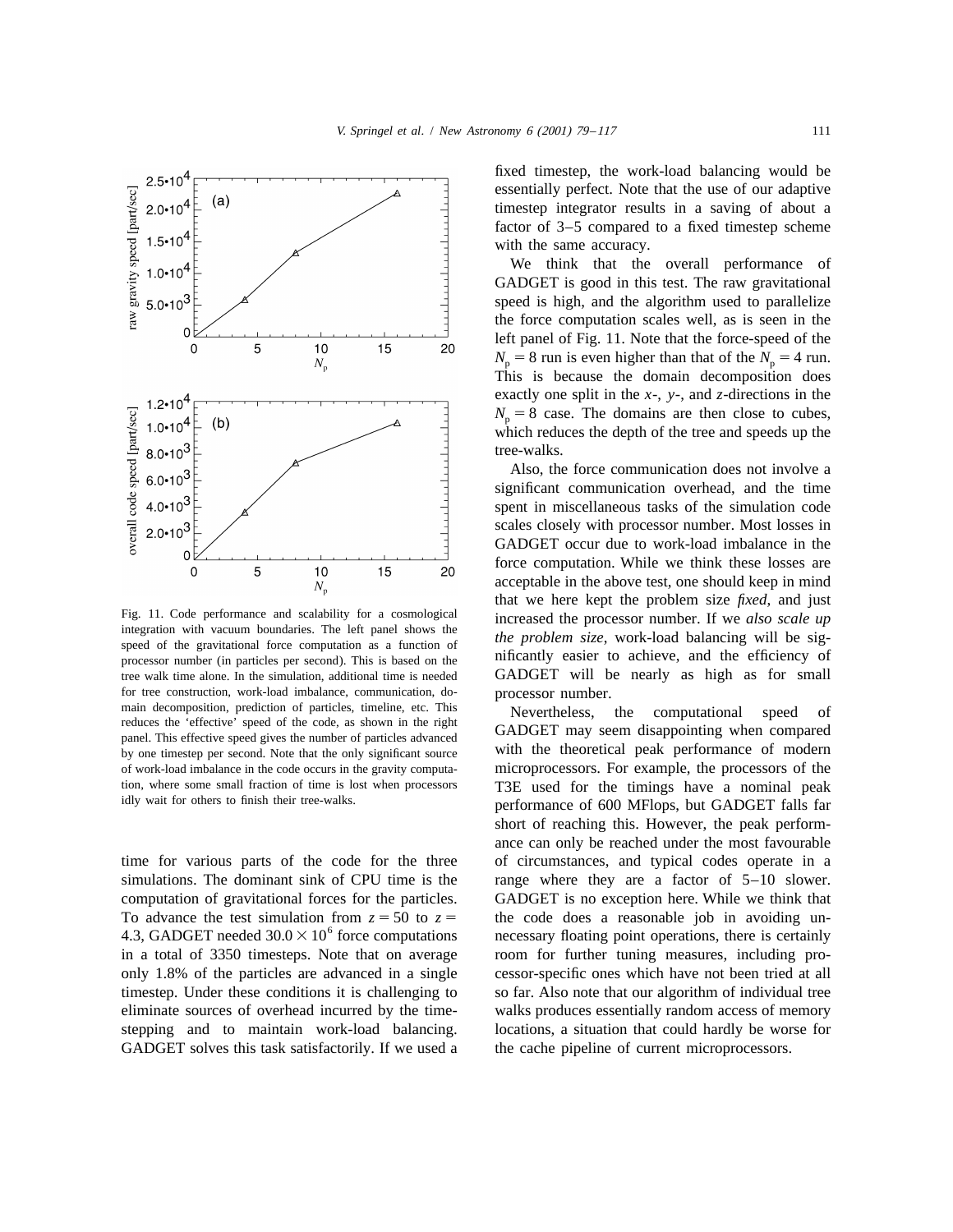

of the number of T3E processors employed. The top panel shows gravitational speed in this test compared to the the speed of the gravitational force computation (including tree results shown in Fig. 11, which in turn is caused by construction times). We define the speed here as the number of the Ewald summation needed to treat the p construction times). We define the speed here as the number of<br>force computations per elapsed wall-clock time. The middle panel<br>gives the speed in the computation of hydrodynamical forces,<br>while the bottom panel shows the terms of particles advanced by one timestep per second. This criterion). Also note that only half of the particles in effective code speed includes all other code overhead, which is this simulation are SPH particles.<br>
Less than 5% of the total cpu time in all runs.<br>
We remark that the gravitation

the parallel version of GADGET in typical cos- when the material becomes more clustered. In dis-

mological applications we consider a simulation of structure formation in a periodic box of size  $(50h^{-1}$  Mpc)<sup>3</sup>, including adiabatic gas physics. We use 32<sup>3</sup> dark matter particles, and 32<sup>3</sup> SPH particles in a  $\Lambda$ CDM cosmology with  $\Omega_0 = 0.3$ ,  $\Omega_A = 0.7$  and  $h =$ 0.7, normalized to  $\sigma_{\rm s} = 0.9$ . For simplicity, initial conditions are constructed by displacing the particles from a grid, with the SPH particles placed on top of the dark matter particles.

We have evolved these initial conditions from  $z = 10$  to  $z = 1$ , using two, four, eight, 16, and 32 processors on the Cray T3E in Garching. The final particle distributions of all these runs are in excellent agreement with each other.

In the bottom panel of Fig. 12, we show the code speed as a function of the number of processors employed. We here define the speed as the total number of force computations divided by the total elapsed wall-clock time during this test. Note that the scaling of the code is almost perfectly linear in this example, even better than for the set-up used in the previous section. In fact, this is largely caused by the simpler geometry of the periodic box as compared to the spherical volume used earlier. The very absence of such boundary effects makes the periodic box easier to domain-decompose, and to work-balance.

The top and middle panels of Fig. 12 show the speed of the gravitational force computation and that of the SPH part separately. What we find encouraging is that the SPH algorithm scales really very well, which is promising for future large-scale applications.

It is interesting that in this test (where  $N_s = 40$ SPH neighbours have been used) the hydro- $N_p$  SPH neighbours have been used) the hydro-<br>Fig. 12. Speed of the code in a gasdynamical simulation of a<br>periodic *ACDM* universe, run from  $z = 10$  to  $z = 1$ , as a function of a<br>periodic *ACDM* universe, run from  $z = 1$ 

We remark that the gravitational force computation will usually be more expensive at higher redshift 7.6. *Parallel SPH in a periodic volume* than at lower redshift, while the SPH part does not have such a dependence. The fraction of time As a further test of the scaling and performance of consumed by the SPH part thus tends to increase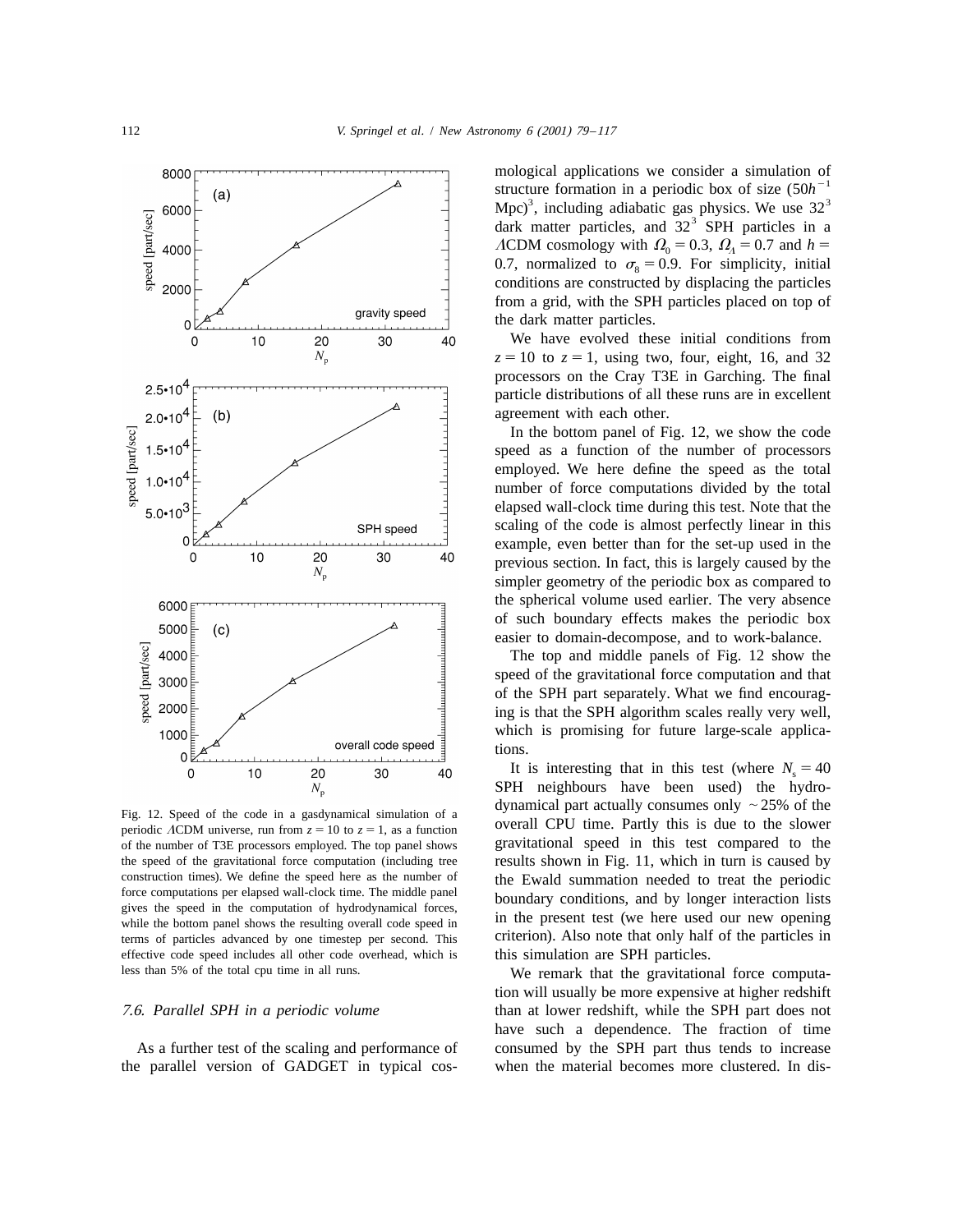of cold gas with very high density — objects that we trum. For each of the two CR simulations, we think will form stars and turn into galaxies. Such employed  $\sim$  75 million particles in total, with 53 cold knots of gas can slow down the computation million high-resolution particles of mass  $3.6 \times$  substantially, because they require small hydro-  $10^9 h^{-1} M_{\odot} (ACDM)$  or  $1.2 \times 10^{10} h^{-1} M_{\odot} (rCDM)$ dynamical timesteps, and if a lower spatial resolution in the low-density and critical-density models, recut-off for SPH is imposed, the hydrodynamical spectively. smoothing may start to involve more neighbours than The main technical features of GADGET are as *N*<sub>c</sub>.

our code GADGET, designed as a flexible tool to computationally more efficient and better suited to study a wide range of problems in cosmology. cosmological simulations starting at high redshift. As Typical applications of GADGET can include inter- an alternative to the tree-algorithm, the serial code acting and colliding galaxies, star formation and can use the special-purpose hardware GRAPE both feedback in the interstellar medium, formation of to compute gravitational forces and for the search for clusters of galaxies, or the formation of large-scale SPH neighbours. structure in the universe. In our SPH implementation, the number of

fully in all of these areas. Using our code, Springel serial code, and is allowed to fluctuate in a small and White (1999) have studied the formation of tidal band in the parallel code. Force symmetry is tails in colliding galaxies, and Springel (2000) has achieved by using the kernel averaging technique, modeled star formation and feedback in isolated and and a suitable neighbour searching algorithm is used colliding gas-rich spirals. For these simulations, the to guarantee that all interacting pairs of SPH parserial version of the code was employed, both with ticles are always found. We use a shear-reduced and without support by the GRAPE special-purpose artificial viscosity that has emerged as a good hardware. parameterization in recent systematic studies that

compute high-resolution *N*-body simulations of clus- et al., 1999, Thacker et al., 2000). ters of galaxies (Springel, 1999; Springel et al., Parallelization of the code for massively parallel 2000; Yoshida et al., 2000a,b). In the largest simula- supercomputers is achieved in an explicit message tion of this kind, 69 million particles have been passing approach, using the MPI standard communiemployed, with 20 million of them ending up in the cation library. The simulation volume is spatially virialized region of a single object. The particle mass split using a recursive orthogonal bisection, and each in the high-resolution zone was just  $\sim 10^{-10}$  of the resulting domains is mapped onto one pro-<br>total simula total simulated mass, and the gravitational softening cessor. Dynamic work-load balancing is achieved by length was  $0.7 h^{-1}$  kpc in a simulation volume of diameter  $140 h^{-1}$  Mpc, translating to an impressive each particl sions. The code allows fully adaptive, individual particle

two 'constrained-realization' (CR) simulations of the SPH particles. The speed-up obtained by the use of Local Universe (Mathis et al., 2000, in preparation). individual timesteps depends on the dynamic range In these simulations, the observed density field as of the time scales present in the problem, and on the seen by IRAS galaxies has been used to constrain the relative population of these time scales with par-

sipative simulations one will typically form clumps phases of the waves of the initial fluctuation spec-

Barnes and Hut oct-tree, using multipole expansions up to quadrupole order. Periodic boundary conditions can optionally be used and are implemented by **8. Discussion** means of Ewald summation. The cell-opening criterion may be chosen either as the standard BH-criter-We have presented the numerical algorithms of ion, or a new criterion which we have shown to be

In fact, GADGET has already been used success- smoothing neighbors is kept exactly constant in the The parallel version of GADGET has been used to compared several alternative formulations (Lombardi

We have also successfully employed GADGET for timesteps, both for collisionless particles and for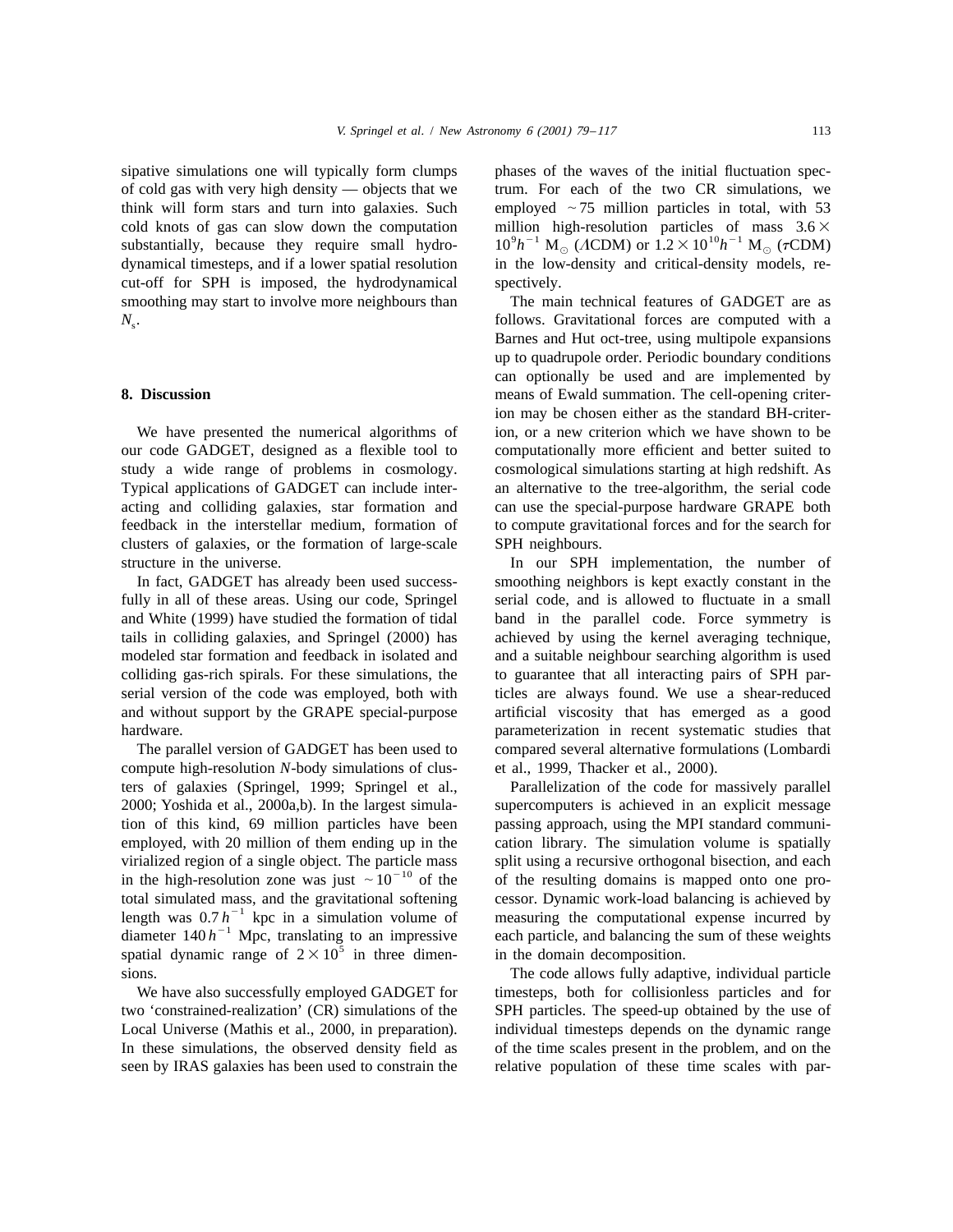with a gravitational softening length larger than earlier versions of GADGET. We thank Lars Her-  $\sim$  30  $h^{-1}$  kpc the overall saving is typically a factor undulary matrix White, Charles Coldwell, Jasjeet  $\sim$  30  $h^{-1}$  kpc the overall saving is typically a factor nquist, Martin White, Charles Coldwell, Jasjeet of  $3-5$ . However, if smaller softening lengths are Bagla and Matthias Steinmetz for many helpful of  $3 - 5$ . However, if smaller softening lengths are Bagla and Matthias Steinmetz for many helpful desired, the use of individual particle timestens discussions on various algorithmic and numerical desired, the use of individual particle timesteps discussions on various algorithmic and numerical results in larger savings. In the hydrodynamical part issues. We also thank Romeel Davé for making some results in larger savings. In the hydrodynamical part, issues. We also thank Romeel Davé for making some the savings can be still larger, especially if dissipa- of his test particle configurations available to us. We the savings can be still larger, especially if dissipa-<br>tive physics is included. In this case, adaptive are indebted to the Rechenzentrum of the Maxtive physics is included. In this case, adaptive are indebted to the Rechenzentrum of the Max-<br>timestens may be required to make a simulation Planck-Society in Garching for providing excellent timesteps may be required to make a simulation Planck-Society in Garching for providing excellent feasible to hegin with GADGET can be used to run support for their T3E, on which a large part of the feasible to begin with. GADGET can be used to run support for their T3E, on which a large part of the fearlier simulations both in physical and in comoving coordi-<br>computations of this work have been carried out. We simulations both in physical and in comoving coordi-<br>nates. The latter is used for cosmological simulations want to thank the referee, Junichiro Makino, for very nates. The latter is used for cosmological simulations want to thank the referee, Junichiro Makino,  $\frac{1}{100}$  want to thank the referee, Junichiro Makino,  $\frac{1}{100}$  want to thank the referee, Junichiro Makino,  $\frac{1}{10$ only. Here, the code employs an integration scheme that can deal with arbitrary cosmological background models, and which is exact in linear theory, i.e., the linear regime can be traversed with maximum ef-<br>**Appendix A. Softened tree nodes** ficiency.

Both the gravity and the hydrodynamical parts is a splitter is a splitter of the form  $(1985)$ impose no restriction on the geometry of the problem, nor any hard limit on the allowable dynamic 1 range. Current and future simulations of structure formation that aim to resolve galaxies in their correct formation that aim to resolve galaxies in their correct<br>cosmological setting will have to resolve length  $W(r; h) = \frac{8}{\pi h^3} \begin{cases} 1 & o \left( \frac{h}{h} \right) & o \left( \frac{h}{h} \right) \\ 2 \left( 1 - \frac{r}{h} \right)^3, & \frac{1}{2} < \frac{r}{h} \le 1, \end{cases}$ scales of size  $0.1 - 1 h^{-1}$  kpc in volumes of size  $\sim$  100  $h^{-1}$  Mpc. This range of scales is accompanied by a similarly large dynamic range in mass and time scales. Our new code is essentially free to adapt to scales. Our new code is essentially free to adapt to<br>these scales naturally, and it invests computational<br>work only where it is needed. It is therefore a tool<br>that should be well suited to work on these problems.<br>Since GA

computers is achieved with the standard MPI library,<br>the code runs on a large variety of platforms, without distribution  $\rho(\mathbf{r}) = mW(\mathbf{r};h)$ . This leads to a potential requiring any change. Having eliminated the depen-<br>dence on proprietary compiler software and oper-<br>ating systems we hope that the code will remain ating systems we hope that the code will remain with a kernel usable for the foreseeable future. We release the parallel and the serial version of GADGET publicly<br>in the hope that they will be useful for others as a  $\left[\frac{16}{3}u^2 - \frac{48}{5}u^4 + \frac{32}{5}u^5 - \frac{14}{5}, 0 \le u < \frac{1}{2},\right]$ in the hope that they will be useful for others as a<br>scientific tool and as a basis for further numerical<br>developments. developments.  $W_2(u) = \begin{cases} 15u^{-1} & 3 \end{cases}$   $\frac{3}{16}$   $\frac{15u^{-1} - 3}{16}$  5

## **Acknowledgements** 1

We are grateful to Barbara Lanzoni, Bepi Tormen,  $(A.3)$ 

ticles. For a collisionless cosmological simulation and Simone Marri for their patience in working with with a gravitational softening length larger than earlier versions of GADGET. We thank Lars Her-

GADGET is an intrinsically Lagrangian code. The smoothing kernel we use for SPH calculations<br>of the straight of the smoothing for the form (Monaghan and Lattanzio,

$$
W(r; h) = \frac{8}{\pi h^3} \begin{cases} 1 - 6\left(\frac{r}{h}\right)^2 + 6\left(\frac{r}{h}\right)^3, & 0 \le \frac{r}{h} \le \frac{1}{2}, \\ 2\left(1 - \frac{r}{h}\right)^3, & \frac{1}{2} < \frac{r}{h} \le 1, \\ 0, & \frac{r}{h} > 1. \end{cases}
$$
(A.1)

Since GADGET is written in standard ANSI-C,<br>and the parallelization for massively parallel super-<br>from this kernel by taking the force from a point<br>computers is schiewed with the standard MPI library<br>mass  $m$  to be the on

$$
\Phi(\mathbf{r}) = G \frac{m}{h} W_2 \left(\frac{r}{h}\right) \tag{A.2}
$$

$$
W_2(u) = \begin{cases} \frac{16}{3}u^2 - \frac{48}{5}u^4 + \frac{32}{5}u^5 - \frac{14}{5}, & 0 \le u < \frac{1}{2}, \\ \frac{1}{15u} + \frac{32}{3}u^2 - 16u^3 + \frac{48}{5}u^4 \\ -\frac{32}{15}u^5 - \frac{16}{5}, & \frac{1}{2} \le u < 1, \\ -\frac{1}{u}, & u \ge 1. \end{cases}
$$
 (A.3)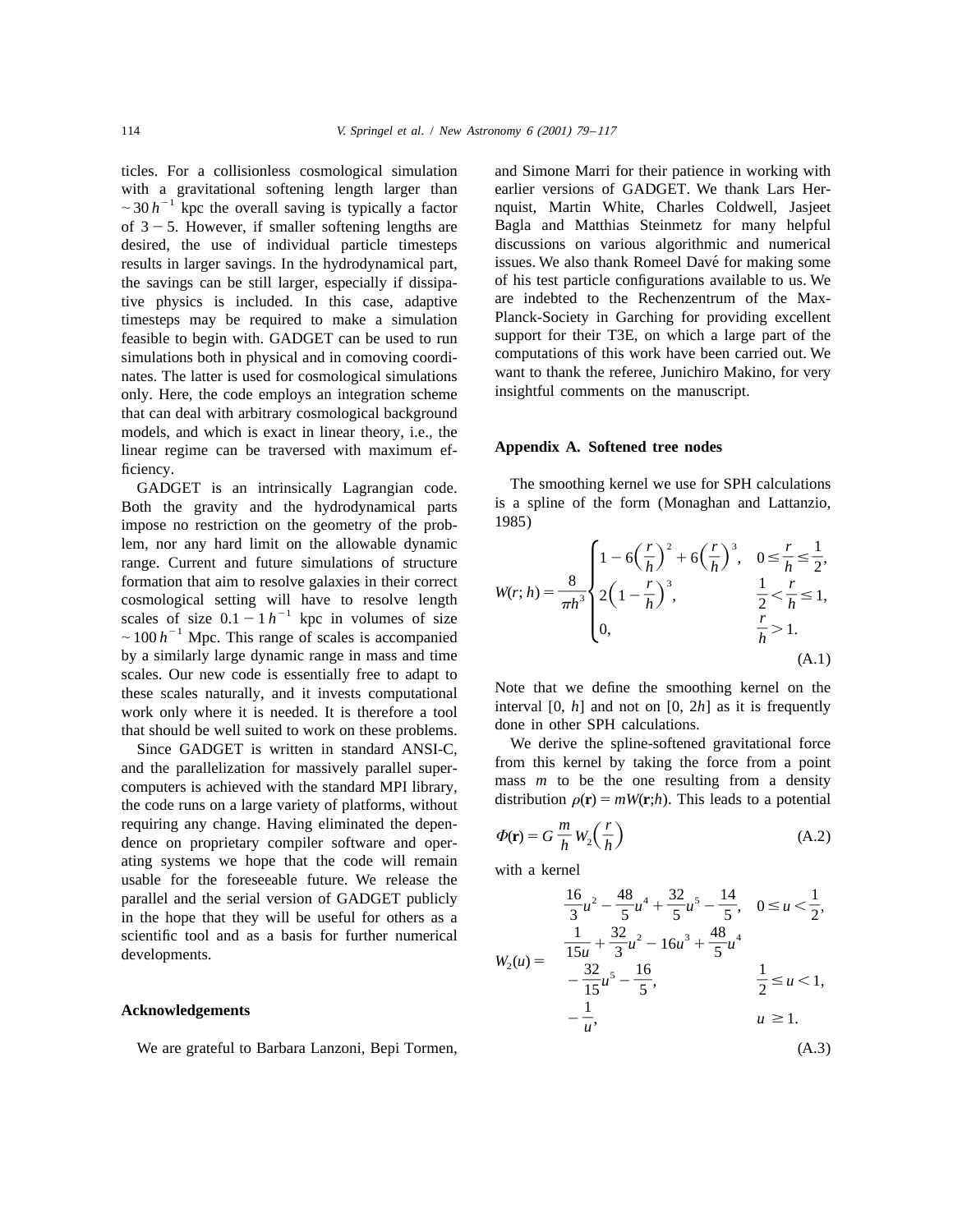The multipole expansion of a group of particles is discussed in Section 3.1. It results in a potential and force given by Eqs. (11) and (15), respectively. The functions appearing in Eq. (15) are defined as

$$
g_1(y) = \frac{g'(y)}{y},
$$
 (A.4)

$$
g_2(y) = \frac{g''(y)}{y^2} - \frac{g'(y)}{y^3},
$$
 (A.5)

$$
g_3(y) = \frac{g_2'(y)}{y},
$$
 (A.6)

$$
g_4(y) = \frac{g_1'(y)}{y}.
$$
 (A.7)

$$
g_{1}(y) = \frac{1}{h^{3}} \begin{cases} -\frac{32}{3} + \frac{192}{5}u^{2} - 32u^{3}, & u \leq \frac{1}{2}, \\ \frac{1}{15u^{3}} - \frac{64}{3} + 48u \\ & -\frac{192}{5}u^{2} + \frac{32}{3}u^{3}, & \frac{1}{2} < u < 1, \\ -\frac{1}{u^{3}}, & u > 1, \end{cases} \qquad g_{2}(y) = \frac{1}{h^{5}} \begin{cases} 5 & 90u, & u \leq 2, \\ -\frac{384}{5} - \frac{1}{5u^{5}} + \frac{48}{u} + 32u, & \frac{1}{2} < u < 1, \\ \frac{3}{u^{5}}, & u > 1, \end{cases}
$$
(A.9)



potential (dashed). Here  $h = 1.0$ , and  $\epsilon = h/2.8$ . potential at  $u = 0$  has the same depth.



softened (dotted) force law with Newton's law (dashed). Here  $h = 1.0$ , and  $\epsilon = h/2.8$ .

Writing 
$$
u = y/h
$$
, the explicit forms of these functions  
are  

$$
\begin{aligned}\n&\int \frac{32}{5} + \frac{192}{5} u^2 - 32u^3, \quad u \le \frac{1}{2}, \\
&\int \frac{1}{15u^3} - \frac{64}{3} + 48u \\
&= \frac{1}{2}, \\
&\int \frac{1}{192} \int \frac{64}{3} + 48u \\
&= \frac{1}{2}, \\
&= \frac{1}{2}. \\
&= \frac{1}{2}. \\
&= \frac{1}{2}. \\
&= \frac{1}{2}. \\
&= \frac{1}{2}. \\
&= \frac{1}{2}. \\
&= \frac{1}{2}. \\
&= \frac{1}{2}. \\
&= \frac{1}{2}. \\
&= \frac{1}{2}. \\
&= \frac{1}{2}. \\
&= \frac{1}{2}. \\
&= \frac{1}{2}. \\
&= \frac{1}{2}. \\
&= \frac{1}{2}. \\
&= \frac{1}{2}. \\
&= \frac{1}{2}. \\
&= \frac{1}{2}. \\
&= \frac{1}{2}. \\
&= \frac{1}{2}. \\
&= \frac{1}{2}. \\
&= \frac{1}{2}. \\
&= \frac{1}{2}. \\
&= \frac{1}{2}. \\
&= \frac{1}{2}. \\
&= \frac{1}{2}. \\
&= \frac{1}{2}. \\
&= \frac{1}{2}. \\
&= \frac{1}{2}. \\
&= \frac{1}{2}. \\
&= \frac{1}{2}. \\
&= \frac{1}{2}. \\
&= \frac{1}{2}. \\
&= \frac{1}{2}. \\
&= \frac{1}{2}. \\
&= \frac{1}{2}. \\
&= \frac{1}{2}. \\
&= \frac{1}{2}. \\
&= \frac{1}{2}. \\
&= \frac{1}{2}. \\
&= \frac{1}{2}. \\
&= \frac{1}{2}. \\
&= \frac{1}{2}. \\
&= \frac{1}{2}. \\
&= \frac{1}{2}. \\
&= \frac{1}{2}. \\
&= \frac{1}{2}. \\
&= \frac{1}{2}. \\
&= \frac{1}{2}. \\
&= \frac{1}{2}. \\
&= \frac{1}{2}. \\
&= \frac{1}{2}. \\
&= \frac{1}{2}. \\
&= \frac{1}{2}. \\
&= \frac{1}{2}. \\
&= \frac{1}{2}. \\
&= \frac{1}{2}. \\
&= \frac{1}{2}. \\
&= \frac{1}{2}. \\
&= \frac{1}{2}. \\
&= \frac{1}{2}. \\
&
$$

(A.8) 
$$
g_3(y) = \frac{1}{h^7} \begin{cases} \frac{-96}{u}, & u \le \frac{1}{2}, \\ \frac{32}{u} + \frac{1}{u^7} - \frac{48}{u^3}, & \frac{1}{2} < u < 1, \\ -\frac{15}{u^7}, & u > 1, \end{cases}
$$
 (A.10)  

$$
g_4(y) = \frac{1}{h^5} \begin{cases} \frac{-96}{5}(5u - 4), & u \le \frac{1}{2}, \\ \frac{48}{u} - \frac{1}{5u^5} - \frac{384}{5} + 32u, & \frac{1}{2} < u < 1, \\ \frac{3}{u^5}, & u > 1. \end{cases}
$$
 (A.11)

In Figs. 13 and 14, we show the spline-softened and Plummer-softened force and potential of a point mass. For a given spline softening length *h*, we Fig. 13. Comparison of spline-softened (solid) and Plummer-<br>define the 'equivalent' Plummer softening length as softened (dotted) potential of a point mass with the Newtonian  $\epsilon = h/2.8$ . For this choice, the minimum of the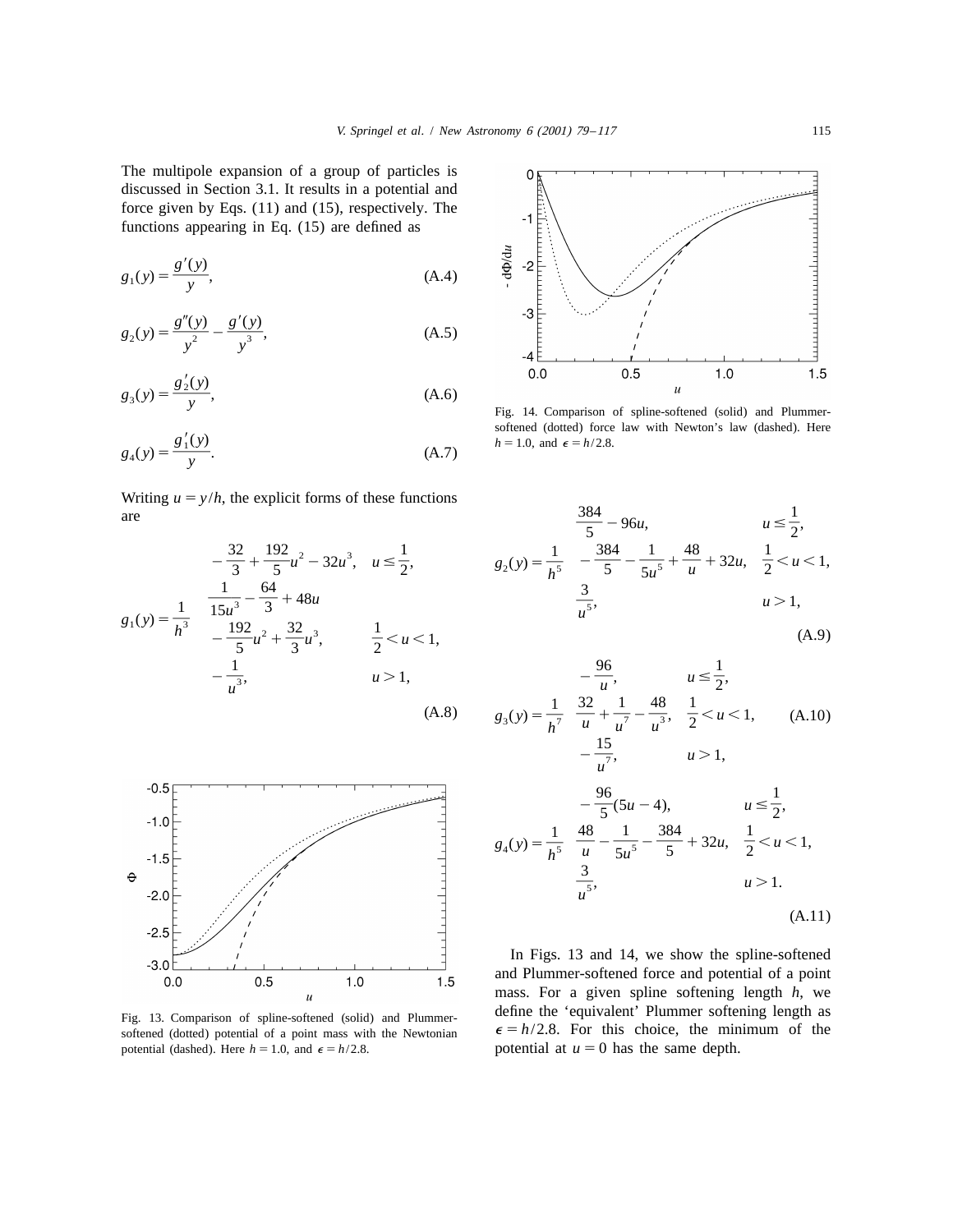- 
- 
- 
- 
- 
- 
- 
- 
- Barnes, J., 1986. The use of supercomputers in stellar dynamics.<br>
In: Hut, S.L. (Ed.). J. McMillan, Springer, New York, p. 175. <sup>1998</sup>. NewA 3, 687.<br>
Barnes J. Hut, P. 1986. Nature 324, 446 Makino, J., 1990. PASJ 42, 717.
- Barnes, J., Hut, P., 1986. Nature 324, 446. Makino, J., 1990. PASJ 42, 717.<br>Rarnes, J.E. 1990. J. Comp. Phys. 87, 161. Makino, J., 1991a. PASJ 43, 621.
- Barnes, J.E., 1990. J. Comp. Phys. 87, 161. Makino, J., 1991a. PASJ 43, 621.<br>Rarnes, J.E., Hut. P. 1989. ApJS 70, 389. Makino, J., 1991b. ApJ 369, 200.
- Barnes, J.E., Hut, P., 1989. ApJS 70, 389.
- 
- 
- Brieu, P.P., Summers, F.J., Ostriker, J.P., 1995. ApJ 453, 566. astro-ph/0007084<br>Carraro, G., Lia, C., Chiosi, C., 1998. MNRAS 297, 1021. Makino, J., Aarseth, S.J., 1992. PASJ 44, 141.
- Carraro, G., Lia, C., Chiosi, C., 1998. MNRAS 297, 1021.
- 
- Couchman, H.M.P., Thomas, P., Pearce, F., 1995. ApJ 452, 797. Makino, J., Hut, P., 1989. Comput. Phys. Rep. 9, 199.
- 
- Dikaiakos M.D., Stadel J., 1996. ICS Conference Proceedings 432. Dubinski, J., 1996. NewA 1, 133. McMillan, S.L.W., Aarseth, S.J., 1993. ApJ 414, 200.
- Dubinski, J., Mihos, J.C., Hernquist, L., 1996. ApJ 462, 576. Monaghan, J.J., 1992. ARA&A 30, 543.
- 
- 269. Navarro, J.F., Frenk, C.S., White, S.D.M., 1996. ApJ 462, 563.
- 57, 241. Navarro, J.F., White, S.D.M., 1993. MNRAS 265, 271.
- 
- 
- 
- Fukushige, T., Taiji, M., Makino, J., Ebisuzaki, T., Sugimoto, D., Academic, Boston, MA, p. 19. 1996. ApJ 468, 51. Okumura, S.K., Makino, J., Ebisuzaki, T. et al., 1993. PASJ 45,
- Gingold, R.A., Monaghan, J.J., 1977. MNRAS 181, 375. 329.
- 
- Groom W., 1997. Ph.D. Thesis, University of Cambridge Kaufmann Publishers, San Francisco.
- Hernquist, L., Bouchet, F.R., Suto, Y., 1991. ApJS 75, 231. Pearce, F.R., Couchman, H.M.P., 1997. NewA 2, 411.
- Hernquist, L., Katz, N., 1989. ApJ 70, 419. Peebles, P.J.E., 1970. AJ 75, 13.
- 
- Using Particles. McGraw-Hill, New Work. Heidelberg, New York.
- 
- 
- 
- Hut, P., Makino, J., 1999. Science 283, 501. Cambridge.
- 
- Ito, T., Ebisuzaki, T., Makino, J., Sugimoto, D., 1991. PASJ 43, 9710043 547. Romeo, A.B., 1998. A&A 335, 922.
- 
- 
- 
- Katz, N., Weinberg, D.H., Hernquist, L., 1996. ApJS 105, 19. bridge.
- **References Kawai, A., Fukushige, T., Makino, J., Taiji, M., 2000. PASJ 52,** 659.
- Aarseth, S.J., 1963. MNRAS 126, 223.<br>
Aarseth, S.J., Turner, E.L., Gott, J.R., 1979. ApJ 228, 664. Miyama, S.M., Tomisaka, K., Hanawa, T. (Eds.), Proceedings<br>
Appel A.W., 1981. Undergraduate Thesis, Princeton University of
	-
	-
	-
	-
	-
	-
	-
	-
- Bertschinger, E., Gelb, J.M., 1991. Comput. Phys. 5, 164. Makino, J., 2000. Dynamics of star clusters and the milky way. In: Bode, P., Ostriker, J.P., Xu, G., 2000. ApJS 128, 561. Deiters, S., Fuchs, B., Just, A., Spurzem, R. (Eds.), R. Wielen, Brieu. P.P., Summers. F.J., Ostriker, J.P., 1995. ApJ 453, 566. astro-ph/0007084
	-
- Couchman, H.M.P., 1991. ApJ 368, 23. Makino, J., Funato, Y., 1993. PASJ 45, 279.
	-
- Davé, R., Dubinski, J., Hernquist, L., 1997. NewA 2, 277. Makino, J., Taiji, M., Ebisuzaki, T., Sugimoto, D., 1997. ApJ 480,
	-
	-
- Eastwood, J.W., Hockney, R.W., 1974. J. Comp. Phys. 16, 342. Monaghan, J.J., Gingold, R.A., 1983. J. Comp. Phys. 52, 374.
- Ebisuzaki, T., Makino, J., Fukushige, T. et al., 1993. PASJ 45, Monaghan, J.J., Lattanzio, J.C., 1985. A&A 149, 135.
	-
- Efstathiou, G., Davis, M., Frenk, C.S., White, S.D.M., 1985. ApJS Navarro, J.F., Frenk, C.S., White, S.D.M., 1997. ApJ 490, 493.
	-
- Evrard, A.E., 1988. MNRAS 235, 911. Nelson, R.P., Papaloizou, J.C.B., 1994. MNRAS 270, 1.
- Frenk, C.S., White, S.D.M., Bode, P. et al., 1999. ApJ 525, 554. Norman, M.L., Bryan, G.L., 1998. In: Miyama, S.M., Tomisaka, Fukushige, T., Ito, T., Makino, J., Ebisuzaki, T., Sugimoto, D., K., Hanawa, T. (Eds.), Proceedings of the International Confer-Umemura, M., 1991. PASJ 43, 841. ence on Numerical Astrophysics 1998 (NAP98). Kluwer
	-
- Greengard, L., Rokhlin, V., 1987. J. Comp. Phys. 73, 325. Pacheco, P.S., 1997. Parallel Programming with MPI. Morgan
	-
	-
- Hiotelis, N., Voglis, N., 1991. A&A 243, 333. Press, W.H., 1986. The use of supercomputers in stellar dynamics. Hockney, R.W., Eastwood, J.W., 1981. Computer Simulation In: Hut, P., McMillan, S. (Eds.). Springer-Verlag, Berlin,
- Hohl, F., 1978. ApJ 83, 768. Press, W.H., Schechter, P., 1974. ApJ 187, 425.
- Holmberg, E., 1941. ApJ 94, 385. Press, W.H., Teukolsky, S.A., Vetterling, W.T., Flannery, B.P., Hultman, J., Källander, D., 1997. A&A 324, 534. 1995. Numerical Recipies in C. Cambridge University Press,
- Hut, P., Makino, J., McMillan, S., 1995. ApJ 443, 93. Quinn, T., Katz, N., Stadel, J., Lake, G., 1997. Preprint, astro-ph/
	-
- Jernigan, J.G., Porter, D.H., 1989. ApJS 71, 871. Salmon, J.K., Warren, M.S., 1994. J. Comp. Phys. 111, 136.
- Kang, H., Ostriker, J.P., Cen, R. et al., 1994. ApJ 430, 83. Snir, M., Otto, S.W., Huss-Lederman, S., Walker, D.W., Dongarra, Katz, N., Gunn, J.E., 1991. ApJ 377, 365.  $J., 1995.$  MPI: The Complete Reference. MIT Press, Cam-